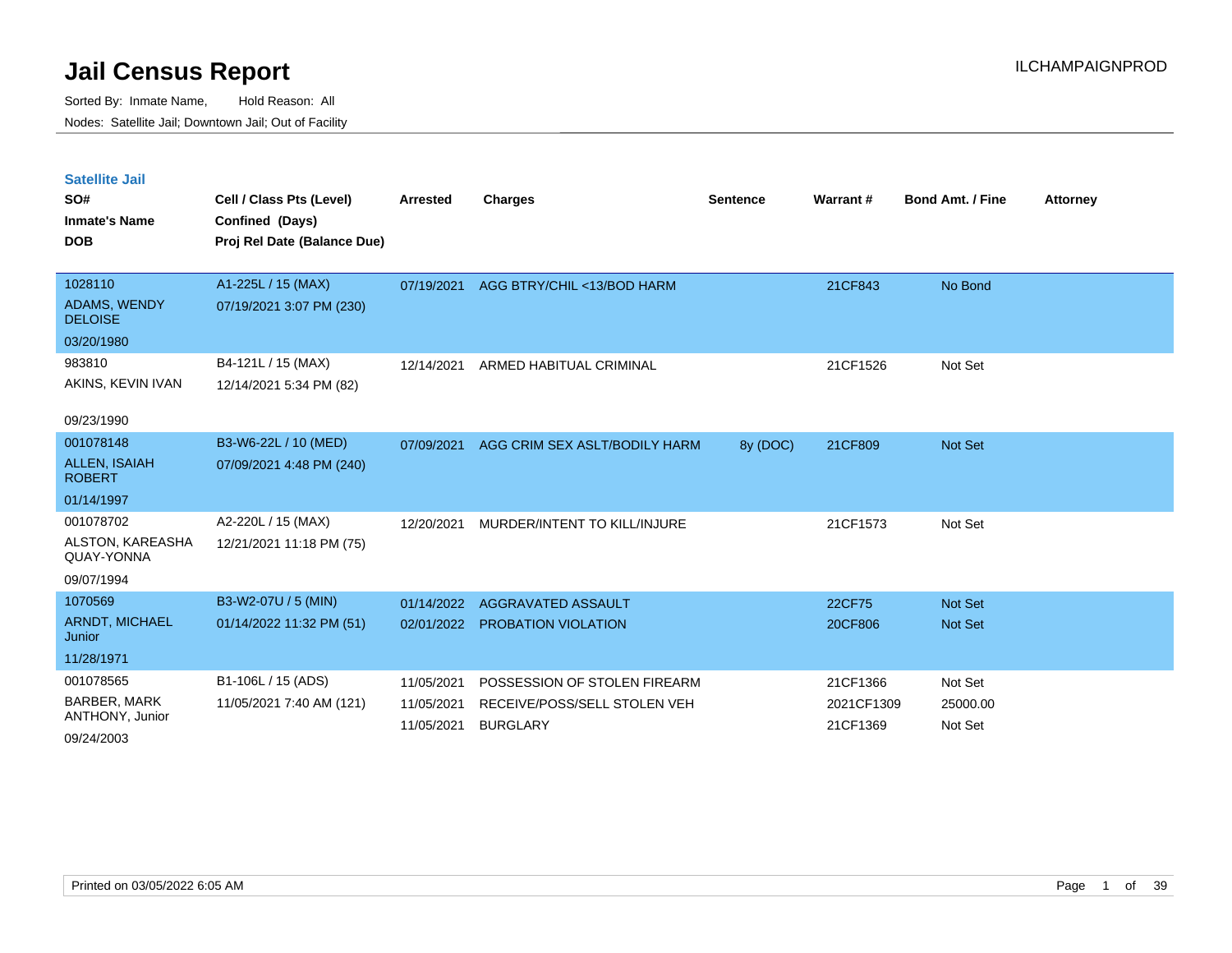| SO#<br><b>Inmate's Name</b><br><b>DOB</b>                                           | Cell / Class Pts (Level)<br>Confined (Days)<br>Proj Rel Date (Balance Due) | Arrested                                             | <b>Charges</b>                                                                                                                                           | <b>Sentence</b> | Warrant#                                         | <b>Bond Amt. / Fine</b>                    | <b>Attorney</b> |
|-------------------------------------------------------------------------------------|----------------------------------------------------------------------------|------------------------------------------------------|----------------------------------------------------------------------------------------------------------------------------------------------------------|-----------------|--------------------------------------------------|--------------------------------------------|-----------------|
| 518851<br>BARKER, ALEXANDER  01/11/2022 2:37 PM (54)<br><b>MASSIE</b><br>09/24/1986 | B1-105U / 10 (MED)                                                         | 01/11/2022<br>01/11/2022                             | 01/11/2022 DRIVING ON REVOKED LICENSE<br>01/11/2022 OBSTRUCTING IDENTIFICATION<br><b>FELON POSS/USE WEAPON/FIREARM</b><br>POSS AMT CON SUB EXCEPT(A)/(D) |                 | 2020TR16539<br>2020CM222<br>20CF361<br>2020CF863 | 1500.00<br>1500.00<br>15000.00<br>15000.00 |                 |
|                                                                                     |                                                                            | 01/11/2022                                           | <b>BAD CHK/OBTAIN CON PROP/&gt;150</b><br>01/11/2022 BAD CHK/OBTAIN CON PROP/>150<br>01/11/2022 METH DELIVERY/15<100 GRAMS                               | 20y (DOC)       | 20CF192<br>19CF1686<br>20CF1383                  | 15000.00<br>15000.00<br>No Bond            |                 |
| 001078891<br>BARR, JOHN D<br>01/25/1995                                             | A3-111L / 10 (MED)<br>02/28/2022 6:38 PM (6)                               |                                                      | 02/28/2022 AGGRAVATED BATTERY<br>02/28/2022 WARRANT OUT OF COUNTY                                                                                        |                 | 22CF242<br>21-725                                | Not Set<br>5000.00                         |                 |
| 969121<br><b>BECKLEY, ANTHONY</b><br><b>PATRICK</b><br>06/30/1989                   | A4-206L / 15 (MAX)<br>11/25/2021 7:16 PM (101)                             | 11/25/2021                                           | <b>CRIM TRESPASS TO RESIDENCE</b>                                                                                                                        |                 | 21CF1444                                         | Not Set                                    |                 |
| 64877<br><b>BIALESCHKI.</b><br><b>JONATHON MICHAEL</b><br>12/30/1983                | BOOKH-7<br>03/04/2022 9:35 AM (2)                                          | 03/04/2022<br>03/04/2022<br>03/04/2022<br>03/04/2022 | DRVG UNDER INFLU/BAC 0.08<br>DRVG UNDER INFLU OF ALCOHOL<br>DRIVING ON SUSPENDED LICENSE<br>RECEIVE/POSS/SELL STOLEN VEH                                 |                 | 22DTAWOW<br>22DTAWOW<br>22CMAWOW<br>21CFAWOW     | 3000.00<br>3000.00<br>2500.00<br>Not Set   |                 |
| 517915<br><b>BOXLEY, CHARLES</b><br><b>OMAR</b><br>01/10/1985                       | B3-W1-01U / 5 (MIN)<br>08/03/2021 2:18 PM (215)                            | 08/03/2021<br>08/03/2021<br>08/03/2021               | <b>BURGLARY</b><br><b>BURGLARY</b><br>FORGERY/ISSUE/DELIVER DOCUMENT                                                                                     |                 | 21CF289<br>21CF679                               | 20000.00<br>20000.00<br>No Bond            |                 |
| 993169<br>BRAATEN, KAYLAN<br>AMBER<br>10/29/1990                                    | A2-221U<br>03/04/2022 9:40 AM (2)                                          |                                                      | 03/04/2022 RESIDENTIAL BURGLARY                                                                                                                          | 6y (DOC)        | 21CF1059                                         | No Bond                                    |                 |
| 923208<br>BREADY, ANDREW<br><b>NICHOLAS</b><br>06/08/1988                           | B3-W3-12L / 10 (MED)<br>01/22/2022 7:43 PM (43)                            |                                                      | 01/22/2022 CRIM TRES TO RES/PERS PRESENT                                                                                                                 |                 | 22CF92                                           | Not Set                                    |                 |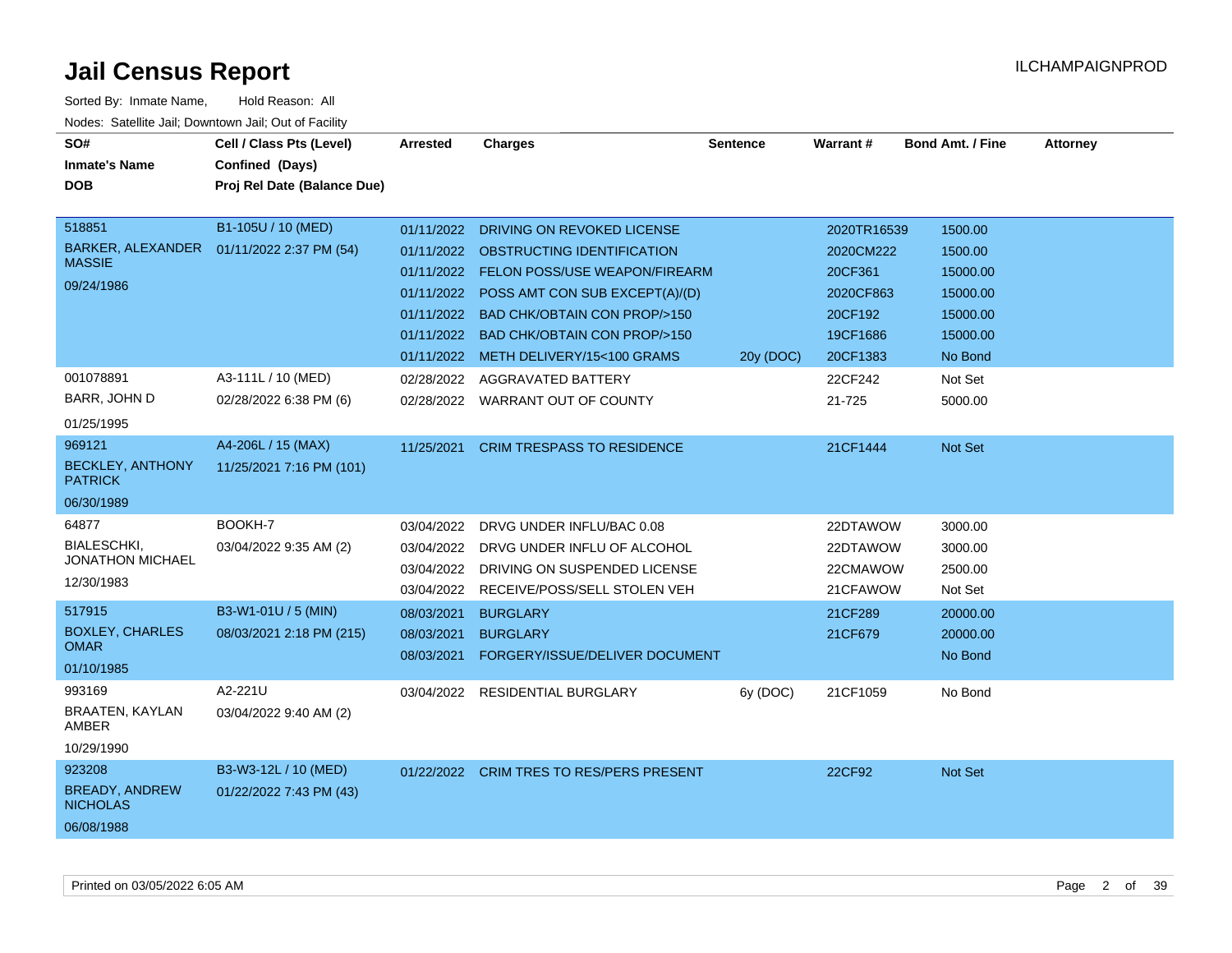| SO#                                       | Cell / Class Pts (Level)    | <b>Arrested</b> | <b>Charges</b>                              | <b>Sentence</b> | <b>Warrant#</b> | <b>Bond Amt. / Fine</b> | <b>Attorney</b> |
|-------------------------------------------|-----------------------------|-----------------|---------------------------------------------|-----------------|-----------------|-------------------------|-----------------|
| <b>Inmate's Name</b>                      | Confined (Days)             |                 |                                             |                 |                 |                         |                 |
| <b>DOB</b>                                | Proj Rel Date (Balance Due) |                 |                                             |                 |                 |                         |                 |
|                                           |                             |                 |                                             |                 |                 |                         |                 |
| 1062315                                   | BOOKH-5                     | 03/05/2022      | AGG BATTERY/PUBLIC PLACE                    |                 | 2022CFAWOW      | No Bond                 |                 |
| <b>BRITT, KEISHAWN</b><br><b>HOWARD</b>   | 03/05/2022 2:34 AM (1)      |                 | 03/05/2022 CRIM DMG TO PROP \$500-10K       |                 | 2022CFAWOW      | Not Set                 |                 |
| 12/01/1997                                |                             |                 |                                             |                 |                 |                         |                 |
| 001078880                                 | A3-211U / 15 (ADS)          | 02/25/2022      | PAROLE REVOCATION                           |                 | HN-2200660      | No Bond                 |                 |
| <b>BROACH, CAREU</b>                      | 02/25/2022 3:58 PM (9)      | 02/25/2022      | ARMED VIOLENCE/CATEGORY I                   |                 | 22CF237         | Not Set                 |                 |
| 02/27/2003                                |                             |                 | 02/25/2022 AGG DISCHARGE FIREARM/BLDG/SCH   |                 | 22600096201     | No Bond                 |                 |
| 61675                                     | B1-202L / 10 (MED)          |                 | 02/10/2022 AGG DISCHARGE FIREARM/OCC BLDG   |                 | 20CF374         | 100000.00               |                 |
| <b>BROWN, ANTONIO</b><br><b>BURNETT</b>   | 02/10/2022 3:28 PM (24)     |                 |                                             |                 |                 |                         |                 |
| 03/04/1983                                |                             |                 |                                             |                 |                 |                         |                 |
| 1018137                                   | A2-222U / 5 (ADS)           |                 | 02/23/2022 POSSESSING A CONTROLLED SUBSTANC |                 | 20 CF 1009      | No Bond                 |                 |
| <b>BROWN, ASHLEY</b><br><b>SHAUNTRELL</b> | 02/23/2022 3:25 PM (11)     |                 |                                             |                 |                 |                         |                 |
| 09/08/1993                                | 3/24/2022 (0.00)            |                 |                                             |                 |                 |                         |                 |
| 001078008                                 | A4-207U / 15 (ADS)          |                 | 02/15/2022 AGG BATTERY/DISCHARGE FIREARM    |                 | 21CF1090        | 500000.00               |                 |
| <b>BROWN, CODY</b><br><b>RUSSELL</b>      | 02/15/2022 9:17 AM (19)     |                 |                                             |                 |                 |                         |                 |
| 02/15/2004                                |                             |                 |                                             |                 |                 |                         |                 |
| 51247                                     | B1-202U / 10 (MED)          | 04/15/2021      | <b>FELON POSS/USE WEAPON/FIREARM</b>        |                 | 21CF411         | Not Set                 |                 |
| <b>BROWN, DANTE</b><br><b>MAURICE</b>     | 04/15/2021 6:24 PM (325)    |                 |                                             |                 |                 |                         |                 |
| 04/19/1979                                |                             |                 |                                             |                 |                 |                         |                 |
| 990921                                    | B4-122L / 15 (MAX)          |                 | 01/20/2022 MFG/DEL 1<15 GR COCAINE/ANLG     |                 | 19CF369         | 25000.00                |                 |
| <b>BROWN, QUINTIN</b><br><b>MARSHAUN</b>  | 01/20/2022 7:19 PM (45)     |                 | 01/20/2022 ARMED HABITUAL CRIMINAL          |                 | 21CF935         | 750000.00               |                 |
| 09/26/1991                                |                             |                 |                                             |                 |                 |                         |                 |
| 29957                                     | B4-222L / 15 (MAX)          | 11/13/2021      | FELON POSS/USE WEAPON/FIREARM               |                 | 21CF1390        | Not Set                 |                 |
| <b>BROWN, RODNEY</b><br><b>LOUIS</b>      | 11/13/2021 8:57 PM (113)    | 11/13/2021      | AGG CRIM SX AB/>5 YR OLDER VIC              |                 | 2019CF0718      | 250000.00               |                 |
| 01/07/1968                                |                             |                 |                                             |                 |                 |                         |                 |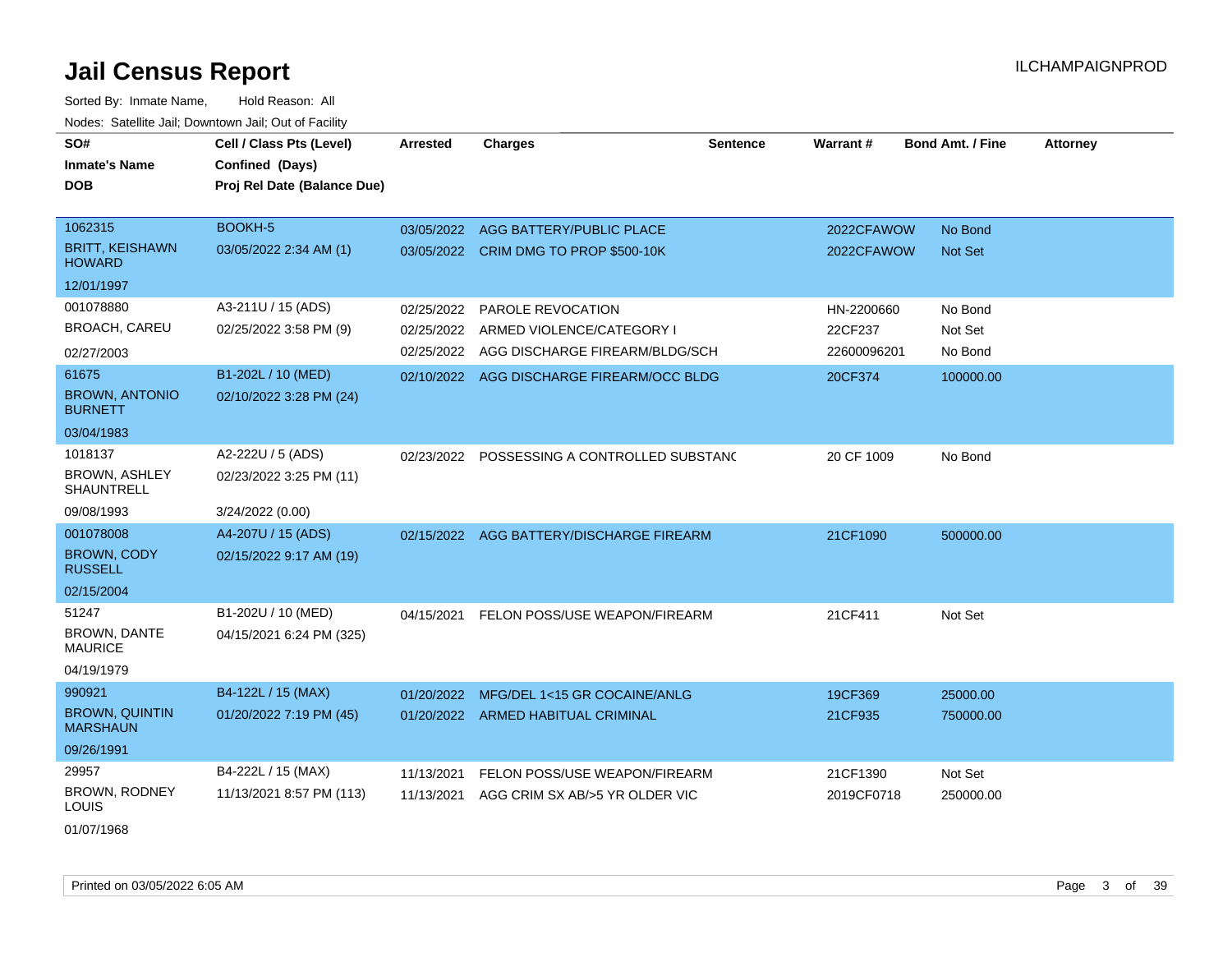| roacs. Calcinic Jan, Downtown Jan, Out of Facility |                             |                   |                                         |                 |            |                         |                 |
|----------------------------------------------------|-----------------------------|-------------------|-----------------------------------------|-----------------|------------|-------------------------|-----------------|
| SO#                                                | Cell / Class Pts (Level)    | <b>Arrested</b>   | <b>Charges</b>                          | <b>Sentence</b> | Warrant#   | <b>Bond Amt. / Fine</b> | <b>Attorney</b> |
| <b>Inmate's Name</b>                               | Confined (Days)             |                   |                                         |                 |            |                         |                 |
| <b>DOB</b>                                         | Proj Rel Date (Balance Due) |                   |                                         |                 |            |                         |                 |
|                                                    |                             |                   |                                         |                 |            |                         |                 |
| 981645                                             | B4-224L / 15 (MAX)          | 01/27/2022 MURDER |                                         |                 | 22CF114    | 1000000.00              |                 |
| <b>BRUMFIELD,</b><br><b>JONATHAN EZEKEIL</b>       | 01/27/2022 8:15 PM (38)     |                   |                                         |                 |            |                         |                 |
| 08/03/1989                                         |                             |                   |                                         |                 |            |                         |                 |
| 001078739                                          | A2-122L / 5 (ADS)           |                   | 01/05/2022 CRIMINAL TRESPASS BUILDING   |                 | 2020CM392  | 1000.00                 |                 |
| BRYANT, JUDITH ANN                                 | 01/05/2022 6:36 PM (60)     |                   |                                         |                 |            |                         |                 |
| 10/22/1957                                         |                             |                   |                                         |                 |            |                         |                 |
| 1047579                                            | A2-223U / 10 (ADS)          |                   | 02/24/2022 ARMED ROBBERY/NO FIREARM     |                 | 22CF232    | Not Set                 |                 |
| <b>BUTLER, TAMYRA</b><br><b>COSHAWN</b>            | 02/24/2022 5:40 AM (10)     |                   |                                         |                 |            |                         |                 |
| 07/06/1988                                         |                             |                   |                                         |                 |            |                         |                 |
| 001078900                                          | A3-116L / 15 (ADS)          |                   | 03/02/2022 MURDER/INTENT TO KILL/INJURE |                 | 22CF252    | Not Set                 |                 |
| BYRD, ANDREW<br>DARNELL                            | 03/02/2022 11:59 PM (4)     |                   |                                         |                 |            |                         |                 |
| 12/30/2003                                         |                             |                   |                                         |                 |            |                         |                 |
| 1077066                                            | BOOKH-3                     |                   | 03/04/2022 RESIDENTIAL BURGLARY         |                 | 2022CFAWOW | <b>Not Set</b>          |                 |
| <b>CAHILL, PATRICK</b><br><b>MICHAEL</b>           | 03/04/2022 4:55 PM (2)      |                   |                                         |                 |            |                         |                 |
| 02/08/1999                                         |                             |                   |                                         |                 |            |                         |                 |
| 001077954                                          | B3-W7-28L / 10 (MED)        | 12/21/2021        | <b>RESIDENTIAL BURGLARY</b>             |                 | 21CF1570   | Not Set                 |                 |
| CALKINS, STEVEN RAY 12/21/2021 6:35 AM (75)        |                             |                   |                                         |                 |            |                         |                 |
| 01/01/1992                                         |                             |                   |                                         |                 |            |                         |                 |
| 39474                                              | B1-101U / 10 (ADS)          | 07/06/2021        | MFG/DEL 15<100 GR HEROIN/ANLG           |                 | 21CF792    | <b>Not Set</b>          |                 |
| CAMPBELL, AARON<br><b>JACOB</b>                    | 07/06/2021 11:56 PM (243)   |                   |                                         |                 |            |                         |                 |
| 07/18/1974                                         |                             |                   |                                         |                 |            |                         |                 |
| 1060436                                            | B1-106U / 10 (MED)          | 01/06/2022        | AGGRAVATED UNLAWFUL RESTRAINT           |                 | 22CF29     | Not Set                 |                 |
| CARTER, DERESHEO<br>DEWAYNE                        | 01/06/2022 8:43 PM (59)     |                   | 01/06/2022 FELON ESCAPE/PEACE OFFICER   |                 | 22CF28     | Not Set                 |                 |
| 09/10/1991                                         |                             |                   |                                         |                 |            |                         |                 |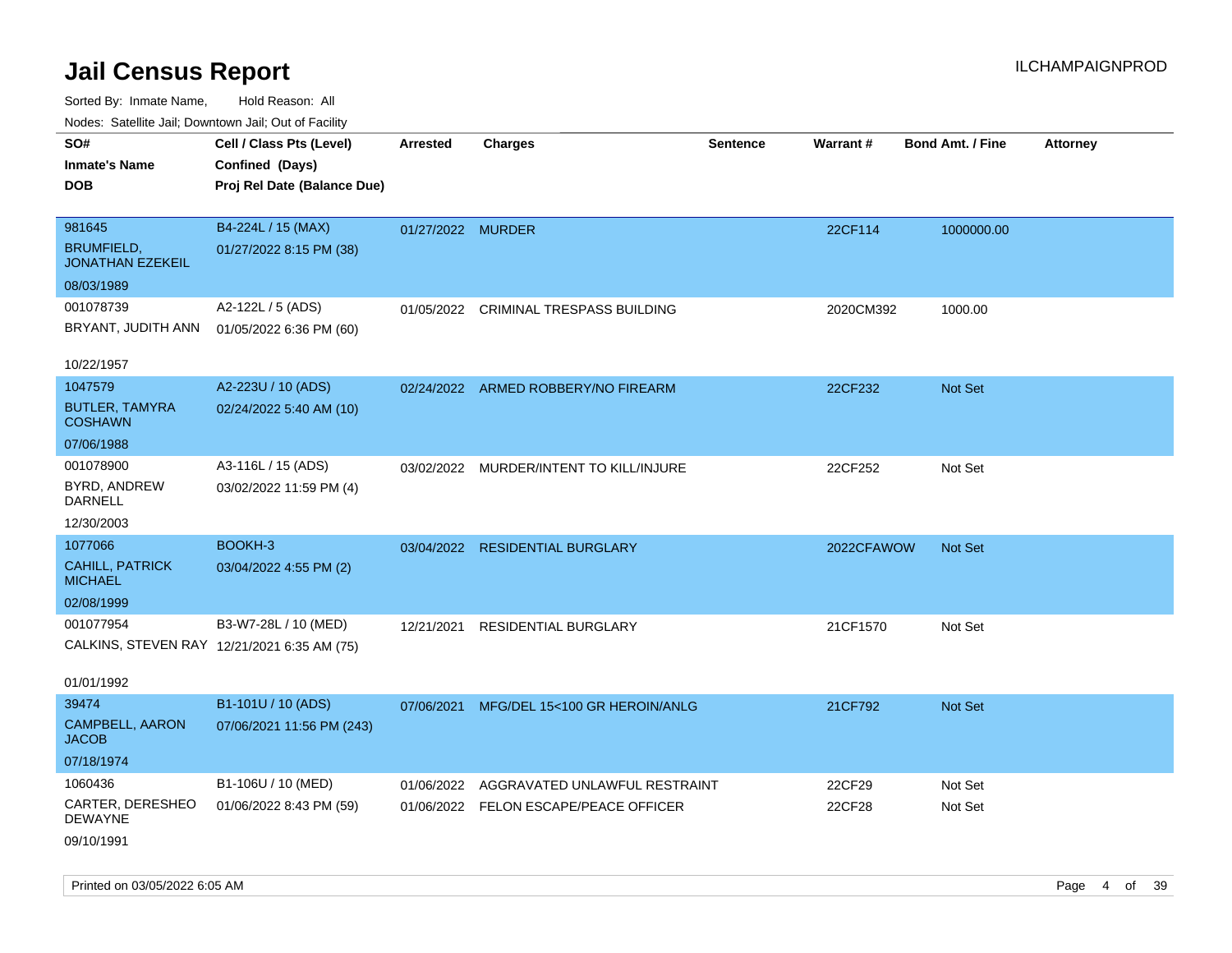| Todoo: Catolino can, Domntonn can, Oat of Fability<br>SO#<br><b>Inmate's Name</b><br><b>DOB</b> | Cell / Class Pts (Level)<br>Confined (Days)<br>Proj Rel Date (Balance Due) | Arrested                               | <b>Charges</b>                                                                       | <b>Sentence</b> | Warrant#                         | <b>Bond Amt. / Fine</b>       | <b>Attorney</b> |
|-------------------------------------------------------------------------------------------------|----------------------------------------------------------------------------|----------------------------------------|--------------------------------------------------------------------------------------|-----------------|----------------------------------|-------------------------------|-----------------|
| 001077353<br>CARTER, JAMES<br><b>IVORY</b>                                                      | B1-104U / 15 (MAX)<br>02/13/2022 1:19 AM (21)                              | 02/12/2022                             | FELON POSS/USE WEAPON/FIREARM<br>02/12/2022 ALCOHOL SALES - MINOR 19-20              |                 | 22CF173<br>2020OV127             | No Bond<br>1000.00            |                 |
| 08/12/2000                                                                                      |                                                                            |                                        |                                                                                      |                 |                                  |                               |                 |
| 1029088<br>CHAPPLE, MALIK<br><b>BIANCO</b><br>10/25/1994                                        | B1-201U / 10 (MED)<br>12/22/2021 10:02 AM (74)                             | 12/21/2021                             | FELON POSS/USE FIREARM PRIOR                                                         |                 | 21CF1338                         | 250000.00                     |                 |
| 001078812<br><b>COBB, SINTRAE</b><br><b>SANCHEZ</b>                                             | B1-206U / 15 (MAX)<br>02/01/2022 8:33 PM (33)                              |                                        | 02/01/2022 ARMED ROBBERY/ARMED W/FIREARM                                             |                 | 22CF145                          | <b>Not Set</b>                |                 |
| 07/05/2002                                                                                      |                                                                            |                                        |                                                                                      |                 |                                  |                               |                 |
| 001077485<br>COLBERT, ARIEANA<br><b>FELICIA</b>                                                 | A1-227U / 15 (MAX)<br>12/21/2021 2:08 PM (75)                              | 12/21/2021                             | MURDER/INTENT TO KILL/INJURE                                                         |                 | 2021CF1282                       | 1000000.00                    |                 |
| 12/13/2000                                                                                      |                                                                            |                                        |                                                                                      |                 |                                  |                               |                 |
| 34805<br>11/16/1971                                                                             | B4-227U / 15 (MAX)<br>CONERLY, KIN JOSEPH 10/01/2021 1:53 AM (156)         | 10/01/2021<br>10/01/2021<br>10/06/2021 | <b>DOMESTIC BATTERY</b><br>ARMED HABITUAL CRIMINAL<br>POSS STOLEN VEHICLE > \$25,000 |                 | 21CF1183<br>21CF1184<br>19CF1786 | Not Set<br>Not Set<br>Not Set |                 |
| 1074319                                                                                         | B1-104L / 15 (MAX)                                                         | 10/12/2021                             | AGGRAVATED CRUELTY TO ANIMALS                                                        |                 | 21CF1238                         | Not Set                       |                 |
| <b>CRAIG, DAVUCCI</b><br><b>DAVION</b><br>08/02/2001                                            | 10/12/2021 11:36 AM (145)                                                  | 10/14/2021                             | MURDER                                                                               |                 | 21CF1239                         | Not Set                       |                 |
| 001078832                                                                                       | B1-201L / 10 (MED)                                                         |                                        | 02/10/2022 FELON POSS/USE WEAPON/FIREARM                                             | 3y(DOC)         | 21CF350                          | No Bond                       |                 |
| CRAWFORD,<br><b>LAMARKUS LAVELL</b><br>07/04/1989                                               | 02/10/2022 2:32 PM (24)                                                    |                                        |                                                                                      |                 |                                  |                               |                 |
| 001077549<br>CRISTOBAL-MATEO,<br><b>CRISTOBAL</b><br>12/02/1988                                 | B2-T3-10L / 10 (SPH)<br>12/22/2020 1:17 PM (439)                           | 12/22/2020                             | <b>PRED CRIM SEX ASLT/VICTIM &lt;13</b>                                              |                 | 2020CF1469                       | Not Set                       |                 |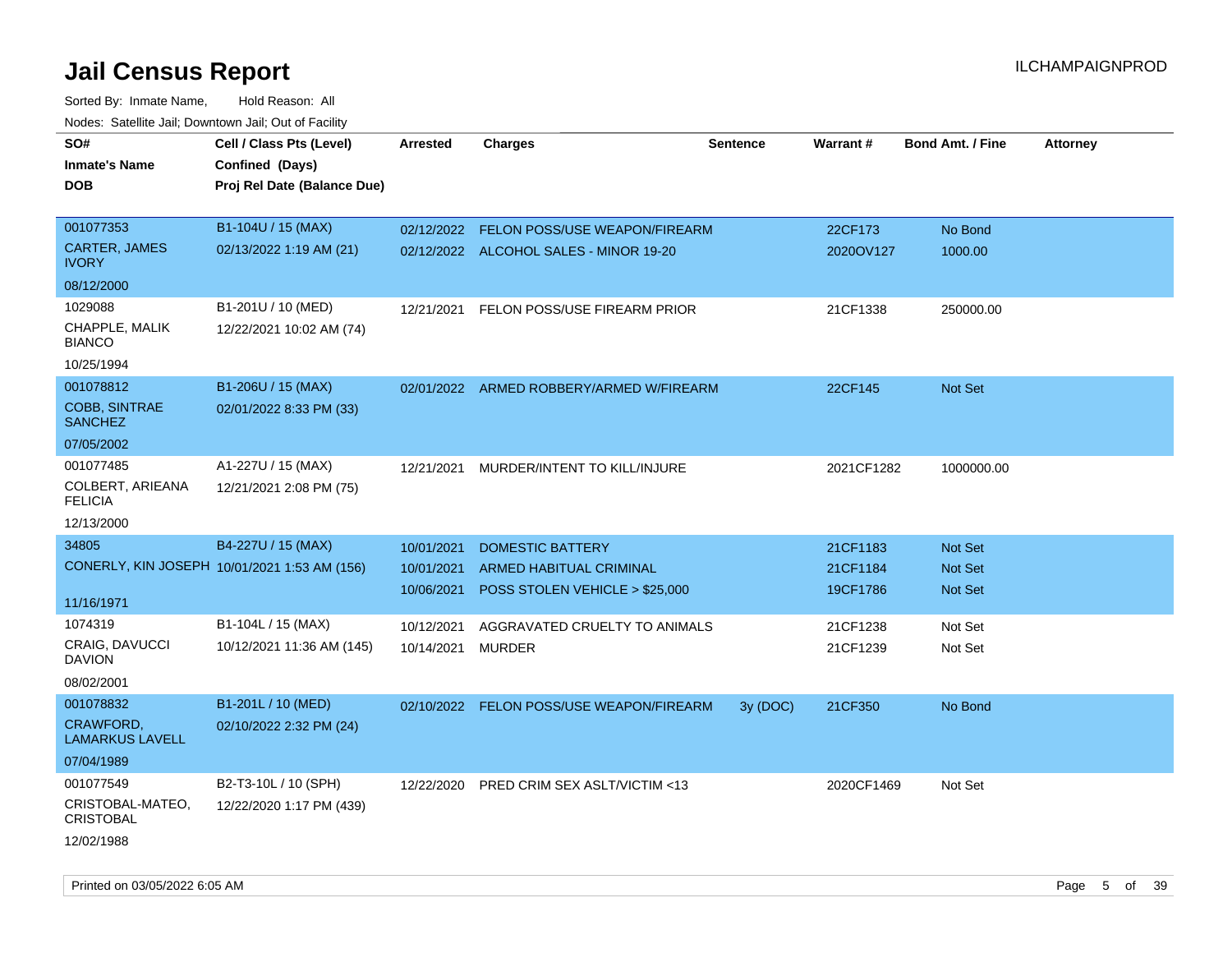| roaco. Catolino cali, Domntonn cali, Out of Facility |                             |            |                                |                 |            |                         |                 |
|------------------------------------------------------|-----------------------------|------------|--------------------------------|-----------------|------------|-------------------------|-----------------|
| SO#                                                  | Cell / Class Pts (Level)    | Arrested   | <b>Charges</b>                 | <b>Sentence</b> | Warrant#   | <b>Bond Amt. / Fine</b> | <b>Attorney</b> |
| <b>Inmate's Name</b>                                 | Confined (Days)             |            |                                |                 |            |                         |                 |
| <b>DOB</b>                                           | Proj Rel Date (Balance Due) |            |                                |                 |            |                         |                 |
|                                                      |                             |            |                                |                 |            |                         |                 |
| 988538                                               | B3-W7-27U / 10 (MED)        | 12/21/2021 | AGGRAVATED DOMESTIC BATTERY    |                 | 21CF1564   | Not Set                 |                 |
| DAVIDSON, HARLEY<br><b>KYLE SCOTT</b>                | 12/21/2021 5:45 AM (75)     |            |                                |                 |            |                         |                 |
| 08/05/1990                                           | 4/18/2022 (0.00)            |            |                                |                 |            |                         |                 |
| 1023587                                              | A4-105U / 15 (MAX)          | 09/24/2021 | MFG/DEL CANNABIS/2.5-10 GRAMS  |                 | 21CF1155   | Not Set                 |                 |
| DAVIS, MARTIN<br><b>DENNIS</b>                       | 09/24/2021 9:38 PM (163)    | 09/24/2021 | ARMED HABITUAL CRIMINAL        |                 | 2021-CF681 | 500000.00               |                 |
| 12/02/1994                                           |                             |            |                                |                 |            |                         |                 |
| 001078538                                            | A4-107L / 10 (MED)          | 10/26/2021 | <b>CRIM SEX ASSAULT/FORCE</b>  |                 | 21CF1301   | Not Set                 |                 |
| <b>DAWKINS, LEN</b>                                  | 10/26/2021 8:18 PM (131)    |            |                                |                 |            |                         |                 |
| 03/23/1987                                           |                             |            |                                |                 |            |                         |                 |
| 56972                                                | B3-W8-32L / 10 (MED)        | 08/30/2021 | POSS STOLEN VEHICLE > \$25,000 |                 | 21CF1044   | Not Set                 |                 |
| DAY, DANIEL JOSEPH                                   | 08/30/2021 3:07 PM (188)    | 09/04/2021 | <b>BURGLARY</b>                |                 | 21CF1054   | Not Set                 |                 |
| 10/16/1982                                           |                             |            |                                |                 |            |                         |                 |
|                                                      |                             |            |                                |                 |            |                         |                 |
| 64070                                                | A4-103L / 10 (MED)          | 02/18/2022 | <b>BURGLARY</b>                |                 | 21CF1176   | 20000.00                |                 |
| DECKER, ANTHONY V                                    | 02/18/2022 6:52 PM (16)     | 02/18/2022 | POSSESSION OF METH<5 GRAMS     |                 | 21CF1205   | 15000.00                |                 |
| 11/27/1982                                           |                             |            |                                |                 |            |                         |                 |
| 64463                                                | B4-226L / 15 (MAX)          | 02/11/2022 | AGG DUI/3/BAC 0.16+            | 14m (DOC)       | 21CF676    | No Bond                 |                 |
| DOOLEY, CALVIN                                       | 02/11/2022 11:24 AM (23)    |            | 02/11/2022 AGG DUI/3/BAC 0.16+ | 18m (DOC)       | 20CF1326   | No Bond                 |                 |
| <b>DARWOOD</b>                                       |                             |            |                                |                 |            |                         |                 |
| 05/13/1982                                           |                             |            |                                |                 |            |                         |                 |
| 1024895                                              | B1-107U / 10 (MED)          | 12/15/2021 | MFG/DEL 100<400 GR COCA/ANLG   |                 | 21CF1535   | <b>Not Set</b>          |                 |
| <b>EDWARDS, GEORGE</b><br><b>CORTEZ</b>              | 12/15/2021 12:26 PM (81)    | 12/15/2021 | <b>AGGRAVATED BATTERY</b>      |                 | 21CF1536   | Not Set                 |                 |
| 06/19/1994                                           |                             |            |                                |                 |            |                         |                 |
| 1074720                                              | B2-T4-13U / 15 (SPH)        | 01/19/2022 | PRED CRIM SEX ASLT/VICTIM <13  |                 | 21CF1414   | 500000.00               |                 |
| ELVIR-REYES, JORGE<br><b>LEONARDO</b>                | 01/19/2022 1:43 PM (46)     |            |                                |                 |            |                         |                 |
| 06/03/1988                                           |                             |            |                                |                 |            |                         |                 |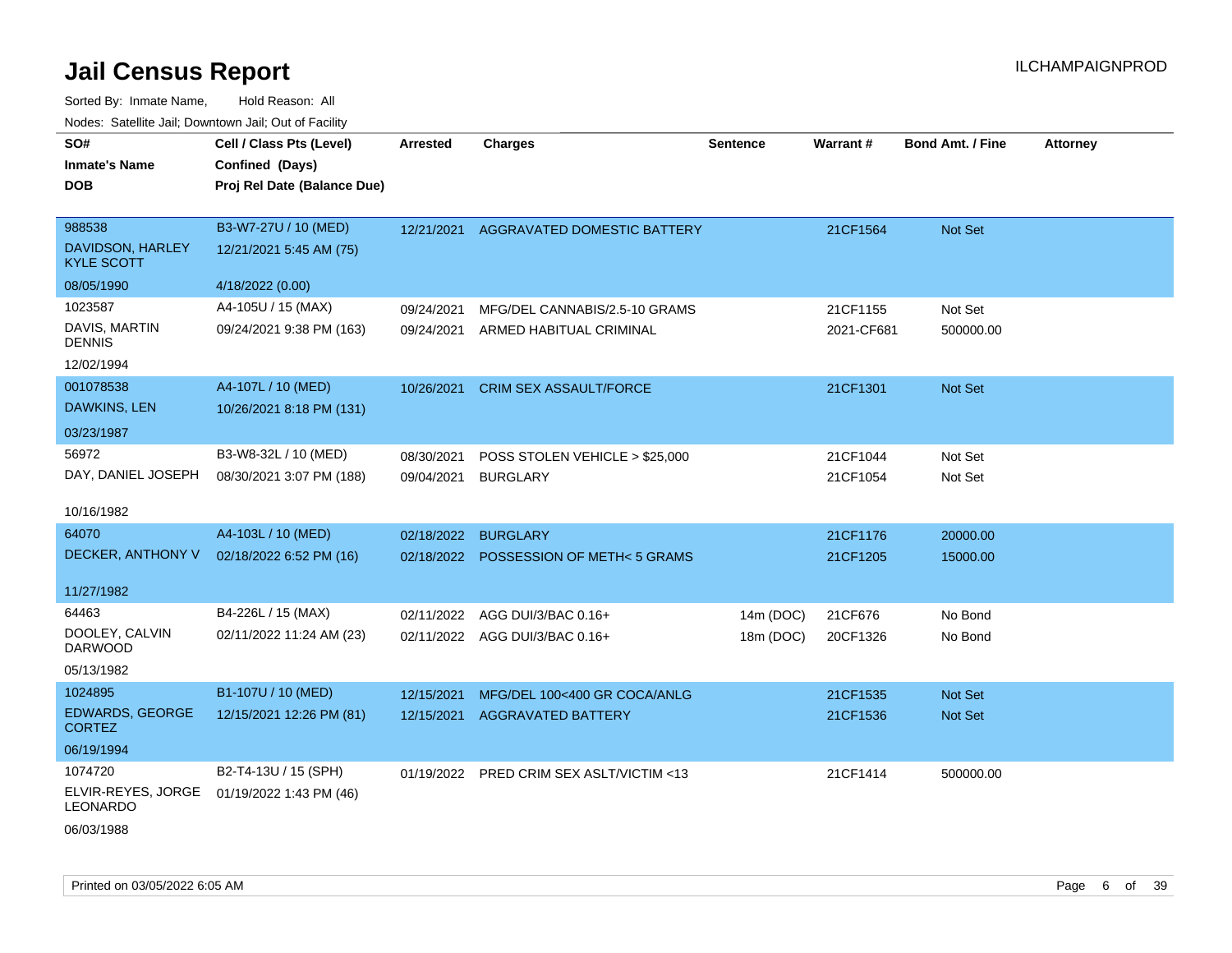Sorted By: Inmate Name, Hold Reason: All Nodes: Satellite Jail; Downtown Jail; Out of Facility

| Noucs. Catchite sail, Downtown sail, Out of Facility |                                              |                 |                                         |                 |             |                         |                 |
|------------------------------------------------------|----------------------------------------------|-----------------|-----------------------------------------|-----------------|-------------|-------------------------|-----------------|
| SO#                                                  | Cell / Class Pts (Level)                     | <b>Arrested</b> | <b>Charges</b>                          | <b>Sentence</b> | Warrant#    | <b>Bond Amt. / Fine</b> | <b>Attorney</b> |
| <b>Inmate's Name</b>                                 | Confined (Days)                              |                 |                                         |                 |             |                         |                 |
| DOB                                                  | Proj Rel Date (Balance Due)                  |                 |                                         |                 |             |                         |                 |
|                                                      |                                              |                 |                                         |                 |             |                         |                 |
| 43977                                                | B2-T1-02L / 5 (SPH)                          | 12/20/2021      | AGG FLEEING POLICE/21 MPH OVER          |                 | 21CF1566    | Not Set                 |                 |
| <b>EMKES, DOUGLAS</b><br><b>ALAN</b>                 | 12/20/2021 9:59 AM (76)                      | 12/20/2021      | <b>PAROLE REVOCATION</b>                |                 |             | No Bond                 |                 |
| 06/08/1959                                           |                                              |                 |                                         |                 |             |                         |                 |
| 987328                                               | A2-123L / 10 (MED)                           | 12/11/2021      | AGG ASLT PEACE OFF/FIRE/ER WRK          |                 | 21CF1515    | Not Set                 |                 |
| ERVIN, DEIDRA ANN<br>RUTH                            | 12/11/2021 8:48 PM (85)                      |                 |                                         |                 |             |                         |                 |
| 04/15/1991                                           |                                              |                 |                                         |                 |             |                         |                 |
| 1026175                                              | B4-127U / 10 (MED)                           | 02/06/2022      | FELON FAIL/RETURN FRM FURLOUGH          |                 | 21CF1554    | No Bond                 |                 |
| FALCONER, AVERY                                      | 02/06/2022 4:49 AM (28)                      |                 | 02/06/2022 CITY OV ARREST               |                 | 2021-OV-65  | 1000.00                 |                 |
| <b>FOX</b>                                           |                                              |                 | 02/07/2022 MFG/DEL 1<15 GR COCAINE/ANLG | 6y (DOC)        | 2019CF1617  | No Bond                 |                 |
| 04/07/1989                                           |                                              |                 |                                         |                 |             |                         |                 |
| 527081                                               | B3-W5-20L / 10 (MED)                         | 09/06/2021      | ARSON/REAL/PERSONAL PROP>\$150          |                 | 2021 CF 797 | 25000.00                |                 |
| FERGUSON,<br><b>CHRISTOPHER</b>                      | 09/06/2021 1:18 PM (181)                     |                 |                                         |                 |             |                         |                 |
| 12/21/1981                                           |                                              |                 |                                         |                 |             |                         |                 |
| 962759                                               | B2-T1-01U / 15 (SPH)                         | 07/16/2021      | <b>METH DELIVERY&lt;5 GRAMS</b>         |                 | 21CF833     | <b>Not Set</b>          |                 |
|                                                      | FINLEY, KEVIN DANTE 07/16/2021 9:44 PM (233) |                 | 07/29/2021 AGG CRIM SEX ASSAULT/FELONY  |                 | 21CF891     | No Bond                 |                 |
|                                                      |                                              |                 |                                         |                 |             |                         |                 |
| 12/28/1988                                           |                                              |                 |                                         |                 |             |                         |                 |
| 1039744                                              | B4-122U / 15 (MAX)                           | 12/06/2021      | <b>MURDER</b>                           |                 | 20CF959     | 1000000.00              |                 |
| FONVILLE, TREVOY<br><b>JERMAINE</b>                  | 12/06/2021 10:52 AM (90)                     |                 |                                         |                 |             |                         |                 |
| 01/13/1996                                           |                                              |                 |                                         |                 |             |                         |                 |
| 001078863                                            | B4-226U / 15 (MAX)                           | 02/19/2022      | <b>POSSESSION OF STOLEN FIREARM</b>     |                 | 22CF203     | <b>Not Set</b>          |                 |
| FOSTER, JOHN<br><b>CARELL</b>                        | 02/19/2022 6:01 AM (15)                      |                 |                                         |                 |             |                         |                 |
| 03/13/1981                                           |                                              |                 |                                         |                 |             |                         |                 |
| 518395                                               | B2-T3-12L / 15 (SPH)                         | 07/07/2020      | <b>CRIMINAL SEXUAL ASSAULT</b>          |                 | 2020-CF735  | 250000.00               |                 |
|                                                      | FRANDLE, MARK RYAN 07/07/2020 3:42 PM (607)  |                 |                                         |                 |             |                         |                 |

09/10/1985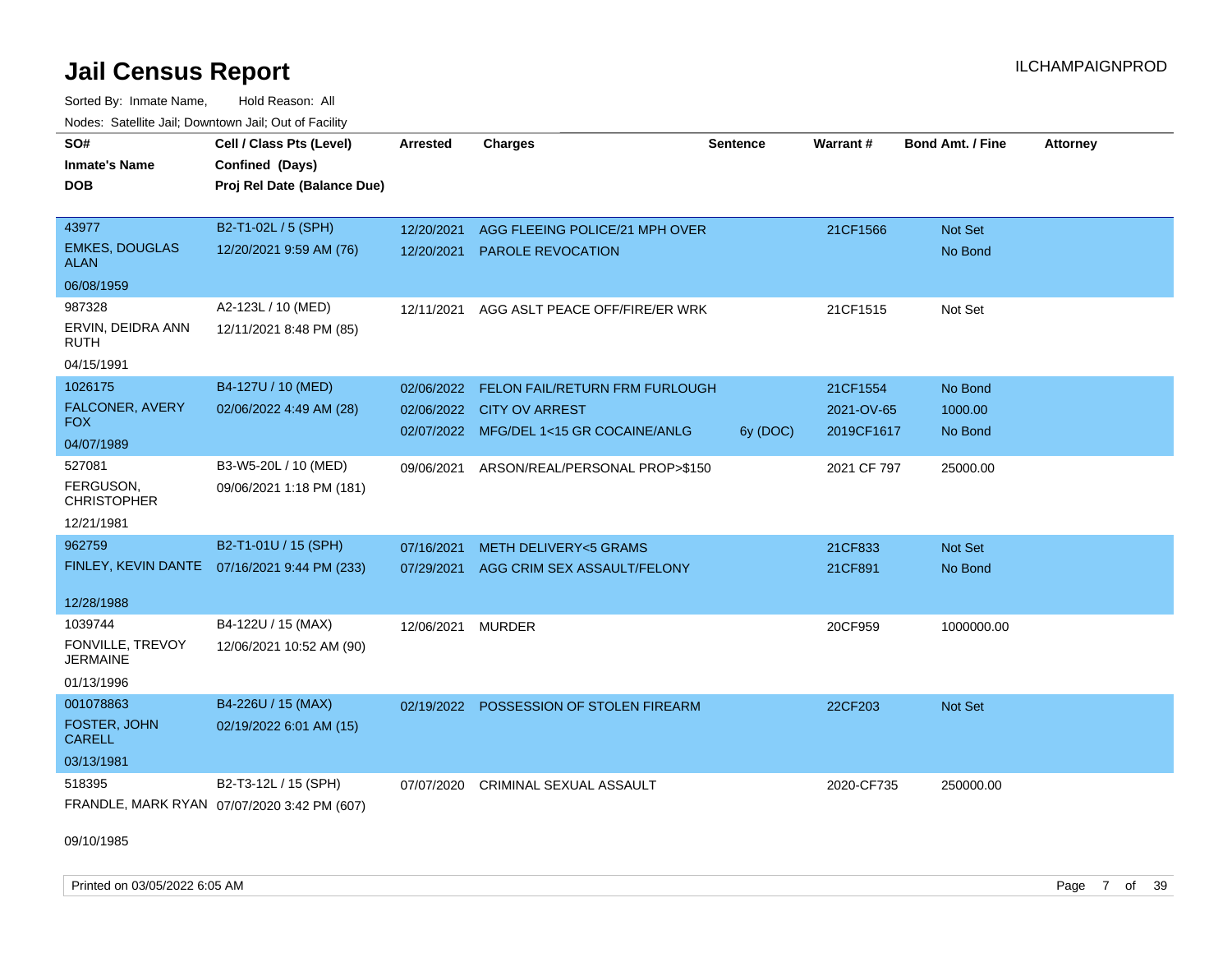Sorted By: Inmate Name, Hold Reason: All Nodes: Satellite Jail; Downtown Jail; Out of Facility

| SO#                                       | Cell / Class Pts (Level)    | <b>Arrested</b> | <b>Charges</b>                            | <b>Sentence</b> | Warrant#     | <b>Bond Amt. / Fine</b> | <b>Attorney</b> |
|-------------------------------------------|-----------------------------|-----------------|-------------------------------------------|-----------------|--------------|-------------------------|-----------------|
| <b>Inmate's Name</b>                      | Confined (Days)             |                 |                                           |                 |              |                         |                 |
| <b>DOB</b>                                | Proj Rel Date (Balance Due) |                 |                                           |                 |              |                         |                 |
|                                           |                             |                 |                                           |                 |              |                         |                 |
| 001077934                                 | A1-125L / 10 (MED)          | 08/22/2021      | AGG DUI/ACCIDENT/DEATH                    |                 | 21CF1024     | Not Set                 |                 |
| <b>FREED, LOGAN</b><br><b>SUZANNE</b>     | 08/22/2021 11:45 PM (196)   | 08/22/2021      | <b>DOMESTIC BATTERY</b>                   |                 | 21 CM 172    | 10000.00                |                 |
| 08/18/1996                                |                             |                 |                                           |                 |              |                         |                 |
| 001078290                                 | A1-224L / 10 (ADS)          | 08/19/2021      | MACHINE GUN/AUTO WEAPON/VEH               |                 | 21CF1012     | Not Set                 |                 |
| FREEMAN, ANGEL<br>JANILA KAY              | 08/19/2021 1:26 AM (199)    |                 |                                           |                 |              |                         |                 |
| 12/25/1995                                |                             |                 |                                           |                 |              |                         |                 |
| 591514                                    | A3-215L / 10 (MED)          |                 | 02/25/2022 AGG CRIM SEX ABUSE/VIC 13-17   |                 | 22CF230      | 100000.00               |                 |
| GAMBLE, SCOTT PAUL 02/25/2022 6:08 PM (9) |                             |                 |                                           |                 |              |                         |                 |
|                                           |                             |                 |                                           |                 |              |                         |                 |
| 09/06/1968                                |                             |                 |                                           |                 |              |                         |                 |
| 1068917                                   | <b>BOOKF-1 / 5 (MIN)</b>    | 08/11/2021      | VIO ORDER/PRIOR VIO OF ORDER              |                 | 21CF965      | Not Set                 |                 |
| GARCIA, JUAN<br>CARLOS                    | 08/11/2021 9:24 PM (207)    |                 |                                           |                 |              |                         |                 |
| 10/21/1997                                |                             |                 |                                           |                 |              |                         |                 |
| 001078154                                 | B4-121U / 10 (MED)          | 01/09/2022      | DRVG UNDER INFLU OF ALCOHOL               |                 | 2021 DT 182  | 5000.00                 |                 |
| <b>GENTRY, DAMON</b><br>LIONEL            | 01/09/2022 4:41 PM (56)     |                 | 01/09/2022 AGG DOMESTIC BATTERY/STRANGLE  |                 | 2021 CF 1396 | 50000.00                |                 |
| 12/25/1971                                |                             |                 |                                           |                 |              |                         |                 |
| 001078633                                 | B2-T4-15U / 25 (SPH)        | 12/01/2021      | PRED CRIM SEX ASLT/VICTIM <13             |                 | 21CF1416     | 250000.00               |                 |
| GONZALEZ-GUILLEN,<br>EDWARD               | 12/01/2021 12:08 PM (95)    |                 |                                           |                 |              |                         |                 |
| 08/25/2002                                |                             |                 |                                           |                 |              |                         |                 |
| 001078607                                 | B4-221L / 15 (MAX)          | 11/22/2021      | <b>FELON POSS/USE FIREARM/PAROLE</b>      |                 | 21CF1437     | Not Set                 |                 |
| <b>GRAY, WILLIAM</b><br>DA'VON            | 11/22/2021 2:57 PM (104)    | 11/22/2021      | ATTEMPT (FIRST DEGREE MURDER)             |                 | 21CF1435     | Not Set                 |                 |
| 04/18/1984                                |                             |                 |                                           |                 |              |                         |                 |
| 1069726                                   | A3-113L / 5 (ADS)           |                 | 02/21/2022 POSS AMT CON SUB EXCEPT(A)/(D) | 18m (DOC)       | 2021CF472    | No Bond                 |                 |
| GREER, CONNOR JAY                         | 02/21/2022 1:41 PM (13)     |                 |                                           |                 |              |                         |                 |
|                                           |                             |                 |                                           |                 |              |                         |                 |

02/22/1994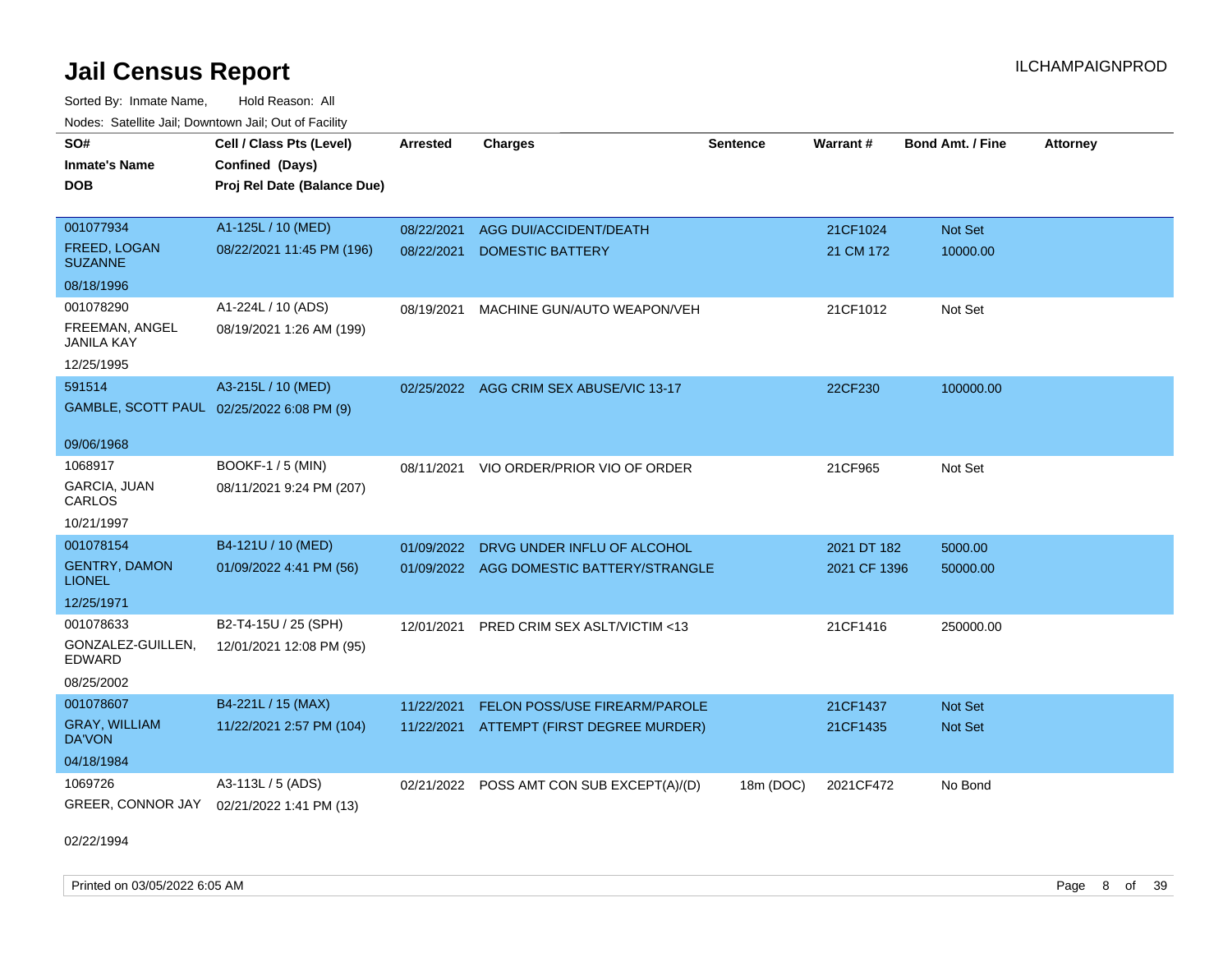| SO#<br><b>Inmate's Name</b><br><b>DOB</b>                                          | Cell / Class Pts (Level)<br>Confined (Days)<br>Proj Rel Date (Balance Due) | <b>Arrested</b>                                      | <b>Charges</b>                                                                                                                                             | <b>Sentence</b> | Warrant#                                                 | <b>Bond Amt. / Fine</b>                                           | <b>Attorney</b> |
|------------------------------------------------------------------------------------|----------------------------------------------------------------------------|------------------------------------------------------|------------------------------------------------------------------------------------------------------------------------------------------------------------|-----------------|----------------------------------------------------------|-------------------------------------------------------------------|-----------------|
| 56342<br><b>GRIFFIN, NATHAN</b><br><b>EUGENE</b><br>02/24/1969<br>001078871        | B1-206L / 10 (MED)<br>10/21/2021 4:20 PM (136)<br>A3-115L / 5 (ADS)        | 10/21/2021<br>10/21/2021<br>02/22/2022               | THEFT CONTROL INTENT <\$500<br>DRIVING ON REVOKED LICENSE<br>10/21/2021 ARMED HABITUAL CRIMINAL<br>RETAIL THEFT/DISP MERCH/<\$300                          |                 | 17CF1451<br>20TR1979<br>21CF1279<br>2018JD182            | 10000.00<br>3000.00<br>Not Set<br>No Bond                         |                 |
| HARRIS, MARTELL<br><b>TE'SHAWN</b><br>07/02/2003                                   | 02/22/2022 3:44 PM (12)                                                    | 02/22/2022<br>02/22/2022                             | <b>RESIDENTIAL BURGLARY</b><br>INDIRECT CRIMINAL CONTEMPT                                                                                                  |                 | 2020JD14<br>2020CC9                                      | No Bond<br>20000.00                                               |                 |
| 001078868<br>HARRIS-MINER,<br><b>NICHOLAS</b><br>07/08/1998                        | <b>BOOKH-4 / 5 (ADS)</b><br>02/24/2022 3:56 PM (10)                        |                                                      | 02/24/2022 STALKING/CAUSE FEAR FOR SAFETY                                                                                                                  |                 | 22CF227                                                  | 150000.00                                                         |                 |
| 001078488<br>HERNANDEZ-LOPEZ.<br><b>ERNESTO</b><br>11/28/1975                      | B2-T3-09U / 15 (SPH)<br>10/14/2021 3:15 PM (143)                           | 10/14/2021<br>10/14/2021                             | PRED CRIM SEX ASLT/VICTIM <13<br><b>FUGITIVE FROM JUSTICE</b>                                                                                              | 25y (DOC)       | 2021CF1232<br>21CF1246                                   | 500000.00<br>Not Set                                              |                 |
| 975293<br>HILL, JACOB MILES<br>02/06/1988                                          | B2-T4-14L / 10 (SPH)<br>07/21/2021 8:43 PM (228)                           | 07/21/2021<br>07/21/2021<br>07/25/2021<br>08/18/2021 | <b>STALKING</b><br>VIO ORDER/PRIOR VIO OF ORDER<br><b>PAROLE REVOCATION</b><br><b>HARASS WITNESS/FAMILY MBR/REP</b><br>09/09/2021 AGG STALKING/BODILY HARM |                 | 2021CF863<br>21CF914<br>CH2104646<br>21CF992<br>21CF1073 | Not Set<br>No Bond<br><b>Not Set</b><br><b>Not Set</b><br>Not Set |                 |
| 48471<br>HILL, RAMESH<br><b>JERMAINE</b><br>12/11/1978                             | B1-207L / 15 (MAX)<br>08/08/2021 4:45 AM (210)                             | 08/08/2021                                           | AGG BATTERY/DISCHARGE FIREARM                                                                                                                              |                 | 21CF946                                                  | Not Set                                                           |                 |
| 1072876<br>HOUTCHINS, SAVANNA 02/10/2022 5:10 PM (24)<br><b>BELL</b><br>07/10/1996 | A1-124L / 5 (MIN)<br>2/17/2022 (0.00)                                      |                                                      | 02/10/2022 METH DELIVERY/5<15 GRAMS                                                                                                                        | 4y (DOC)        | 21CF143                                                  | No Bond                                                           |                 |
|                                                                                    |                                                                            |                                                      |                                                                                                                                                            |                 |                                                          |                                                                   |                 |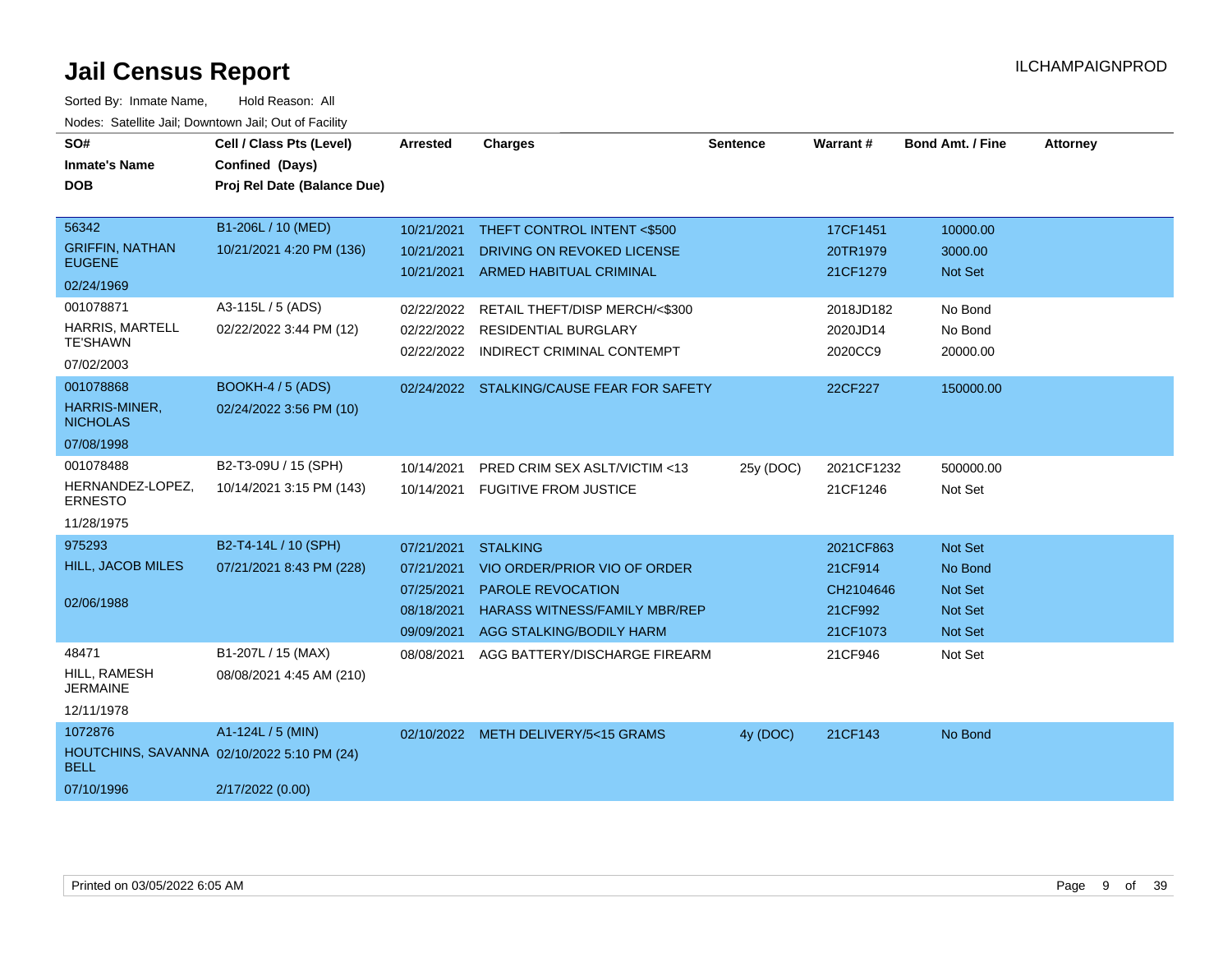Sorted By: Inmate Name, Hold Reason: All Nodes: Satellite Jail; Downtown Jail; Out of Facility

| ivouss. Saleling Jali, Downtown Jali, Out of Facility |                                            |                 |                                       |                 |             |                         |                 |
|-------------------------------------------------------|--------------------------------------------|-----------------|---------------------------------------|-----------------|-------------|-------------------------|-----------------|
| SO#                                                   | Cell / Class Pts (Level)                   | <b>Arrested</b> | <b>Charges</b>                        | <b>Sentence</b> | Warrant#    | <b>Bond Amt. / Fine</b> | <b>Attorney</b> |
| <b>Inmate's Name</b>                                  | Confined (Days)                            |                 |                                       |                 |             |                         |                 |
| <b>DOB</b>                                            | Proj Rel Date (Balance Due)                |                 |                                       |                 |             |                         |                 |
|                                                       |                                            |                 |                                       |                 |             |                         |                 |
| 999198                                                | B4-225L / 15 (MAX)                         | 11/30/2021      | <b>FELON POSS/USE FIREARM PRIOR</b>   |                 | 21CF1377    | 500000.00               |                 |
| HOWARD, BRION LIN                                     | 11/30/2021 10:41 AM (96)                   |                 |                                       |                 |             |                         |                 |
|                                                       |                                            |                 |                                       |                 |             |                         |                 |
| 06/10/1992                                            |                                            |                 |                                       |                 |             |                         |                 |
| 001078884                                             | A3-211L / 15 (ADS)                         | 02/27/2022      | ARMED VIOLENCE/CATEGORY I             |                 | 22CF234     | Not Set                 |                 |
| HOWARD, TREVON<br><b>TITRESS</b>                      | 02/27/2022 5:07 AM (7)                     |                 |                                       |                 |             |                         |                 |
| 03/20/1999                                            |                                            |                 |                                       |                 |             |                         |                 |
| 51028                                                 | A3-113U / 10 (ADS)                         |                 | 02/23/2022 AGG FLEEING/2+ CON DEVICES |                 | 19CF1839    | 50000.00                |                 |
| HUFFMAN, MICHAEL<br><b>LEONARD</b>                    | 02/23/2022 3:14 AM (11)                    |                 |                                       |                 |             |                         |                 |
| 07/24/1980                                            |                                            |                 |                                       |                 |             |                         |                 |
| 38993                                                 | B4-126L / 15 (MAX)                         | 02/13/2021      | ATTEMPT (FIRST DEGREE MURDER)         |                 | 21CF181     | Not Set                 |                 |
| JACKSON, LAMONT<br><b>JEREMIE</b>                     | 02/13/2021 7:45 AM (386)                   |                 |                                       |                 |             |                         |                 |
| 07/31/1973                                            |                                            |                 |                                       |                 |             |                         |                 |
| 001077487                                             | B3-W8-30L / 10 (MED)                       | 12/03/2020      | FELON POSS/USE WEAPON/FIREARM         |                 | 20CF1377    | <b>Not Set</b>          |                 |
| <b>JACKSON, TERRELL</b><br><b>DANDRE</b>              | 12/03/2020 10:18 AM (458)                  | 11/09/2021      | AGG DISCHARGE FIREARM/OCC VEH         | 8y (DOC)        | 21CR0331401 | No Bond                 |                 |
| 08/11/1990                                            |                                            |                 |                                       |                 |             |                         |                 |
| 001077864                                             | B1-103L / 15 (MAX)                         | 04/18/2021      | FELON POSS/USE WEAPON/FIREARM         |                 | 21CF428     | Not Set                 |                 |
| D                                                     | JAMERSON, ANTHONY 04/18/2021 7:21 PM (322) |                 |                                       |                 |             |                         |                 |
| 01/26/1990                                            |                                            |                 |                                       |                 |             |                         |                 |
| 001078703                                             | A1-225U / 15 (ADS)                         | 12/20/2021      | MURDER/INTENT TO KILL/INJURE          |                 | 21CF1574    | <b>Not Set</b>          |                 |
| <b>JOHNS, SHANIQUH</b><br><b>THERESA</b>              | 12/22/2021 6:41 AM (74)                    |                 |                                       |                 |             |                         |                 |
| 04/03/1992                                            |                                            |                 |                                       |                 |             |                         |                 |
| 001078645                                             | B4-222U / 10 (MED)                         | 12/02/2021      | AGG DISCHARGE FIREARM                 |                 | 21CF1478    | No Bond                 |                 |
| JONES, KELVIN<br><b>KHYRIC</b>                        | 12/02/2021 6:56 PM (94)                    |                 |                                       |                 |             |                         |                 |
| 02/27/2001                                            |                                            |                 |                                       |                 |             |                         |                 |

Printed on 03/05/2022 6:05 AM **Page 10** of 39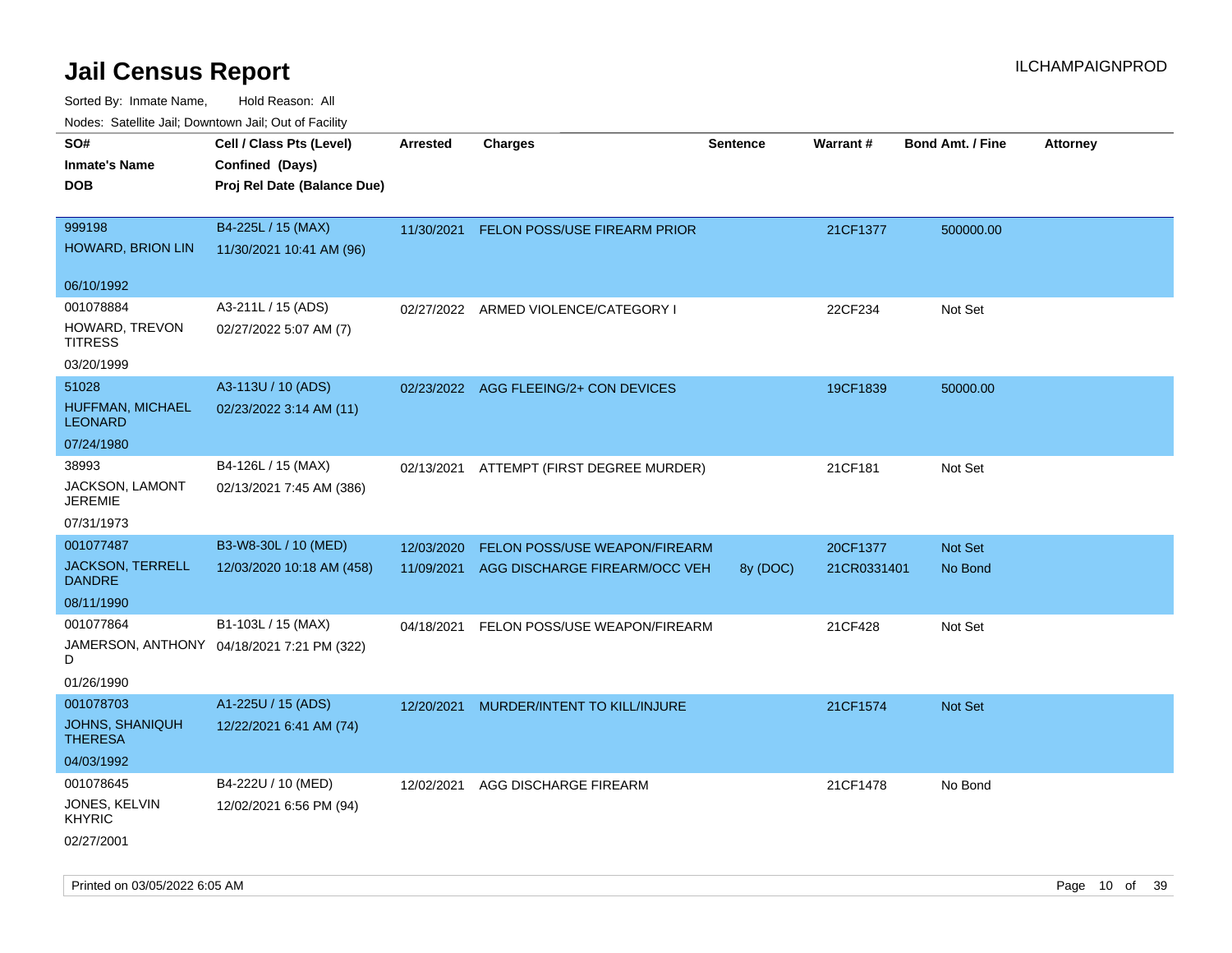| roaco. Oatomto dan, Downtown dan, Oat or Fability |                             |                 |                                          |                 |                        |                         |                 |
|---------------------------------------------------|-----------------------------|-----------------|------------------------------------------|-----------------|------------------------|-------------------------|-----------------|
| SO#                                               | Cell / Class Pts (Level)    | <b>Arrested</b> | <b>Charges</b>                           | <b>Sentence</b> | Warrant#               | <b>Bond Amt. / Fine</b> | <b>Attorney</b> |
| <b>Inmate's Name</b>                              | Confined (Days)             |                 |                                          |                 |                        |                         |                 |
| <b>DOB</b>                                        | Proj Rel Date (Balance Due) |                 |                                          |                 |                        |                         |                 |
|                                                   |                             |                 |                                          |                 |                        |                         |                 |
| 956822                                            | A4-107U / 15 (MAX)          | 11/25/2021      | AGGRAVATED DOMESTIC BATTERY              |                 | 21CF1442               | Not Set                 |                 |
| <b>JONES, MARIO</b>                               | 11/25/2021 10:37 AM (101)   | 11/25/2021      | <b>PAROLE REVOCATION</b>                 |                 | CH2106361              | No Bond                 |                 |
| <b>NATHANIEL</b>                                  |                             | 11/25/2021      | UNLAWFUL RESTRAINT                       |                 | 21CF1443               | Not Set                 |                 |
| 10/27/1987                                        |                             |                 |                                          |                 |                        |                         |                 |
| 59668                                             | B2-T1-04L / 10 (SPH)        | 02/11/2022      | FAIL TO RPT CHNG ADDRESS/EMPL            |                 | 20 CF 1241             | 75000.00                |                 |
| JONES, MARTELL<br><b>DEANGELO</b>                 | 02/11/2022 3:19 PM (23)     |                 | 02/11/2022 AGGRAVATED ARSON/BODILY HARM  |                 | 22 CF 169              | 75000.00                |                 |
| 07/11/1983                                        |                             |                 |                                          |                 |                        |                         |                 |
| 1008468                                           | B4-125L / 10 (MED)          | 12/01/2021      | <b>FELON POSS/USE WEAPON/FIREARM</b>     |                 | 21CF1472               | Not Set                 |                 |
| <b>JONES, MARTEZ</b><br><b>LAMONTE</b>            | 12/01/2021 1:28 PM (95)     | 12/02/2021      | PROBATION VIOLATION                      |                 | 20CF1151               | Not Set                 |                 |
| 06/22/1993                                        |                             |                 |                                          |                 |                        |                         |                 |
| 506244                                            | B1-204L / 15 (MAX)          | 07/15/2021      | ARMED ROBBERY/ARMED W/FIREARM            |                 | 19y/6m (DOC) 2021CF791 | 250000.00               |                 |
| JOSLIN, JASON LEE                                 | 07/15/2021 4:38 AM (234)    |                 |                                          |                 |                        |                         |                 |
|                                                   |                             |                 |                                          |                 |                        |                         |                 |
| 12/22/1985                                        |                             |                 |                                          |                 |                        |                         |                 |
| 001078818                                         | B1-203U / 10 (MED)          | 02/04/2022      | DOMESTIC BATTERY/OTHER PRIOR             |                 | 22CF148                | Not Set                 |                 |
| KINSEL, EVERAL<br><b>MICHAEL WILLIAM</b>          | 02/04/2022 7:37 PM (30)     |                 |                                          |                 |                        |                         |                 |
| 10/16/1985                                        |                             |                 |                                          |                 |                        |                         |                 |
| 1068786                                           | BOOKH-3                     | 03/04/2022      | <b>DOMESTIC BATTERY</b>                  |                 | 22DVAWOW               | Not Set                 |                 |
| LACY, MALIK SHAKUR                                | 03/04/2022 7:25 PM (2)      | 03/04/2022      | DOMESTIC BATTERY/HARM/VIO O/P            |                 | 2018CM000478           | 2500.00                 |                 |
|                                                   |                             |                 | 03/04/2022 WARRANT OUT OF COUNTY         |                 | 20TR4604               | 3000.00                 |                 |
| 12/01/1996                                        |                             |                 |                                          |                 |                        |                         |                 |
| 1070011                                           | B4-124U / 15 (MAX)          | 08/03/2021      | AGG DISCH FIREARM/1ST AID PERS           |                 | 21CF929                | <b>Not Set</b>          |                 |
| LAWS, WILLIAM<br>ZARAK, Third                     | 08/03/2021 3:53 PM (215)    |                 |                                          |                 |                        |                         |                 |
| 07/06/1999                                        |                             |                 |                                          |                 |                        |                         |                 |
| 974408                                            | BOOKH-3                     | 03/05/2022      | DUI ALC/INTOX COMPOUND/DRUG              |                 | 2022DTAWOW             | 1000.00                 |                 |
| LEE, DAMION                                       | 03/05/2022 4:38 AM (1)      | 03/05/2022      | DRIVE W/O HEADLIGHT/CYC/1&2ND            |                 | 2022TRAWOW             | Not Set                 |                 |
| EUGENE, Junior                                    |                             |                 | 03/05/2022 OPERATE UNINSURED MTR VEHICLE |                 | 2022TRAWOW             | Not Set                 |                 |
| 01/10/1990                                        |                             |                 |                                          |                 |                        |                         |                 |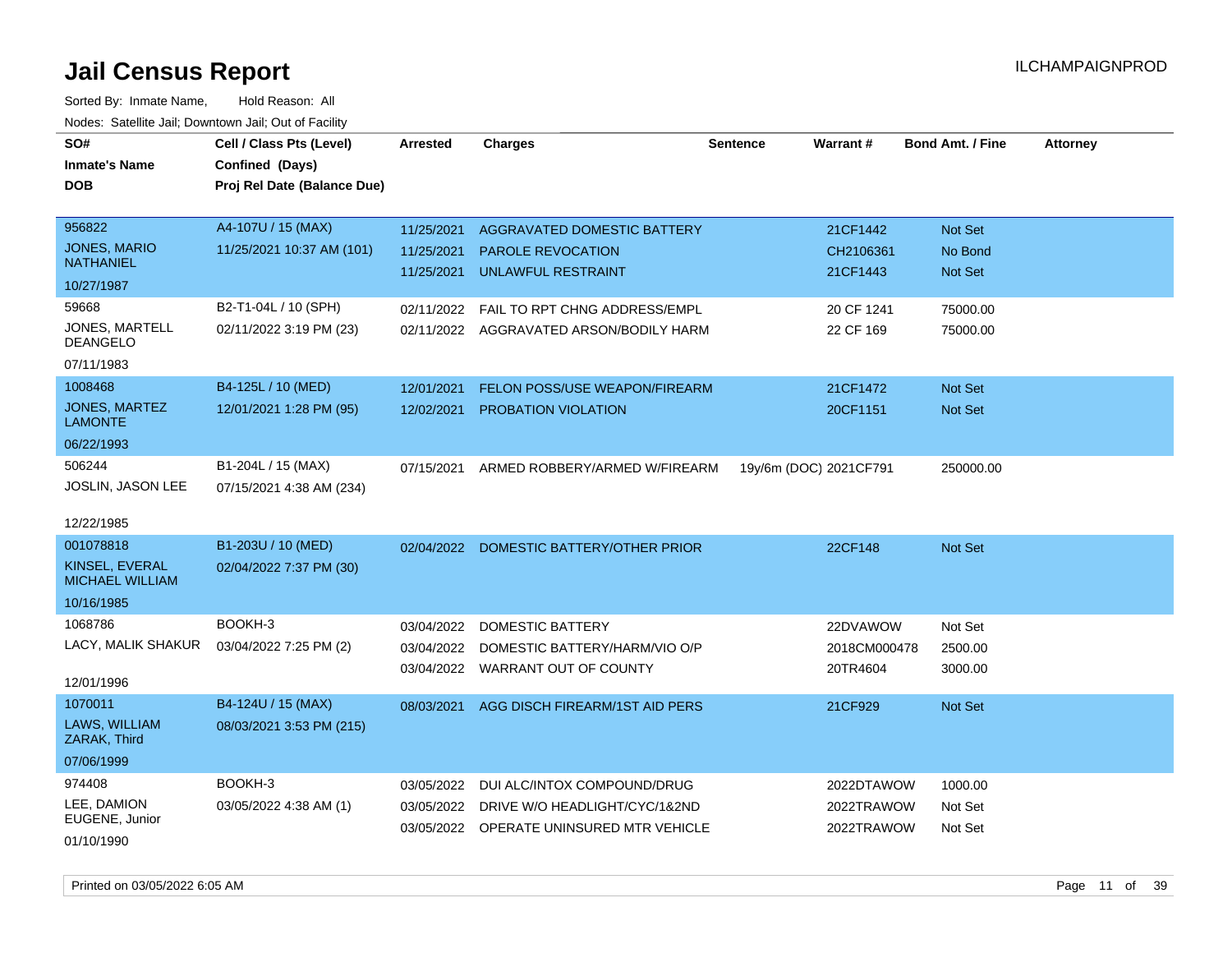| roaco. Calcinio dan, Domnomi dan, Cal or Fability |                             |            |                                           |                 |                          |                         |                 |
|---------------------------------------------------|-----------------------------|------------|-------------------------------------------|-----------------|--------------------------|-------------------------|-----------------|
| SO#                                               | Cell / Class Pts (Level)    | Arrested   | <b>Charges</b>                            | <b>Sentence</b> | Warrant#                 | <b>Bond Amt. / Fine</b> | <b>Attorney</b> |
| <b>Inmate's Name</b>                              | Confined (Days)             |            |                                           |                 |                          |                         |                 |
| <b>DOB</b>                                        | Proj Rel Date (Balance Due) |            |                                           |                 |                          |                         |                 |
|                                                   |                             |            |                                           |                 |                          |                         |                 |
| 001078797                                         | <b>BOOKH-6 / 5 (ADS)</b>    |            | 01/26/2022 VIO STALKING NO CONTACT ORDER  |                 | 22CM31                   | Not Set                 |                 |
| LEVIN, DANIEL DAVID                               | 01/26/2022 3:00 PM (39)     |            |                                           |                 |                          |                         |                 |
|                                                   |                             |            |                                           |                 |                          |                         |                 |
| 08/08/1984                                        |                             |            |                                           |                 |                          |                         |                 |
| 548089                                            | B1-204U / 15 (MAX)          | 12/04/2020 | ATTEMPT (FIRST DEGREE MURDER)             |                 | 20CF1378                 | Not Set                 |                 |
| LEWIS, LAWRENCE                                   | 12/04/2020 4:42 AM (457)    | 12/04/2020 | METH DELIVERY/100<400 GRAMS               |                 | 20CF1481                 | Not Set                 |                 |
| PAUL, Third                                       |                             | 12/04/2020 | AGG DOMESTIC BATTERY/STRANGLE             |                 | 18CF1507                 | 10000.00                |                 |
| 02/08/1993                                        |                             |            |                                           |                 |                          |                         |                 |
| 63639                                             | A4-106U / 5 (ADS)           |            | 01/31/2022 FELON POSS/USE WEAPON/FIREARM  | 5y (DOC)        | 22CF110                  | No Bond                 |                 |
| LINDSEY, ANTHONY<br><b>MARTEZ</b>                 | 01/28/2022 10:06 PM (37)    |            |                                           |                 |                          |                         |                 |
| 03/18/1985                                        |                             |            |                                           |                 |                          |                         |                 |
| 41428                                             | A3-217L / 10 (ADS)          |            | 03/02/2022 MFG/DEL 15<100 GR COCA/ANALOG  |                 | 22CF255                  | Not Set                 |                 |
| LINDSEY, DERRICK<br>LAMONT                        | 03/02/2022 8:03 AM (4)      |            |                                           |                 |                          |                         |                 |
| 06/19/1975                                        |                             |            |                                           |                 |                          |                         |                 |
| 001078817                                         | B1-207U / 10 (MED)          | 02/03/2022 | AGG UUW/PERSON/PREV CONVICTION            |                 | 22CF143                  | Not Set                 |                 |
| LIPSCOMB, LADAROL<br><b>ANTHONY</b>               | 02/03/2022 11:33 PM (31)    |            |                                           |                 |                          |                         |                 |
| 10/01/2000                                        |                             |            |                                           |                 |                          |                         |                 |
| 1065002                                           | B3-W7-26L / 10 (MED)        | 11/16/2021 | DOMESTIC BTRY/CONTACT/VIO O/P             |                 | 2y/6m (DOC) 2019CF001781 | 25000.00                |                 |
| LOVELESS, DUSTIN<br>DEE                           | 11/16/2021 11:41 AM (110)   |            |                                           |                 |                          |                         |                 |
| 06/17/1982                                        |                             |            |                                           |                 |                          |                         |                 |
| 001078896                                         | A3-111U / 15 (ADS)          |            | 03/01/2022 ARMED HABITUAL CRIMINAL        |                 | 22CF239                  | Not Set                 |                 |
| <b>MANN, DAVID</b><br><b>WILBERT, Junior</b>      | 03/01/2022 4:35 AM (5)      |            |                                           |                 |                          |                         |                 |
| 04/02/1976                                        |                             |            |                                           |                 |                          |                         |                 |
| 539496                                            | A2-221L / 5 (ADS)           | 03/01/2022 | <b>POSSESSION OF METH&lt;5 GRAMS</b>      |                 | 20CF1415                 | 5000.00                 |                 |
| MARSHALL, JAMIE                                   | 03/01/2022 4:59 PM (5)      |            | 03/01/2022 WARRANT OUT OF COUNTY          |                 | 18-CF-121                | 20000.00                |                 |
| <b>ELIZABETH</b>                                  |                             |            | 03/01/2022 POSS AMT CON SUB EXCEPT(A)/(D) |                 | 20CF1342                 | 5000.00                 |                 |
| 07/01/1986                                        |                             |            |                                           |                 |                          |                         |                 |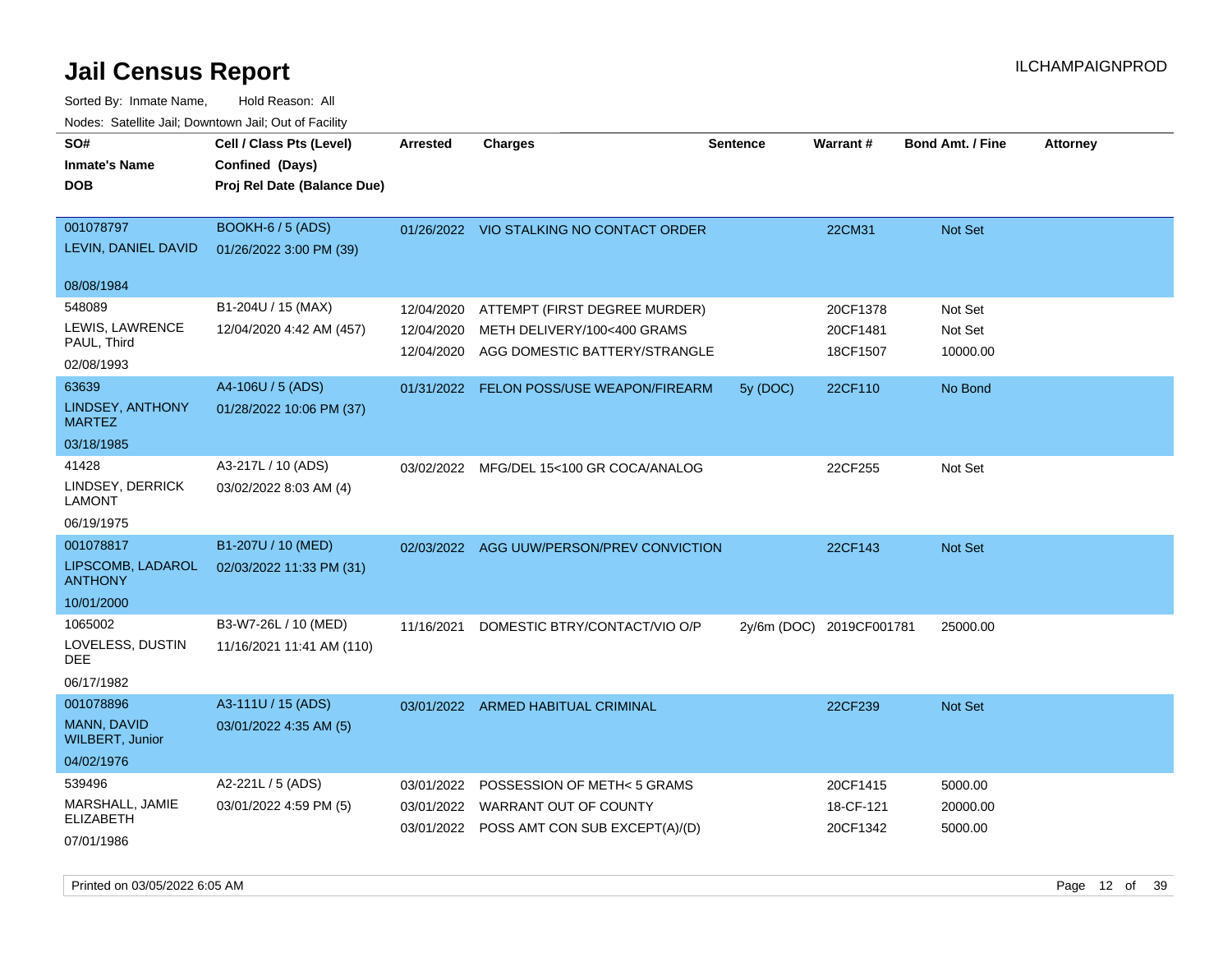| SO#                                      | Cell / Class Pts (Level)                  | <b>Arrested</b> | <b>Charges</b>                            | <b>Sentence</b> | <b>Warrant#</b> | <b>Bond Amt. / Fine</b> | <b>Attorney</b> |
|------------------------------------------|-------------------------------------------|-----------------|-------------------------------------------|-----------------|-----------------|-------------------------|-----------------|
| <b>Inmate's Name</b>                     | Confined (Days)                           |                 |                                           |                 |                 |                         |                 |
| <b>DOB</b>                               | Proj Rel Date (Balance Due)               |                 |                                           |                 |                 |                         |                 |
|                                          |                                           |                 |                                           |                 |                 |                         |                 |
| 1076591                                  | A3-115U / 5 (ADS)                         | 02/22/2022      | DELIVERY OF OR POSSESSION OF W/INT        |                 | 20CF961         | 500000.00               |                 |
| MATTHEWS,<br><b>CHRISTIAN ANTHONY</b>    | 02/22/2022 7:42 PM (12)                   |                 | 02/23/2022 MAIL FRAUD                     |                 | 2:21CR173       | No Bond                 |                 |
| 03/15/1989                               |                                           |                 |                                           |                 |                 |                         |                 |
| 1038892                                  | B2-DR / 10 (MED)                          |                 | 02/16/2022 PRED CRIM SEX ASLT/BODILY HARM |                 | 22CF199         | No Bond                 |                 |
| MCCAULEY, TIMOTHY<br>WILLIAM             | 02/16/2022 8:49 PM (18)                   |                 |                                           |                 |                 |                         |                 |
| 03/05/1989                               |                                           |                 |                                           |                 |                 |                         |                 |
| 48792                                    | B4-127L / 10 (MED)                        |                 | 11/19/2021 AGG BATTERY/DISCHARGE FIREARM  |                 | 21CF1425        | <b>Not Set</b>          |                 |
| <b>MCCLAIN, HURCHEL</b><br><b>JOSEPH</b> | 11/20/2021 4:11 AM (106)                  |                 |                                           |                 |                 |                         |                 |
| 05/01/1979                               |                                           |                 |                                           |                 |                 |                         |                 |
| 1004137                                  | A4-207L / 15 (MAX)                        |                 | 02/14/2022 AGG CRIM SEX ABUSE/VIC 13-17   |                 | 22CF165         | 250000.00               |                 |
|                                          | MCDONALD, DAVON D 02/14/2022 4:21 PM (20) |                 |                                           |                 |                 |                         |                 |
|                                          |                                           |                 |                                           |                 |                 |                         |                 |
| 11/08/1992                               |                                           |                 |                                           |                 |                 |                         |                 |
| 001077938                                | <b>BOOKH-2 / 15 (ADS)</b>                 | 05/10/2021      | AGG KIDNAPING DISCH FIR/HARM              |                 | 21CF532         | Not Set                 |                 |
| MCGAHA,                                  | 05/10/2021 7:02 PM (300)                  | 05/11/2021      | <b>MURDER</b>                             |                 | 2021-CF-215     | No Bond                 |                 |
| <b>CHRISTOPHER D</b>                     |                                           | 05/27/2021      | ESCAPE FROM DEPT OF CORRECTION            |                 | 21CF600         | Not Set                 |                 |
| 07/27/1991                               |                                           |                 |                                           |                 |                 |                         |                 |
| 66710                                    | A4-101L / 15 (ADS)                        |                 | 01/19/2022 ARMED VIOLENCE/CATEGORY I      |                 | 22CF88          | Not Set                 |                 |
| MEEKS, CASSARIOUS<br><b>MONTE</b>        | 01/20/2022 11:40 AM (45)                  |                 |                                           |                 |                 |                         |                 |
| 06/22/1984                               |                                           |                 |                                           |                 |                 |                         |                 |
| 1043071                                  | A2-120L / 10 (MED)                        |                 | 11/08/2021 CRIM DMG/GOVT PROP/<\$500      |                 | 21CF1378        | <b>Not Set</b>          |                 |
| <b>MERRELL-</b><br>SUTHERLAND, ALICIA    | 11/08/2021 2:22 AM (118)                  |                 |                                           |                 |                 |                         |                 |
| 11/26/1972                               |                                           |                 |                                           |                 |                 |                         |                 |
| 001077278                                | A3-114U / 15 (MAX)                        | 10/06/2020      | MURDER/INTENT TO KILL/INJURE              |                 | 2020CF146       | 2000000.00              |                 |
| MILLER, D'ANDRE                          | 10/06/2020 12:49 PM (516)                 | 10/06/2020      | AGG FLEEING POLICE/21 MPH OVER            |                 | 2019CF1171      | 50000.00                |                 |
| 09/08/1986                               |                                           |                 |                                           |                 |                 |                         |                 |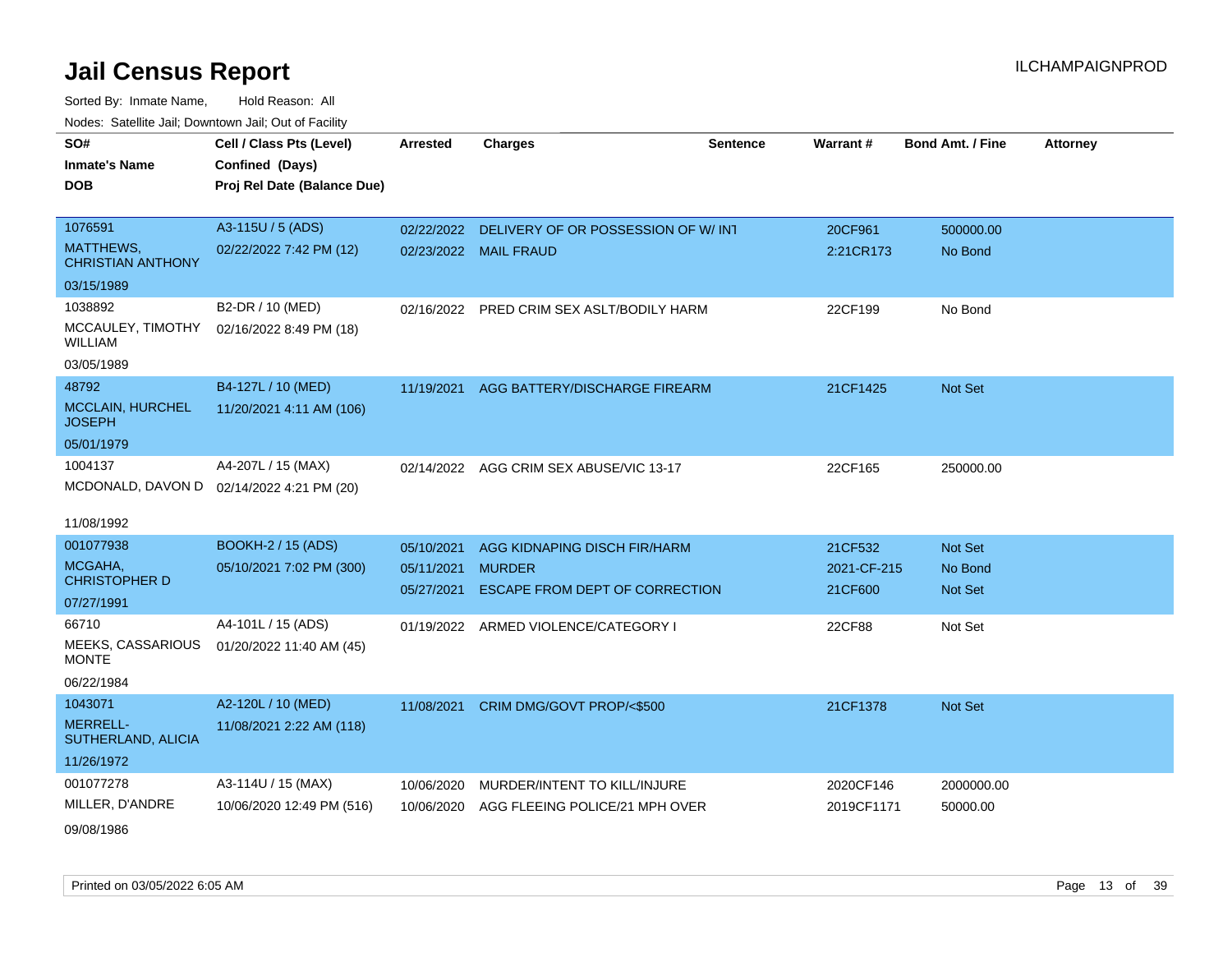Sorted By: Inmate Name, Hold Reason: All

Nodes: Satellite Jail; Downtown Jail; Out of Facility

| roaco. Catolino cali, Domntonn cali, Out of Facility |                                             |                      |                                          |                 |           |                         |                 |
|------------------------------------------------------|---------------------------------------------|----------------------|------------------------------------------|-----------------|-----------|-------------------------|-----------------|
| SO#                                                  | Cell / Class Pts (Level)                    | <b>Arrested</b>      | <b>Charges</b>                           | <b>Sentence</b> | Warrant#  | <b>Bond Amt. / Fine</b> | <b>Attorney</b> |
| <b>Inmate's Name</b>                                 | Confined (Days)                             |                      |                                          |                 |           |                         |                 |
| <b>DOB</b>                                           | Proj Rel Date (Balance Due)                 |                      |                                          |                 |           |                         |                 |
|                                                      |                                             |                      |                                          |                 |           |                         |                 |
| 41584                                                | B4-227L / 15 (MAX)                          |                      | 12/01/2021 ARMED HABITUAL CRIMINAL       |                 | 21CF1467  | Not Set                 |                 |
|                                                      | MILLER, JOSE LOVELL 12/02/2021 1:04 AM (94) |                      |                                          |                 |           |                         |                 |
|                                                      |                                             |                      |                                          |                 |           |                         |                 |
| 10/07/1975                                           |                                             |                      |                                          |                 |           |                         |                 |
| 001077902                                            | A2-121L / 5 (ADS)                           | 11/23/2021           | BATTERY/CAUSE BODILY HARM                |                 | 21CM187   | Not Set                 |                 |
| MOFFETT, CAROLYN<br><b>REENE</b>                     | 11/21/2021 10:31 AM (105)                   |                      |                                          |                 |           |                         |                 |
| 10/23/1988                                           |                                             |                      |                                          |                 |           |                         |                 |
| 1042168                                              | A3-212U / 5 (ADS)                           | 02/26/2022 AGG DUI/4 |                                          |                 | 22CF238   | Not Set                 |                 |
| MONTALVO, ANTONIO                                    | 02/26/2022 6:14 AM (8)                      |                      |                                          |                 |           |                         |                 |
|                                                      |                                             |                      |                                          |                 |           |                         |                 |
| 05/03/1976                                           |                                             |                      |                                          |                 |           |                         |                 |
| 39106                                                | B3-W3-10L / 10 (MED)                        | 10/12/2021           | DOMESTIC BATTERY/OTHER PRIOR             |                 | 21CF1217  | Not Set                 |                 |
| Junior                                               | MOORE, ANDREW LEE, 10/12/2021 1:02 AM (145) |                      |                                          |                 |           |                         |                 |
| 04/12/1973                                           | 4/10/2022 (0.00)                            |                      |                                          |                 |           |                         |                 |
| 539294                                               | B1-205L / 10 (MED)                          |                      | 01/11/2022 AGG DUI/NO VALID DL           |                 | 22CF49    | Not Set                 |                 |
| MOSLEY, JAMES<br><b>CALVIN</b>                       | 01/11/2022 9:43 PM (54)                     |                      | 01/11/2022 PAROLE REVOCATION             |                 | CH2200227 | No Bond                 |                 |
| 12/11/1985                                           |                                             |                      |                                          |                 |           |                         |                 |
| 001078517                                            | B1-102L / 15 (MAX)                          |                      | 10/19/2021 ATTEMPT (FIRST DEGREE MURDER) |                 | 21CF1267  | Not Set                 |                 |
| NELSON, RORY<br><b>DEMOND</b>                        | 10/19/2021 3:55 AM (138)                    |                      |                                          |                 |           |                         |                 |
| 08/14/1984                                           |                                             |                      |                                          |                 |           |                         |                 |
| 001078854                                            | B2-T2-05U / 15 (MAX)                        |                      | 02/15/2022 ARMED VIOLENCE/CATEGORY I     |                 | 22CF190   | Not Set                 |                 |
| PATNAUDE, MARTY<br><b>WW</b>                         | 02/15/2022 5:12 PM (19)                     |                      |                                          |                 |           |                         |                 |
| 08/26/2003                                           |                                             |                      |                                          |                 |           |                         |                 |
| 1030954                                              | B4-223U / 15 (MAX)                          | 01/14/2022           | ARMED VIOLENCE/CATEGORY I                |                 | 22CF76    | Not Set                 |                 |
| PETTIGREW,<br>MALCOME JAMIESON                       | 01/15/2022 4:35 AM (50)                     |                      | 01/14/2022 MFG/DEL CANNABIS/10-30 GRAMS  |                 | 2020CF9   | 15000.00                |                 |
| 02/20/1995                                           |                                             |                      |                                          |                 |           |                         |                 |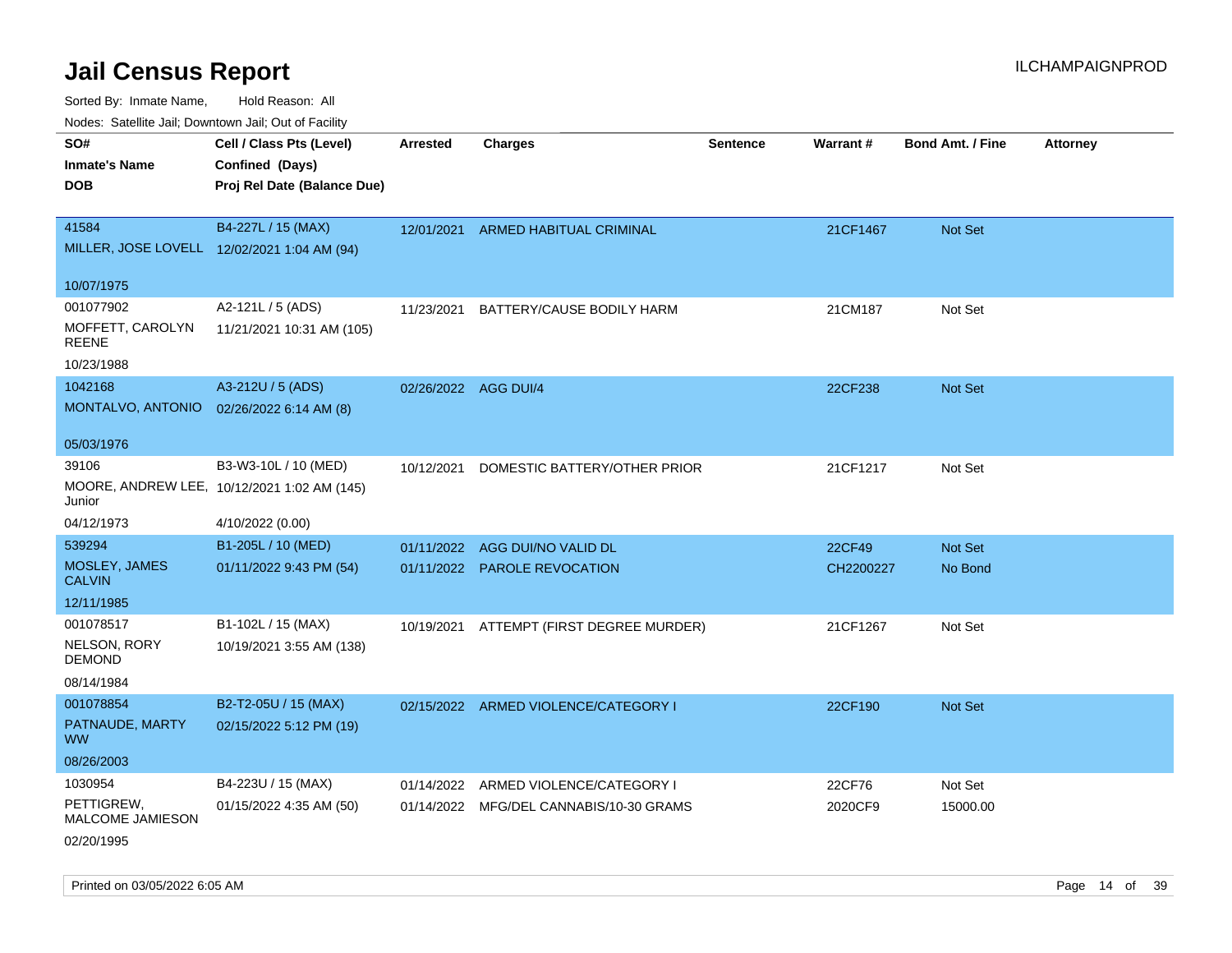| ivuuto. Saltiille Jali, Duwilluwii Jali, Oul of Facility |                                              |                    |                                               |                 |             |                         |                 |
|----------------------------------------------------------|----------------------------------------------|--------------------|-----------------------------------------------|-----------------|-------------|-------------------------|-----------------|
| SO#                                                      | Cell / Class Pts (Level)                     | <b>Arrested</b>    | <b>Charges</b>                                | <b>Sentence</b> | Warrant#    | <b>Bond Amt. / Fine</b> | <b>Attorney</b> |
| <b>Inmate's Name</b>                                     | Confined (Days)                              |                    |                                               |                 |             |                         |                 |
| <b>DOB</b>                                               | Proj Rel Date (Balance Due)                  |                    |                                               |                 |             |                         |                 |
|                                                          |                                              |                    |                                               |                 |             |                         |                 |
| 1008308                                                  | A3-214L / 10 (ADS)                           |                    | 01/30/2022 AGG BTRY/GREAT BOD HARM/60+        |                 | 22CF131     | No Bond                 |                 |
| PETTIGREW, MARIO<br><b>TRAVINIO</b>                      | 01/30/2022 6:15 AM (35)                      | 01/30/2022 ASSAULT |                                               |                 | 19CM364     | 4000.00                 |                 |
| 08/11/1992                                               |                                              |                    |                                               |                 |             |                         |                 |
| 1059394                                                  | B3-W1-03U / 5 (ADS)                          | 02/16/2022         | AGG DUI/NO VALID DL                           |                 | 2020CF1396  | No Bond                 |                 |
| PHILLIPS, ISAAC<br><b>TERRELL</b>                        | 02/16/2022 9:00 AM (18)                      |                    |                                               |                 |             |                         |                 |
| 12/27/1996                                               |                                              |                    |                                               |                 |             |                         |                 |
| 1070610                                                  | <b>BOOKH-1 / 10 (ADS)</b>                    | 03/03/2022         | AGG BATTERY/PUBLIC PLACE                      |                 | 21CF930     | Not Set                 |                 |
| PHILLIS, AARON<br><b>MONTRELL</b>                        | 03/03/2022 2:49 PM (3)                       |                    | 03/03/2022 AGG BATTERY/GREAT BODILY HARM      |                 | 21CF482     | 5000.00                 |                 |
| 03/26/1999                                               |                                              |                    |                                               |                 |             |                         |                 |
| 1015033                                                  | BOOKH-3                                      | 03/05/2022         | POSSESSION OF STOLEN FIREARM                  |                 | 2021CF1172  | 500000.00               |                 |
| PICKENS, DANTE                                           | 03/05/2022 4:01 AM (1)                       | 03/05/2022         | POSS AMT CON SUB EXCEPT(A)/(D)                |                 | 2020CF109   | 20000.00                |                 |
| <b>DEVON</b>                                             |                                              | 03/05/2022         | DRIVING ON REVOKED LICENSE                    |                 | 2020TR11647 | 20000.00                |                 |
| 01/05/1993                                               |                                              |                    | 03/05/2022 RESIST/OBSTRUCTING A PEACE OFFICEF |                 | 2022CFAWOW  | No Bond                 |                 |
| 1063325                                                  | A3-216L / 10 (MED)                           |                    | 03/01/2022 VIO BAIL BOND/FAMILY MEMBER        |                 | 22CM51      | Not Set                 |                 |
| PICKENS, JOSEPH<br><b>PARNELL</b>                        | 03/01/2022 1:19 AM (5)                       |                    |                                               |                 |             |                         |                 |
| 04/27/1978                                               |                                              |                    |                                               |                 |             |                         |                 |
| 001078841                                                | B1-205U / 10 (MED)                           |                    | 02/13/2022 DEFACE FIREARM ID MARKINGS         |                 | 22CF174     | Not Set                 |                 |
|                                                          | PIERRE, JALEN JAMES 02/13/2022 12:47 AM (21) |                    |                                               |                 |             |                         |                 |
| 06/07/2002                                               |                                              |                    |                                               |                 |             |                         |                 |
| 1022234                                                  | BOOKF-2                                      |                    | 03/05/2022 ACCIDENT INJURY/DEATH/11-403       |                 | 22CFAWOW    | <b>Not Set</b>          |                 |
| PORTER, CAMRIANNA                                        | 03/05/2022 4:45 AM (1)                       |                    |                                               |                 |             |                         |                 |
| 08/27/1993                                               |                                              |                    |                                               |                 |             |                         |                 |
| 1069524                                                  | B3-W5-18L / 10 (MED)                         | 08/08/2021         | MFG/DEL CANNABIS/30-500 GRAMS                 |                 | 21CF953     | Not Set                 |                 |
| RAY-DAVIS, KAMARI<br><b>DAYVON</b>                       | 08/09/2021 2:44 AM (209)                     |                    |                                               |                 |             |                         |                 |
| 03/30/2000                                               |                                              |                    |                                               |                 |             |                         |                 |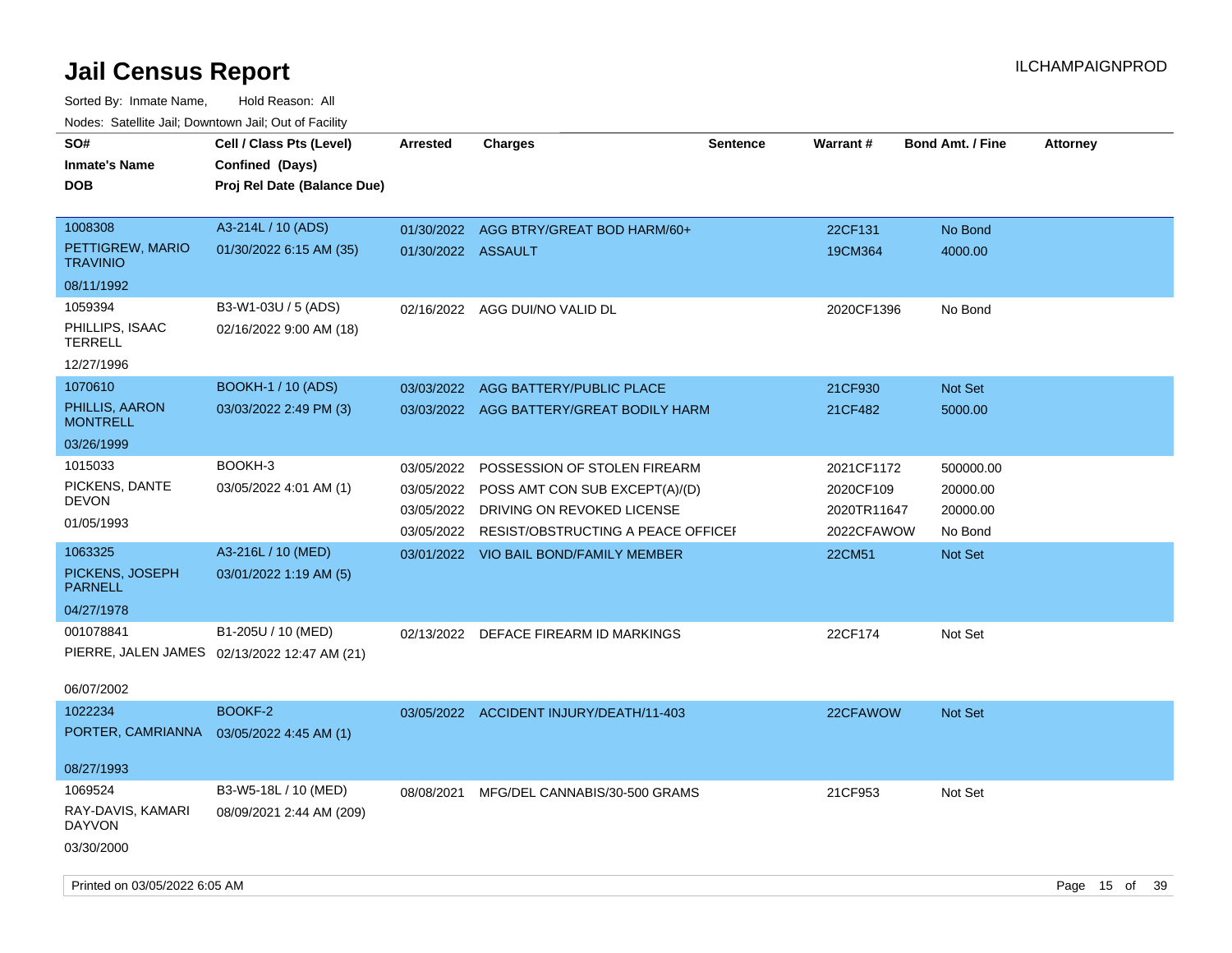| rouco. Calcinic Jan, Downtown Jan, Out of Facility |                                                                            |                 |                                        |                 |           |                         |                 |
|----------------------------------------------------|----------------------------------------------------------------------------|-----------------|----------------------------------------|-----------------|-----------|-------------------------|-----------------|
| SO#<br>Inmate's Name<br><b>DOB</b>                 | Cell / Class Pts (Level)<br>Confined (Days)<br>Proj Rel Date (Balance Due) | <b>Arrested</b> | <b>Charges</b>                         | <b>Sentence</b> | Warrant#  | <b>Bond Amt. / Fine</b> | <b>Attorney</b> |
| 1071390                                            | BOOKH-3                                                                    |                 | 03/04/2022 CRIM SEX ASSAULT/FORCE      |                 | 21CFAWOW  | <b>Not Set</b>          |                 |
| REDA, JASON<br>GERARD                              | 03/04/2022 10:30 AM (2)                                                    |                 |                                        |                 |           |                         |                 |
| 08/16/1985                                         |                                                                            |                 |                                        |                 |           |                         |                 |
| 45473                                              | B2-T1-03U / 15 (SPH)                                                       | 11/23/2021      | CHIL SEX OFFEN/RESIDE DAY CARE         |                 | 21CF1275  | 10000.00                |                 |
| REXROAD, CALVIN<br>ALLEN                           | 11/23/2021 6:27 PM (103)                                                   | 11/23/2021      | VIOLATE SEX OFFENDER REGIS             |                 | 21CF546   | 50000.00                |                 |
| 10/04/1970                                         |                                                                            |                 |                                        |                 |           |                         |                 |
| 979485                                             | B2-T4-16L / 15 (SPH)                                                       | 03/12/2021      | PRED CRIM SEX ASLT/VICTIM <13          |                 | 21CF282   | Not Set                 |                 |
| RODRIGUEZ, JOSHUA<br><b>ANTHONY</b>                | 03/12/2021 1:57 PM (359)                                                   |                 |                                        |                 |           |                         |                 |
| 04/06/1990                                         |                                                                            |                 |                                        |                 |           |                         |                 |
| 61330                                              | B4-123L / 15 (MAX)                                                         | 12/01/2021      | ARMED HABITUAL CRIMINAL                |                 | 21CF1473  | Not Set                 |                 |
| RUFFIN, JONATHON<br>CECIL                          | 12/01/2021 5:34 AM (95)                                                    | 12/01/2021      | PAROLE REVOCATION                      |                 | CH2107545 | No Bond                 |                 |
| 05/10/1984                                         |                                                                            |                 |                                        |                 |           |                         |                 |
| 1071161                                            | B4-124L / 15 (MAX)                                                         | 08/18/2021      | DELIVERY OF OR POSSESSION OF W/INT     |                 | 21CF1008  | No Bond                 |                 |
| <b>SANDERS, MARKELL</b><br>LAMAR                   | 08/18/2021 6:18 PM (200)                                                   |                 |                                        |                 |           |                         |                 |
| 02/02/2000                                         |                                                                            |                 |                                        |                 |           |                         |                 |
| 001078898                                          | A3-217U / 15 (ADS)                                                         |                 | 03/02/2022 AGG DISCHARGE FIREARM       |                 | 22CF254   | Not Set                 |                 |
| SAROLAS, JONATHAN<br>E                             | 03/02/2022 9:20 AM (4)                                                     |                 |                                        |                 |           |                         |                 |
| 07/16/1988                                         |                                                                            |                 |                                        |                 |           |                         |                 |
| 1000820                                            | A4-101U / 15 (ADS)                                                         | 01/24/2022      | FELON POSS/USE WEAPON/FIREARM          |                 | 22CF105   | Not Set                 |                 |
| <b>MICHAEL</b>                                     | SCHNEIDER, SONGAN 01/24/2022 8:20 AM (41)                                  |                 | 01/24/2022 AGGRAVATED DOMESTIC BATTERY |                 | 21CF1433  | 25000.00                |                 |
| 08/18/1992                                         |                                                                            |                 |                                        |                 |           |                         |                 |
| 001078748                                          | B3-W4-14L / 10 (MED)                                                       |                 | 01/10/2022 AGGRAVATED BATTERY          |                 | 21CF151   | No Bond                 |                 |
| CURTIS                                             | SCHROEDER, JOSHUA 01/10/2022 9:34 AM (55)                                  |                 |                                        |                 |           |                         |                 |
| 09/04/1980                                         | 3/8/2022 (0.00)                                                            |                 |                                        |                 |           |                         |                 |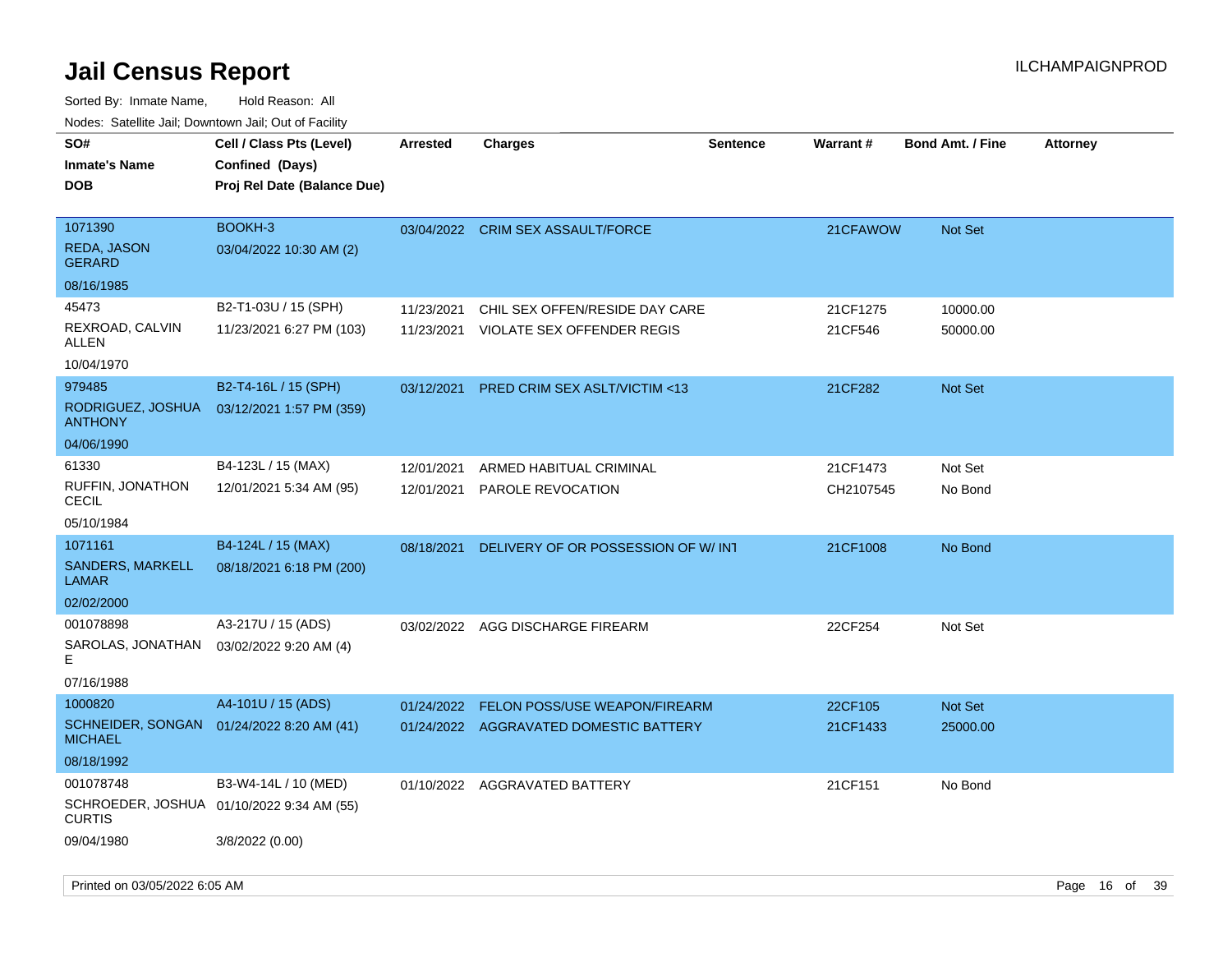| SO#<br><b>Inmate's Name</b><br><b>DOB</b>                              | Cell / Class Pts (Level)<br>Confined (Days)<br>Proj Rel Date (Balance Due) | <b>Arrested</b>                                                    | <b>Charges</b>                                                                                                                                                          | <b>Sentence</b> | Warrant#                                                           | <b>Bond Amt. / Fine</b>                             | <b>Attorney</b> |
|------------------------------------------------------------------------|----------------------------------------------------------------------------|--------------------------------------------------------------------|-------------------------------------------------------------------------------------------------------------------------------------------------------------------------|-----------------|--------------------------------------------------------------------|-----------------------------------------------------|-----------------|
| 001078441<br>SINGLETON, CORRIE<br><b>DERRELL</b><br>05/07/1983         | BOOKF-3 / 15 (ADS)<br>10/01/2021 12:36 PM (156)                            | 10/01/2021                                                         | <b>ARMED HABITUAL CRIMINAL</b><br>12/20/2021 SPEEDING 26-34 MPH OVER LIMIT                                                                                              |                 | 21CF1182<br>2021TR2701                                             | Not Set<br>1000.00                                  |                 |
| 001078765<br>SMITH, COREY ADRIAN 01/13/2022 7:32 PM (52)<br>09/01/1987 | B4-223L / 10 (MED)                                                         |                                                                    | 01/13/2022 FELON POSS/USE WEAPON/FIREARM                                                                                                                                |                 | 22CF66                                                             | Not Set                                             |                 |
| 001077770<br>STOFFLE, KELLY ANNE 01/06/2022 3:14 PM (59)<br>04/12/1989 | A1-226L / 5 (MIN)                                                          |                                                                    | 01/06/2022 RESIDENTIAL BURGLARY                                                                                                                                         |                 | 21CF319                                                            | <b>Not Set</b>                                      |                 |
| 38305<br>STOVER, JOSH<br>ANDREW<br>08/18/1973                          | B2-T2-06L / 10 (SPH)<br>03/18/2020 10:24 AM (718)                          | 03/18/2020                                                         | <b>CRIMINAL SEXUAL ABUSE</b>                                                                                                                                            |                 | 20CF-343                                                           | 500000.00                                           |                 |
| 001078182<br><b>STRONG, KEVIN</b><br><b>GARDNER</b><br>02/12/1963      | B3-W2-06L / 5 (MIN)<br>12/20/2021 4:34 PM (76)<br>3/19/2022 (0.00)         | 12/20/2021                                                         | DRIVING ON REVOKED LICENSE                                                                                                                                              |                 | 2021CF800                                                          | No Bond                                             |                 |
| 001078909<br>STURKEY, DESHAWN<br><b>EDWARD</b><br>08/14/1998           | BOOKH-3                                                                    | 03/05/2022<br>03/05/2022<br>03/05/2022<br>03/05/2022<br>03/05/2022 | POSSESSING A CONTROLLED SUBSTAND<br>POSSESS LOOK-ALIKE SUB/1ST<br>DELIVERY OF OR POSSESSION OF W/ INT<br>DRIVING ON SUSPENDED LICENSE<br>AID/ABET UNLWFL DISP TTL/PLT/1 |                 | 2022CFAWOW<br>2022CFAWOW<br>2022CFAWOW<br>2022CMAWOW<br>2022CMAWOW | No Bond<br>No Bond<br>No Bond<br>No Bond<br>No Bond |                 |
| 1062701<br>TAYLOR, CODY EARL<br>10/22/1997                             | B1-107L / 15 (MAX)<br>01/20/2022 11:31 AM (45)                             |                                                                    | 01/20/2022 UNLAWFUL USE OF A WEAPON                                                                                                                                     | 10y (DOC)       | 2021CF114                                                          | No Bond                                             |                 |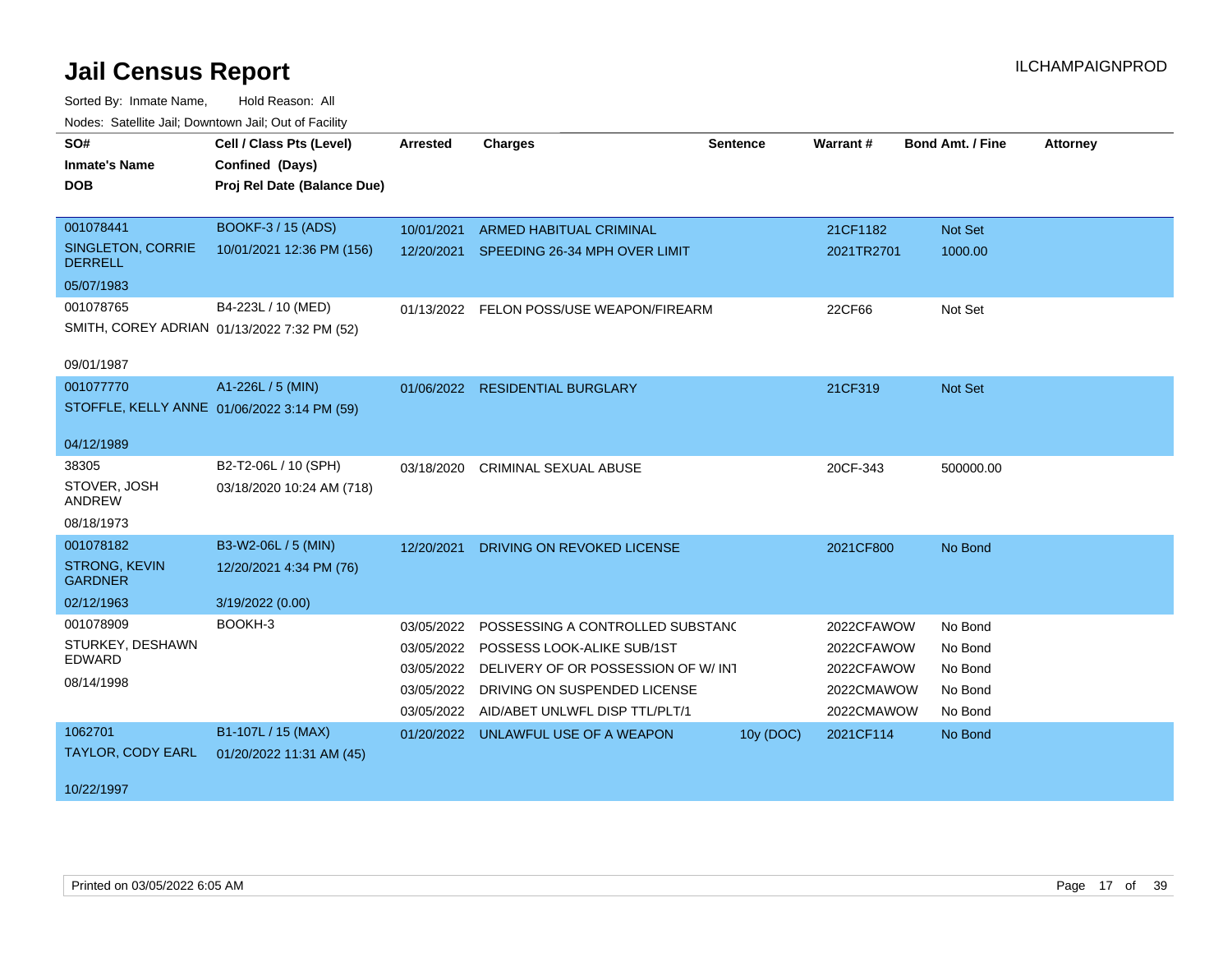Sorted By: Inmate Name, Hold Reason: All

Nodes: Satellite Jail; Downtown Jail; Out of Facility

| rouco. Calcillo Jali, Downtown Jali, Out of Facility |                             |                 |                                      |          |            |                         |                 |
|------------------------------------------------------|-----------------------------|-----------------|--------------------------------------|----------|------------|-------------------------|-----------------|
| SO#                                                  | Cell / Class Pts (Level)    | <b>Arrested</b> | <b>Charges</b>                       | Sentence | Warrant#   | <b>Bond Amt. / Fine</b> | <b>Attorney</b> |
| <b>Inmate's Name</b>                                 | Confined (Days)             |                 |                                      |          |            |                         |                 |
| <b>DOB</b>                                           | Proj Rel Date (Balance Due) |                 |                                      |          |            |                         |                 |
|                                                      |                             |                 |                                      |          |            |                         |                 |
| 1036650                                              | B4-225U / 10 (MED)          |                 | 02/16/2022 ARMED VIOLENCE/CATEGORY I |          | 21CF845    | 250000.00               |                 |
| <b>TAYLOR, KORRION</b><br><b>VELEZ</b>               | 02/16/2022 4:33 PM (18)     |                 |                                      |          |            |                         |                 |
| 03/18/1997                                           |                             |                 |                                      |          |            |                         |                 |
| 001078471                                            | B4-221U / 10 (MED)          | 10/11/2021      | AGG UUW/VEHICLE/<21                  |          | 21CF1210   | 100.00                  |                 |
| THATCH, OMARION<br><b>DIAMONTE</b>                   | 10/11/2021 1:26 AM (146)    |                 |                                      |          |            |                         |                 |
| 09/05/2003                                           |                             |                 |                                      |          |            |                         |                 |
| 32058                                                | B4-123U / 15 (MAX)          | 06/14/2021      | <b>AGG DISCH FIREARM</b>             |          | 21CF690    | <b>Not Set</b>          |                 |
| THOMPSON, STEVEN<br><b>ONEAL</b>                     | 06/14/2021 6:44 AM (265)    |                 |                                      |          |            |                         |                 |
| 03/14/1969                                           |                             |                 |                                      |          |            |                         |                 |
| 001078792                                            | A4-105L / 15 (ADS)          | 01/24/2022      | <b>FUGITIVE FROM JUSTICE</b>         |          | 22CF99     | Not Set                 |                 |
| TRAMBLE, TOM<br><b>MARCUS</b>                        | 01/24/2022 10:24 AM (41)    | 01/24/2022      | <b>FUGITIVE FROM JUSTICE</b>         |          | 22CF100    | Not Set                 |                 |
| 02/28/1985                                           |                             |                 | 01/24/2022 ARMED VIOLENCE/CATEGORY I |          | 22CF101    | Not Set                 |                 |
| 32910                                                | B3-W1-02L / 10 (MED)        | 10/04/2021      | DOM BTRY/HARM/1-2 PRECONV            |          | 21CF1189   | Not Set                 |                 |
| <b>TULL, CHRISTOPHER</b><br><b>MICHAEL</b>           | 10/04/2021 10:53 PM (153)   |                 |                                      |          |            |                         |                 |
| 04/02/1971                                           |                             |                 |                                      |          |            |                         |                 |
| 1070737                                              | A1-126L / 15 (MAX)          | 10/14/2021      | AGG KIDNAPG/<13/INTEL DISABL         | (DHS)    | 2020CF418  | 250000.00               |                 |
| WASHINGTON,<br><b>JASTINA VIRGINIA</b>               | 10/14/2021 12:02 PM (143)   |                 |                                      |          |            |                         |                 |
| 04/11/2000                                           |                             |                 |                                      |          |            |                         |                 |
| 977140                                               | B1-203L / 10 (MED)          | 10/24/2021      | <b>ARMED HABITUAL CRIMINAL</b>       |          | 21CF1289   | Not Set                 |                 |
| <b>WEBSTER, DERRIAL</b><br><b>DEVON</b>              | 10/24/2021 2:46 AM (133)    |                 |                                      |          |            |                         |                 |
| 01/14/1990                                           |                             |                 |                                      |          |            |                         |                 |
| 001078906                                            | BOOKF-2                     |                 | 03/04/2022 AGGRAVATED BATTERY        |          | 2022CFAWOW | No Bond                 |                 |
| WEBSTER, LAILAH<br><b>DENISE</b>                     | 03/04/2022 8:52 PM (2)      |                 |                                      |          |            |                         |                 |
| 05/28/2001                                           |                             |                 |                                      |          |            |                         |                 |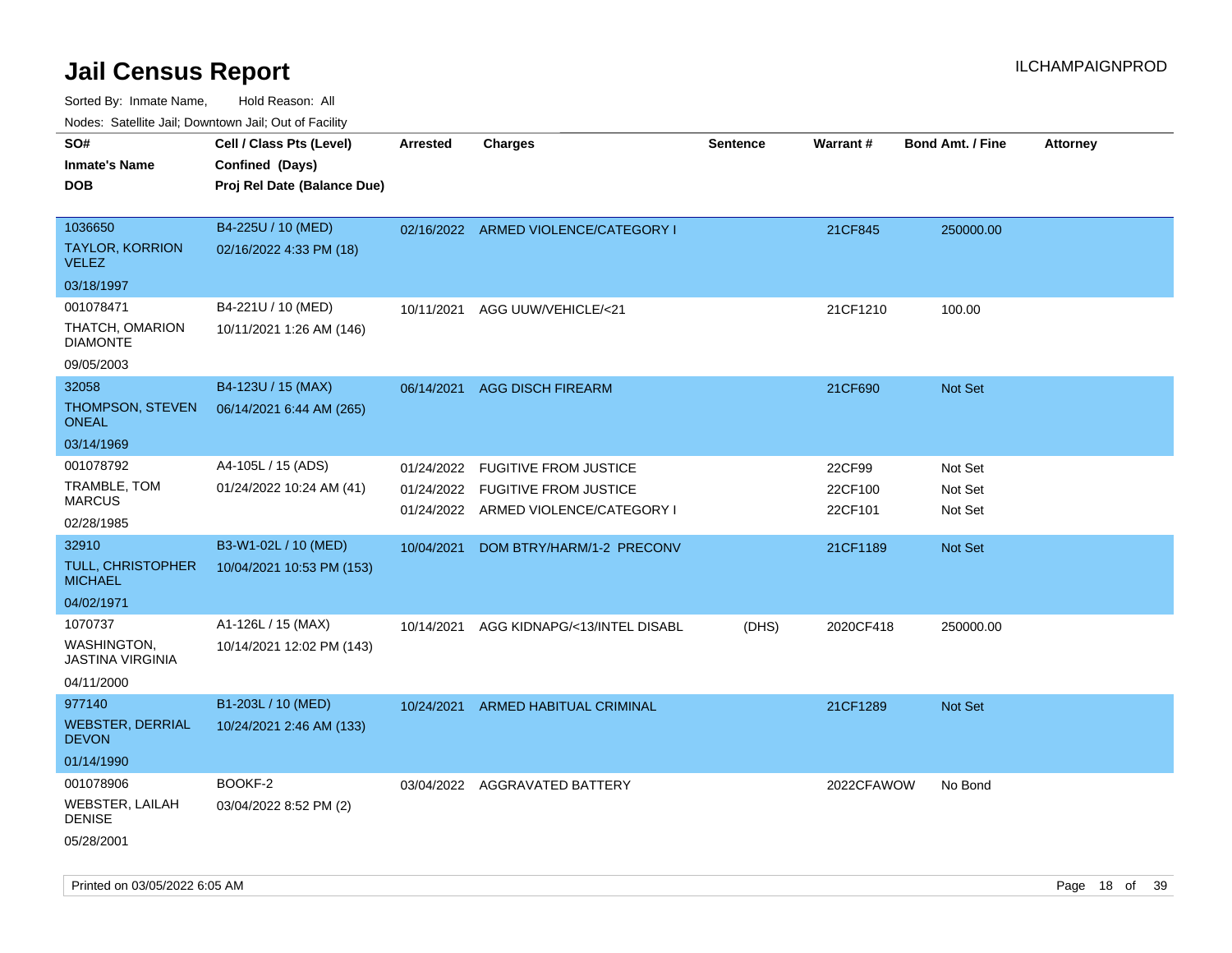| Noues. Salenne Jan, Downtown Jan, Out of Facility |                             |                 |                               |                 |                 |                         |                 |
|---------------------------------------------------|-----------------------------|-----------------|-------------------------------|-----------------|-----------------|-------------------------|-----------------|
| SO#                                               | Cell / Class Pts (Level)    | <b>Arrested</b> | <b>Charges</b>                | <b>Sentence</b> | <b>Warrant#</b> | <b>Bond Amt. / Fine</b> | <b>Attorney</b> |
| <b>Inmate's Name</b>                              | Confined (Days)             |                 |                               |                 |                 |                         |                 |
| <b>DOB</b>                                        | Proj Rel Date (Balance Due) |                 |                               |                 |                 |                         |                 |
|                                                   |                             |                 |                               |                 |                 |                         |                 |
| 1073960                                           | BOOKF-2                     |                 | 03/04/2022 AGGRAVATED BATTERY |                 | 2022CFAWOW      | <b>Not Set</b>          |                 |
| WHITAKER-COOK,<br><b>RYAN KENNEDY</b>             | 03/04/2022 8:38 PM (2)      |                 |                               |                 |                 |                         |                 |
| 07/10/2000                                        |                             |                 |                               |                 |                 |                         |                 |
| 001078328                                         | B1-105L / 15 (MAX)          | 08/30/2021      | FELON POSS/USE WEAPON/FIREARM |                 | 21CF1045        | Not Set                 |                 |
| WHITE, JUSTIN<br>STEVEN                           | 08/30/2021 10:48 AM (188)   |                 |                               |                 |                 |                         |                 |
| 10/25/1995                                        |                             |                 |                               |                 |                 |                         |                 |
| 1075313                                           | A4-102L / 15 (ADS)          | 01/29/2022      | POSSESSION OF STOLEN FIREARM  |                 | 22CF132         | <b>Not Set</b>          |                 |
| <b>WILLIAMS, EARDIS</b>                           | 01/29/2022 1:23 AM (36)     | 01/29/2022      | MFG/DEL CANNABIS/30-500 GRAMS |                 | 20CF51          | 5000.00                 |                 |
| <b>ANTONIO, Junior</b>                            |                             | 01/29/2022      | POSSESSION OF STOLEN FIREARM  |                 | 20CF1048        | 500000.00               |                 |
| 01/21/1999                                        |                             |                 |                               |                 |                 |                         |                 |
| 1058414                                           | BOOKH-3                     | 03/05/2022      | DRVG UNDER INFLU OF ALCOHOL   |                 | 2022DTAWOW      | 1000.00                 |                 |
| <b>WILLIAMS, JERRY</b>                            | 03/05/2022 4:38 AM (1)      | 03/05/2022      | OPERATE UNINSURED MTR VEHICLE |                 | 2022TRAWOW      | Not Set                 |                 |
| <b>DESHAWN ELLIOTT</b>                            |                             | 03/05/2022      | TRANSP/CARRY ALC LIQ/DRIVER   |                 | 2022TRAWOW      | Not Set                 |                 |
| 11/20/1996                                        |                             |                 |                               |                 |                 |                         |                 |
| 638552                                            | B2-T2-08L / 5 (SPH)         | 10/07/2021      | CHILD PORNOGRAPHY/PHOTOGRAPH  |                 | 2021CF1207      | No Bond                 |                 |
| <b>WILLIAMS, MICHAEL</b><br>JAMES                 | 10/07/2021 12:20 PM (150)   |                 |                               |                 |                 |                         |                 |
| 03/29/1964                                        |                             |                 |                               |                 |                 |                         |                 |
| 1066370                                           | B1-101L / 15 (MAX)          | 07/28/2021      | ARMED VIOLENCE/CATEGORY III   |                 | 2021 CF 882     | Not Set                 |                 |
| WILLIAMS, REONTE<br><b>REMIR</b>                  | 07/28/2021 5:40 AM (221)    |                 |                               |                 |                 |                         |                 |
| 05/14/1999                                        |                             |                 |                               |                 |                 |                         |                 |
| 1051953                                           | A1-125U / 10 (ADS)          | 02/02/2022      | DOMESTIC BATTERY/OTHER PRIOR  |                 | 22CF144         | <b>Not Set</b>          |                 |
| <b>WINSTON, ALYSSIA</b><br><b>LETEECE</b>         | 02/02/2022 4:29 AM (32)     |                 |                               |                 |                 |                         |                 |
| 03/17/1996                                        |                             |                 |                               |                 |                 |                         |                 |
| 001078907                                         | BOOKH-3                     | 03/05/2022      | AGG BATTERY/PUBLIC PLACE      |                 | 2022CFAWOW      | Not Set                 |                 |
| XUE, ZHONGMIAO                                    | 03/05/2022 3:28 AM (1)      |                 |                               |                 |                 |                         |                 |
| 09/26/1998                                        |                             |                 |                               |                 |                 |                         |                 |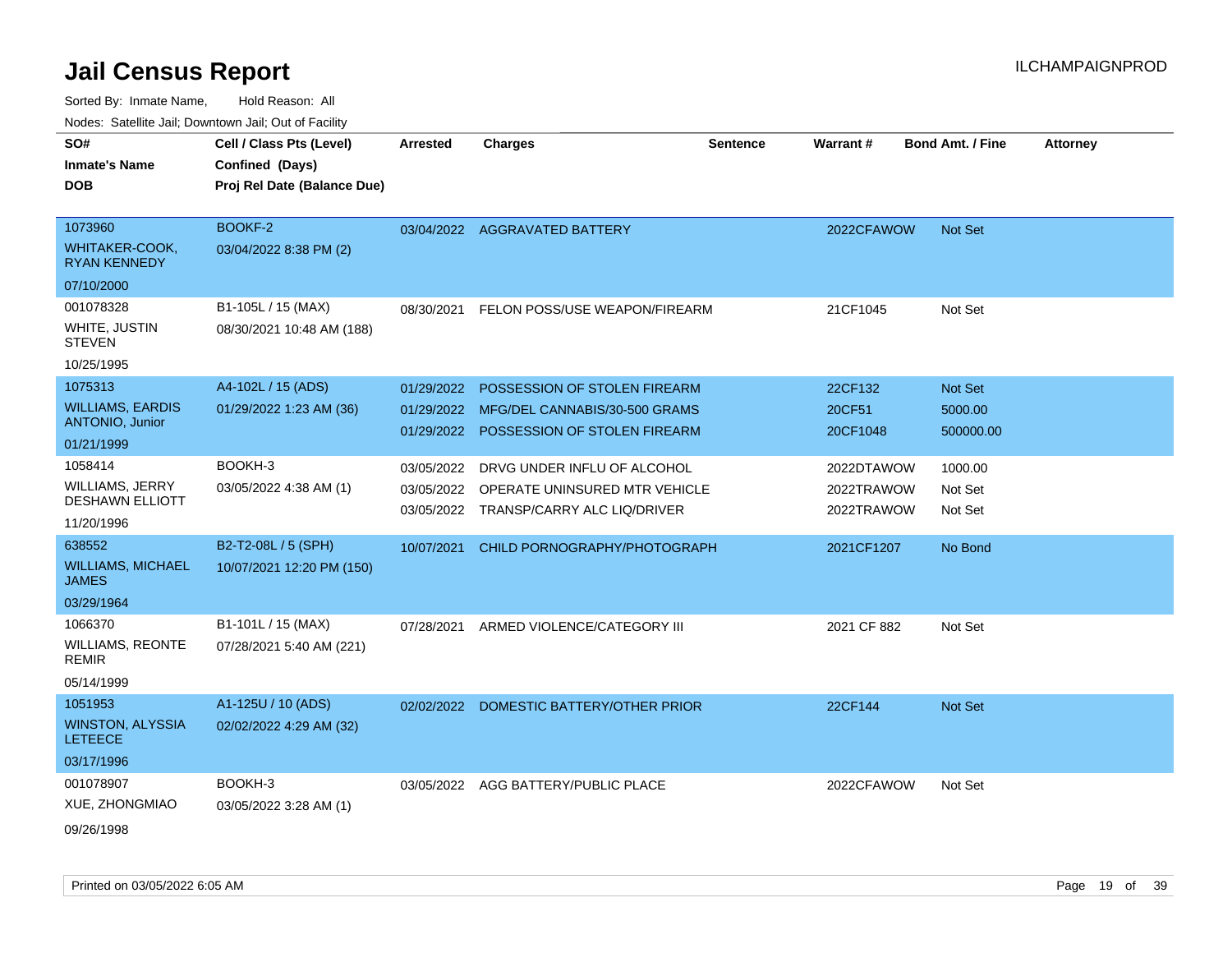| SO#<br><b>Inmate's Name</b><br><b>DOB</b> | Cell / Class Pts (Level)<br>Confined (Days)<br>Proj Rel Date (Balance Due) | Arrested          | Charges                   | <b>Sentence</b> | Warrant #  | <b>Bond Amt. / Fine</b> | <b>Attorney</b> |
|-------------------------------------------|----------------------------------------------------------------------------|-------------------|---------------------------|-----------------|------------|-------------------------|-----------------|
| 001078908<br>ZHANG, ZILI<br>01/18/1998    | BOOKH-3<br>03/05/2022 3:40 AM (1)                                          | 03/05/2022        | AGG BATTERY/PUBLIC PLACE  |                 | 2022CFAWOW | No Bond                 |                 |
| <b>Total Satellite Jail: 148</b>          |                                                                            | <b>Males: 126</b> | Unknown: 0<br>Females: 22 |                 |            |                         |                 |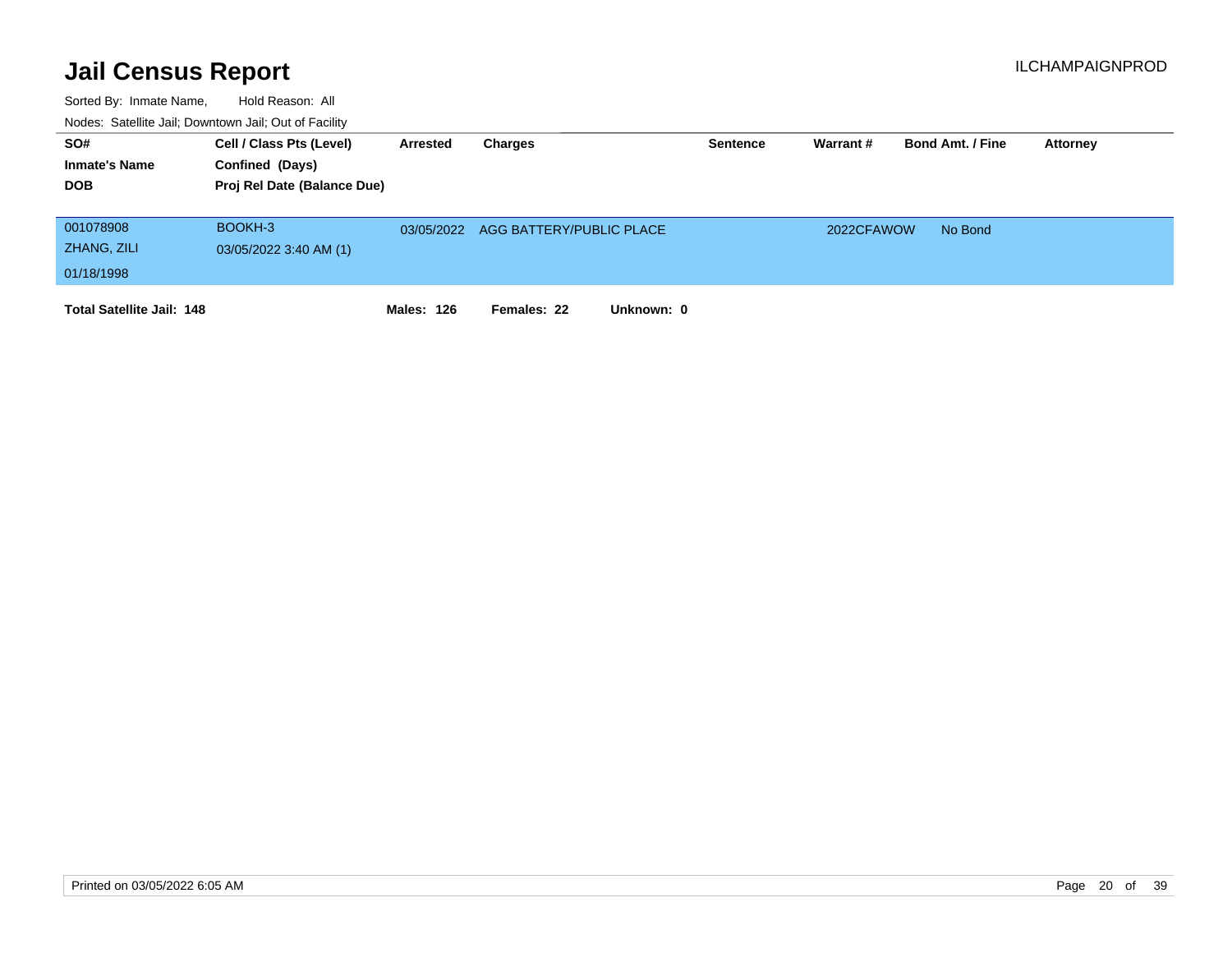| <b>Downtown Jail</b><br>SO#<br><b>Inmate's Name</b><br><b>DOB</b>  | Cell / Class Pts (Level)<br>Confined (Days)<br>Proj Rel Date (Balance Due) | Arrested                                                           | <b>Charges</b>                                                                                                                              | <b>Sentence</b> | <b>Warrant#</b>                                       | <b>Bond Amt. / Fine</b>                             | <b>Attorney</b> |
|--------------------------------------------------------------------|----------------------------------------------------------------------------|--------------------------------------------------------------------|---------------------------------------------------------------------------------------------------------------------------------------------|-----------------|-------------------------------------------------------|-----------------------------------------------------|-----------------|
| 1073165<br><b>ACKERMAN, CODY</b><br><b>JAMES</b><br>02/01/1989     | G4L / 5 (MIN)<br>04/30/2021 4:48 PM (310)                                  | 04/30/2021<br>04/30/2021<br>05/03/2021                             | <b>BURGLARY</b><br><b>FORGERY/ISSUE/DELIVER DOCUMENT</b><br>FORGERY/ISSUE/DELIVER DOCUMENT                                                  | 9y (DOC)        | 21CF516<br>19CF143<br>2018CF689                       | <b>Not Set</b><br>75000.00<br>2500.00 / 75.00       |                 |
| 47897<br>BRANAMAN,<br><b>CLIFFORD EARL</b><br>03/09/1975           | J5L / 15 (ADS)<br>01/19/2022 9:21 PM (46)                                  | 01/19/2022<br>01/19/2022<br>01/19/2022<br>02/08/2022<br>02/08/2022 | VIOLATE ORDER PROTECTION<br>DRVG REVOKED/2+/PERS INJ/DEATH<br>PAROLE REVOCATION<br>DRIVE REVOKED/RECK HOMIC/3<br>DRIVING ON REVOKED LICENSE |                 | 22CF85<br>22CF84<br>VA2201139<br>21CF1280<br>21TR8305 | Not Set<br>Not Set<br>No Bond<br>Not Set<br>Not Set |                 |
| 990633<br><b>BRIFFORD, WILLIE</b><br>Junior<br>09/13/1987          | G7L / 5 (MIN)<br>02/15/2022 8:56 AM (19)                                   | 02/15/2022                                                         | POSS AMT CON SUB EXCEPT(A)/(D)<br>02/15/2022 CIVIL FTA WARRANT                                                                              | 5y (DOC)        | 2017CF598<br>019F154                                  | No Bond<br>2500.00                                  |                 |
| 1027929<br><b>BROUGHTON, MARK</b><br>ANTHONY, Junior<br>02/15/1990 | F6L / 15 (MAX)<br>12/18/2021 2:55 AM (78)                                  | 12/18/2021                                                         | HOME INVASION/CAUSE INJURY                                                                                                                  |                 | 21CF1560                                              | No Bond                                             |                 |
| 1067476<br><b>BROWN, JAMES</b><br><b>BRONELL</b><br>01/08/1996     | F7U / 10 (MED)<br>11/13/2021 2:35 AM (113)                                 | 11/13/2021<br>11/13/2021                                           | AGG DOMESTIC BATTERY/STRANGLE<br><b>RESIDENTIAL BURGLARY</b>                                                                                |                 | 20CF575<br>21CF385                                    | 5000.00<br>25000.00                                 |                 |
| 995432<br>BROWN, JAVON<br><b>SHANTEZ</b><br>10/14/1991             | H5L / 10 (ADS)<br>12/20/2021 2:06 AM (76)                                  | 12/20/2021                                                         | FAIL TO RPT WKLY/NO FIXED ADDR                                                                                                              |                 | 21CF1559                                              | Not Set                                             |                 |
| 1075941<br><b>BROWN, LIONEL</b><br><b>TERRELL</b><br>10/19/1981    | G2L / 5 (MIN)<br>10/08/2021 5:16 PM (149)                                  | 10/08/2021                                                         | AGG UNLAWFUL USE OF WEAPON/VEH                                                                                                              | 2y (DOC)        | 20CF360                                               | No Bond                                             |                 |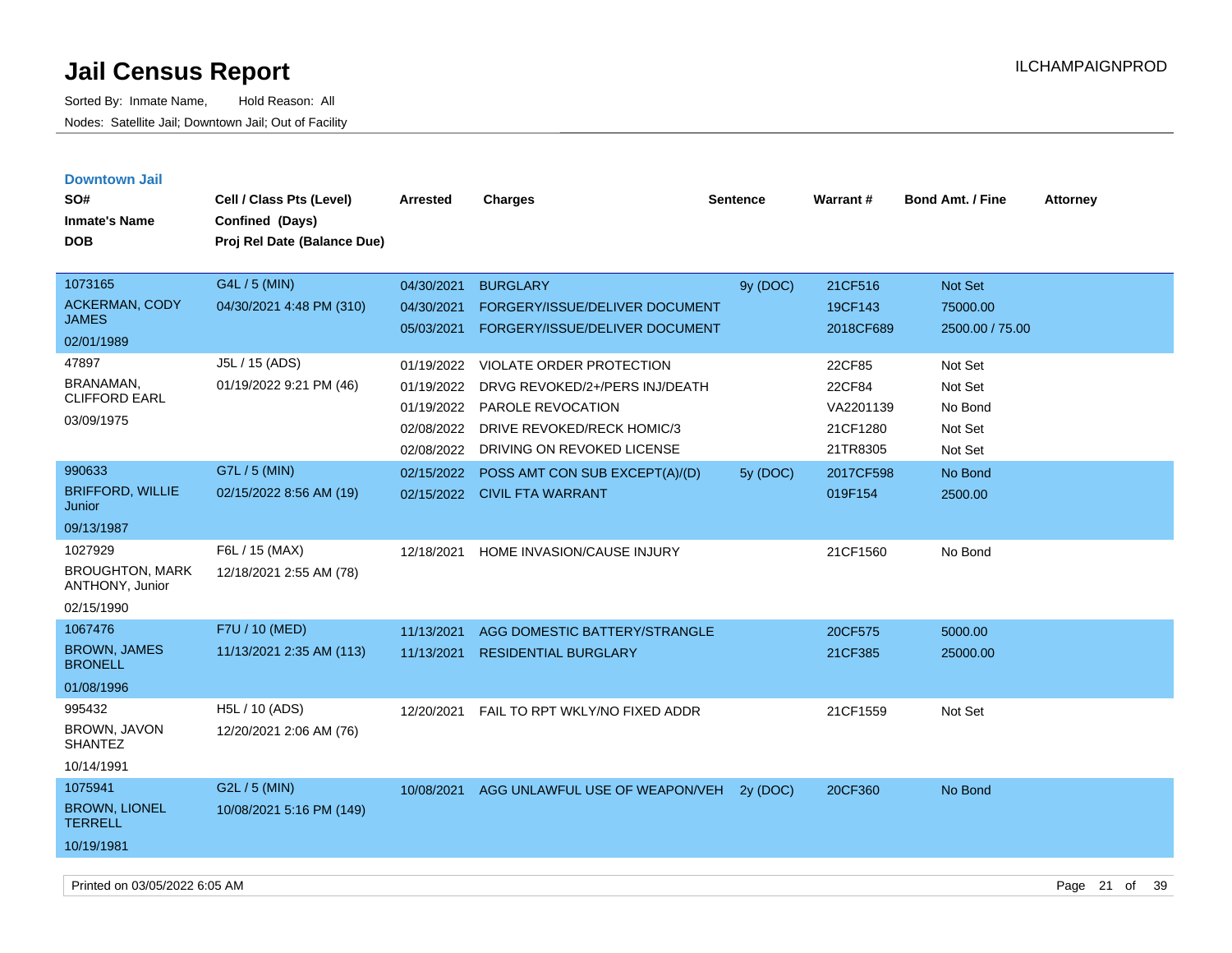Sorted By: Inmate Name, Hold Reason: All

Nodes: Satellite Jail; Downtown Jail; Out of Facility

| SO#<br><b>Inmate's Name</b><br><b>DOB</b>                            | Cell / Class Pts (Level)<br>Confined (Days)<br>Proj Rel Date (Balance Due) | <b>Arrested</b>          | <b>Charges</b>                                             | <b>Sentence</b> | <b>Warrant#</b>          | <b>Bond Amt. / Fine</b> | <b>Attorney</b> |
|----------------------------------------------------------------------|----------------------------------------------------------------------------|--------------------------|------------------------------------------------------------|-----------------|--------------------------|-------------------------|-----------------|
| 001078092<br><b>WILLIAM</b>                                          | H2U / 10 (ADS)<br>CHOUNARD, STANLEY 12/27/2021 10:47 PM (69)               | 12/27/2021               | AGG BATTERY/PUBLIC PLACE                                   |                 | 2021CF1042               | 5000.00                 |                 |
| 06/25/1986<br>56241<br>CLARK, DAMON<br><b>GILLMORE</b><br>12/21/1976 | E1L / 5 (MIN)<br>01/13/2022 4:36 AM (52)                                   |                          | 01/13/2022 VIOLATE ORDER/PRIOR DOM BTRY                    |                 | 22CF59                   | Not Set                 |                 |
| 001078838<br><b>CLAYTON, KAREEM</b><br><b>JAMAL</b><br>02/03/1974    | K <sub>2</sub> / 15 (ADS)<br>02/12/2022 8:55 AM (22)                       |                          | 02/12/2022 PRED CRIM SEX ASLT/BODILY HARM                  |                 | 21CF30                   | 150000.00               |                 |
| 1075361<br><b>COWART, TORREY</b><br>BENJAMEN, Junior<br>11/22/1987   | J6L / 5 (ADS)<br>04/16/2021 9:17 PM (324)                                  | 04/16/2021               | <b>BURGLARY</b>                                            |                 | 21CF414                  | Not Set                 |                 |
| 1067370<br><b>DAVIS, AUSTIN</b><br><b>CHRISTOPHER</b><br>08/11/1997  | E6L / 15 (ADS)<br>11/06/2021 12:23 AM (120)                                | 11/05/2021               | FIREARM/FOID INVALID/NOT ELIG                              |                 | 21CF1370                 | <b>Not Set</b>          |                 |
| 001077214<br>DAVIS-MURDOCK,<br>ERION VASSHAD<br>06/22/1998           | 15 / 15 (ADS)<br>12/21/2021 10:13 AM (75)                                  | 12/20/2021<br>12/22/2021 | <b>MURDER</b><br>PAROLE REVOCATION                         |                 | 21CF1572<br>CH2107977    | Not Set<br>Not Set      |                 |
| 001078223<br>DIEGO-MATEO,<br><b>JOAQUIN</b><br>01/23/2002            | G6L / 5 (MIN)<br>11/09/2021 10:52 PM (117)                                 | 11/09/2021               | AGG DUI/NO VALID DL                                        |                 | 21CF1382                 | Not Set                 |                 |
| 571307<br>DOMINGO-<br>CASTANEDA,<br>09/29/1989                       | J3L / 15 (ADS)<br>09/14/2020 11:19 PM (538)                                | 09/14/2020<br>09/14/2020 | CRIM SEXUAL ABUSE/CONSENT<br>PRED CRIM SEX ASLT/VICTIM <13 |                 | 2020CF1026<br>2020CF1025 | Not Set<br>Not Set      |                 |

Printed on 03/05/2022 6:05 AM Page 22 of 39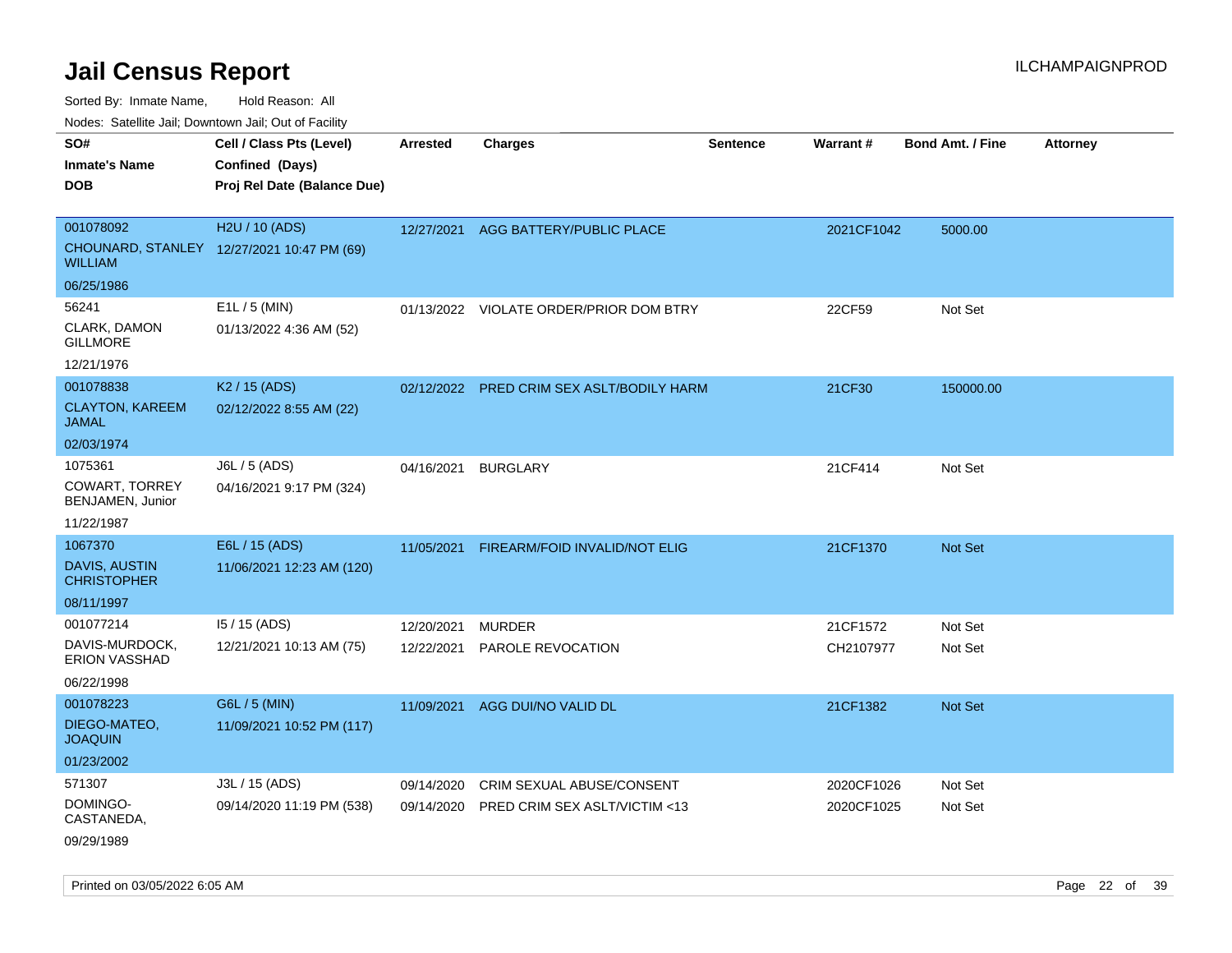| rougs. Calcing Jan, Downtown Jan, Out of Facinty |                             |                 |                                          |                 |            |                         |                 |
|--------------------------------------------------|-----------------------------|-----------------|------------------------------------------|-----------------|------------|-------------------------|-----------------|
| SO#                                              | Cell / Class Pts (Level)    | <b>Arrested</b> | <b>Charges</b>                           | <b>Sentence</b> | Warrant#   | <b>Bond Amt. / Fine</b> | <b>Attorney</b> |
| <b>Inmate's Name</b>                             | Confined (Days)             |                 |                                          |                 |            |                         |                 |
| <b>DOB</b>                                       | Proj Rel Date (Balance Due) |                 |                                          |                 |            |                         |                 |
|                                                  |                             |                 |                                          |                 |            |                         |                 |
| 527379                                           | D6 / 15 (ADS)               | 10/25/2021      | ARMED HABITUAL CRIMINAL                  |                 | 21CF1297   | Not Set                 |                 |
| DRAKE, MARCELL<br><b>DEON</b>                    | 10/25/2021 5:05 PM (132)    | 10/27/2021      | AGG DOMESTIC BATTERY/STRANGLE            |                 | 21CF1245   | <b>Not Set</b>          |                 |
| 04/20/1987                                       |                             |                 |                                          |                 |            |                         |                 |
| 959292                                           | K1 / 15 (ADS)               | 04/01/2021      | ATTEMPT (FIRST DEGREE MURDER)            |                 | 2020CF565  | 2000000.00              |                 |
| DUNCAN, COREYON<br><b>ANTHONY</b>                | 04/01/2021 8:46 PM (339)    | 12/17/2021      | <b>MURDER</b>                            |                 | 21CF1542   | Not Set                 |                 |
| 01/17/1989                                       |                             |                 |                                          |                 |            |                         |                 |
| 1053207                                          | K3 / 15 (SPH)               |                 | 06/06/2019 MURDER/INTENT TO KILL/INJURE  |                 | 2019-CF849 | 2000000.00              |                 |
| FAUST, JAQUAVEON<br><b>LAVELL</b>                | 06/06/2019 2:24 PM (1,004)  |                 |                                          |                 |            |                         |                 |
| 07/25/1996                                       |                             |                 |                                          |                 |            |                         |                 |
| 524764                                           | G3L / 5 (MIN)               | 09/18/2021      | METH DELIVERY/15<100 GRAMS               |                 | 21CF627    | 50000.00                |                 |
| <b>FISCUS, ROBERT</b><br><b>LOWELL</b>           | 09/18/2021 10:50 AM (169)   |                 |                                          |                 |            |                         |                 |
| 02/17/1986                                       |                             |                 |                                          |                 |            |                         |                 |
| 1063104                                          | $G1U / 5$ (MIN)             | 01/10/2022      | VIOLATE ORDER PROTECTION                 |                 | 21CF1258   | 25000.00                |                 |
| <b>FUSON, KEITH</b><br><b>EDWARD</b>             | 01/10/2022 9:14 PM (55)     |                 | 01/10/2022 VIOLATE ORDER PROTECTION      |                 | 21CF1259   | 25000.00                |                 |
| 05/07/1987                                       |                             |                 |                                          |                 |            |                         |                 |
| 1003785                                          | C9L / 5 (MIN)               |                 | 01/31/2022 THEFT CON INTENT <\$500 PRIOR | 4y (DOC)        | 19CF1558   | No Bond                 |                 |
| <b>GENTRY, SIDNEY</b><br>RAYNARD                 | 01/31/2022 8:44 AM (34)     |                 |                                          |                 |            |                         |                 |
| 05/27/1971                                       |                             |                 |                                          |                 |            |                         |                 |
| 32913                                            | $11/15$ (ADS)               | 12/03/2021      | PRED CRIM SEX ASLT/VICTIM <13            |                 | 21CF1481   | Not Set                 |                 |
| GROB, WARREN A,<br>Junior                        | 12/03/2021 4:24 PM (93)     |                 |                                          |                 |            |                         |                 |
| 12/07/1950                                       |                             |                 |                                          |                 |            |                         |                 |
| 1073611                                          | G3U / 5 (MIN)               | 02/09/2021      | DELIVERY OF OR POSSESSION OF W/IN1       |                 | 21CF160    | Not Set                 |                 |
| HAYES, CAMERON<br><b>TAYLOR MALEEK</b>           | 02/09/2021 3:10 PM (390)    | 02/09/2021      | MFG 15>100 GR ECSTASY/ANALOG             |                 | 21CF121    | 500000.00               |                 |
| 08/10/1998                                       |                             |                 |                                          |                 |            |                         |                 |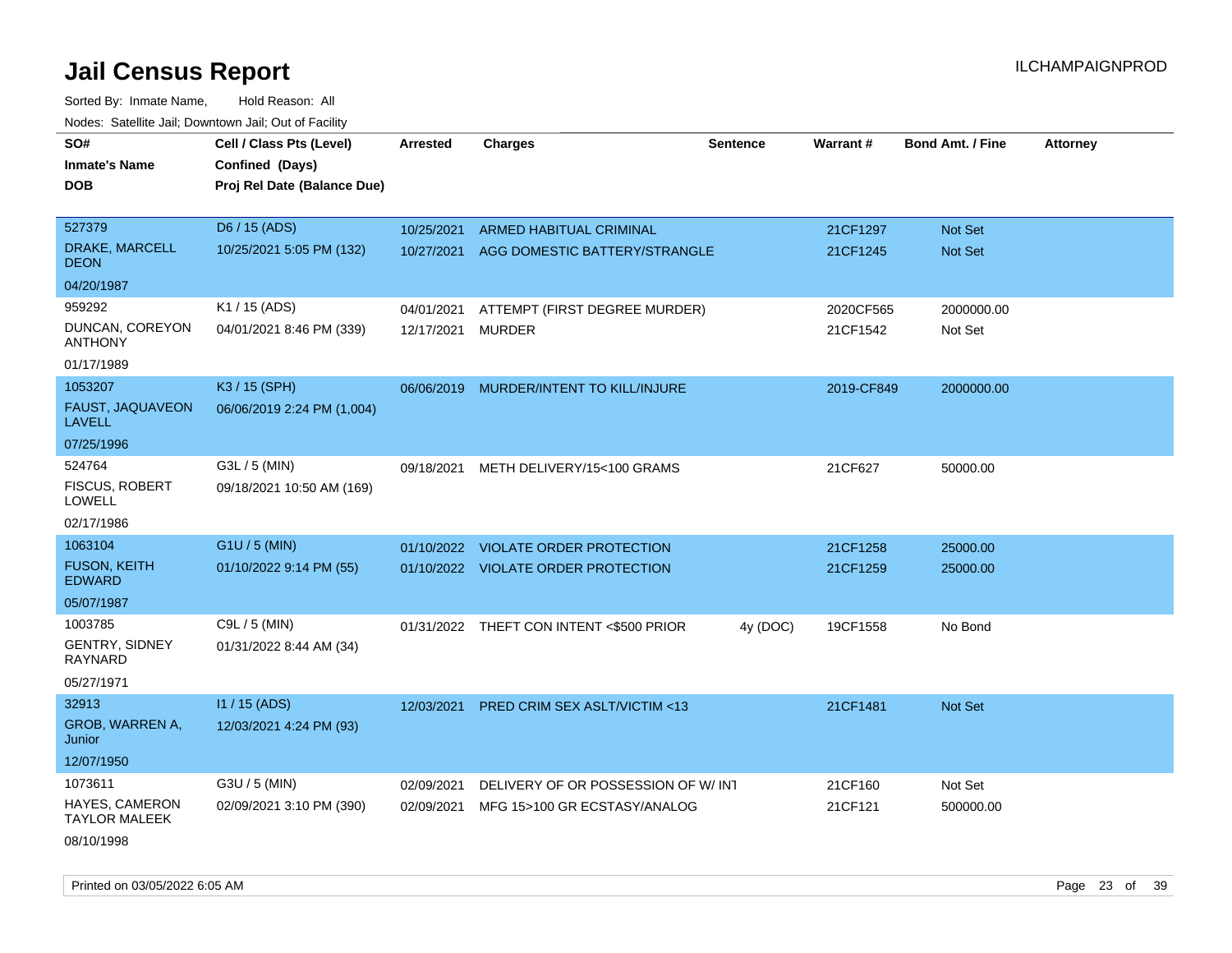| SO#                                       | Cell / Class Pts (Level)    | <b>Arrested</b>     | <b>Charges</b>                                           | <b>Sentence</b> | Warrant#  | <b>Bond Amt. / Fine</b> | <b>Attorney</b> |
|-------------------------------------------|-----------------------------|---------------------|----------------------------------------------------------|-----------------|-----------|-------------------------|-----------------|
| <b>Inmate's Name</b>                      | Confined (Days)             |                     |                                                          |                 |           |                         |                 |
| <b>DOB</b>                                | Proj Rel Date (Balance Due) |                     |                                                          |                 |           |                         |                 |
|                                           |                             |                     |                                                          |                 |           |                         |                 |
| 544770                                    | D3 / 10 (MED)               | 08/14/2021          | AGG DOMESTIC BATTERY/STRANGLE                            |                 | 2021CF514 | 25000.00                |                 |
| HAYES, DEVON<br><b>JERMAINE</b>           | 08/14/2021 2:56 AM (204)    | 08/14/2021          | AGGRAVATED DOMESTIC BATTERY                              |                 | 21CF977   | No Bond                 |                 |
| 11/07/1987                                |                             |                     |                                                          |                 |           |                         |                 |
| 953555                                    | C4U / 15 (MAX)              | 03/10/2021          | <b>CRIM TRESPASS TO RESIDENCE</b>                        |                 | 21CF272   | Not Set                 |                 |
| HUNT, TAVARIS EARL                        | 03/10/2021 4:58 AM (361)    | 04/14/2021          | AGG FLEEING POLICE/21 MPH OVER                           | 3y(DOC)         | 2020CF94  | 10000.00                |                 |
|                                           |                             |                     |                                                          |                 |           |                         |                 |
| 12/29/1987                                |                             |                     |                                                          |                 |           |                         |                 |
| 518711                                    | G5L / 5 (MIN)               | 01/30/2022 THEFT    |                                                          |                 | 22CF133   | <b>Not Set</b>          |                 |
| <b>INGERSON, LUCUS</b><br>JAMES           | 01/30/2022 4:57 PM (35)     |                     |                                                          |                 |           |                         |                 |
| 09/16/1979                                |                             |                     |                                                          |                 |           |                         |                 |
| 63110                                     | C7L / 10 (ADS)              |                     | 02/16/2022 CRIM DAMAGE TO PROPERTY <\$500                | 2y (DOC)        | 21CF1548  | No Bond                 |                 |
| JAMES, DOMINIQUE<br><b>JULIUS</b>         | 02/16/2022 5:24 PM (18)     |                     |                                                          |                 |           |                         |                 |
| 03/04/1983                                |                             |                     |                                                          |                 |           |                         |                 |
| 53058                                     | G4U / 5 (MIN)               |                     | 01/31/2022 DELIVERY OF OR POSSESSION OF W/IN15y/6m (DOC) |                 |           | Not Set                 |                 |
| <b>JOHNSON, DEMARIO</b><br><b>LACONTE</b> | 01/31/2022 11:12 AM (34)    |                     |                                                          |                 |           |                         |                 |
| 06/14/1981                                |                             |                     |                                                          |                 |           |                         |                 |
| 001078766                                 | $13/5$ (ADS)                | 02/08/2022          | AGGRAVATED BATTERY                                       |                 | 22CF160   | Not Set                 |                 |
| JOHNSON, IYONZI                           | 02/08/2022 11:56 AM (26)    | 02/08/2022          | <b>BURGLARY</b>                                          |                 | 22CF63    | 3000.00                 |                 |
| 07/16/1994                                |                             |                     |                                                          |                 |           |                         |                 |
| 1068501                                   | G7U / 5 (MIN)               |                     | 02/07/2022 VIO ORDER/NOTICE/PRIOR VIO O/P                |                 | 22CF156   | No Bond                 |                 |
| KING, JULIUS                              | 02/07/2022 7:06 PM (27)     |                     |                                                          |                 |           |                         |                 |
| <b>EMANUEL</b>                            |                             |                     |                                                          |                 |           |                         |                 |
| 04/08/1985                                |                             |                     |                                                          |                 |           |                         |                 |
| 527447                                    | C <sub>2</sub> L / 10 (ADS) | 02/22/2022          | <b>BURGLARY</b>                                          |                 | 22CF224   | Not Set                 |                 |
| KIRKWOOD, TYLER                           | 02/22/2022 10:47 AM (12)    | 02/22/2022          | AGG BATTERY/GREAT BODILY HARM                            |                 | 22CF223   | Not Set                 |                 |
| <b>JAMES</b>                              |                             | 02/23/2022 BURGLARY |                                                          |                 | 22CF152   | Not Set                 |                 |
| 10/04/1985                                |                             |                     |                                                          |                 |           |                         |                 |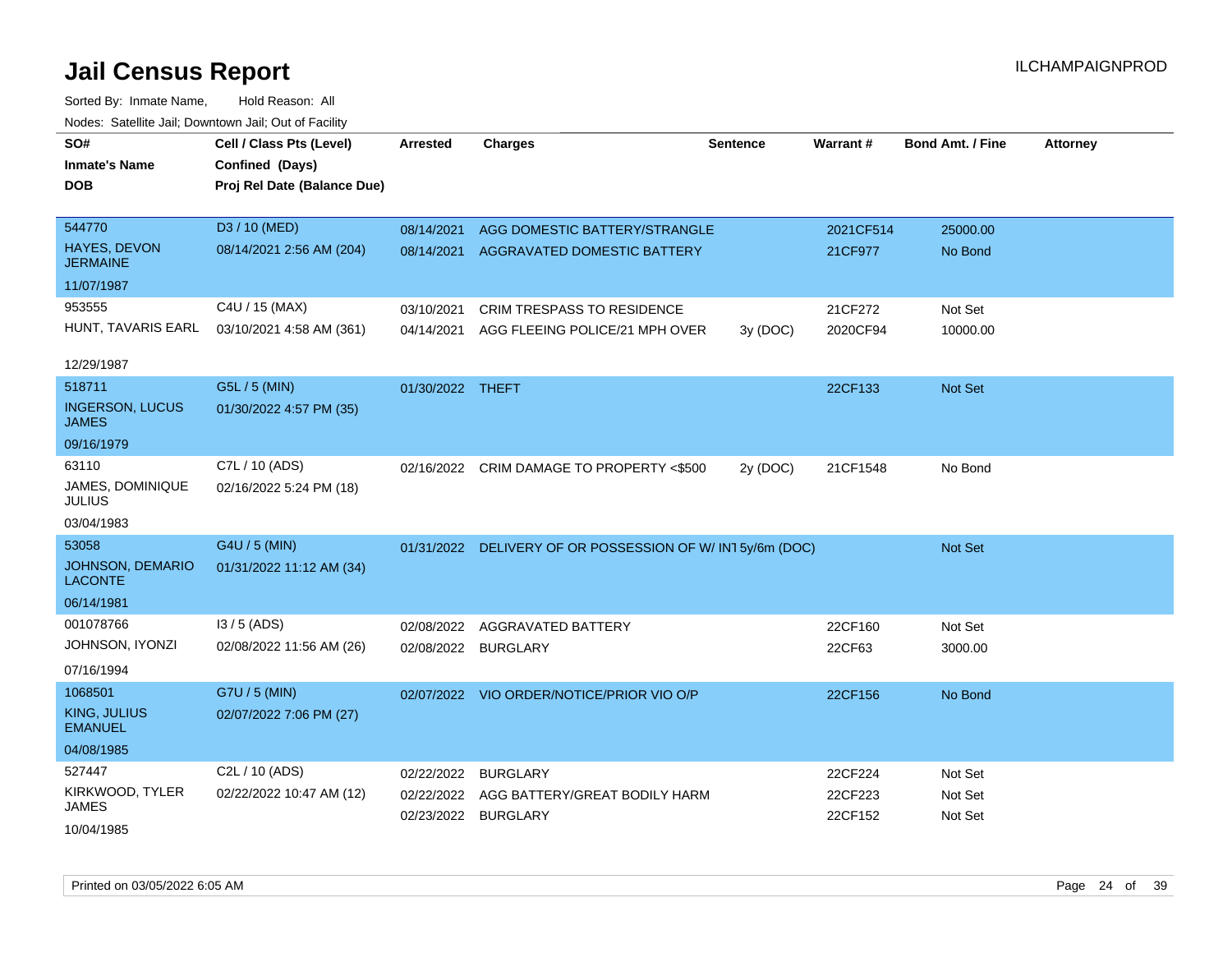| roaco. Catolino dall, Downtown dall, Out of Fability |                                            |                 |                                    |                 |                 |                         |                 |
|------------------------------------------------------|--------------------------------------------|-----------------|------------------------------------|-----------------|-----------------|-------------------------|-----------------|
| SO#                                                  | Cell / Class Pts (Level)                   | <b>Arrested</b> | Charges                            | <b>Sentence</b> | <b>Warrant#</b> | <b>Bond Amt. / Fine</b> | <b>Attorney</b> |
| <b>Inmate's Name</b>                                 | Confined (Days)                            |                 |                                    |                 |                 |                         |                 |
| <b>DOB</b>                                           | Proj Rel Date (Balance Due)                |                 |                                    |                 |                 |                         |                 |
|                                                      |                                            |                 |                                    |                 |                 |                         |                 |
| 24308                                                | D <sub>2</sub> / 15 (MAX)                  | 06/03/2021      | <b>ROBBERY</b>                     |                 | 21CF625         | No Bond                 |                 |
| <b>KWIATKOWSKI,</b><br><b>ROBERT JOHN</b>            | 06/03/2021 10:40 PM (276)                  |                 |                                    |                 |                 |                         |                 |
| 08/08/1963                                           |                                            |                 |                                    |                 |                 |                         |                 |
| 1041648                                              | C8L / 15 (MAX)                             | 01/11/2022      | ARMED HABITUAL CRIMINAL            |                 | 22CF41          | Not Set                 |                 |
| LANE, DEMETRIUS<br>LAQUAN                            | 01/11/2022 5:27 AM (54)                    |                 | 01/11/2022 PAROLE REVOCATION       |                 | CH2200221       | Not Set                 |                 |
| 07/04/1996                                           |                                            |                 |                                    |                 |                 |                         |                 |
| 29681                                                | J2L / 15 (ADS)                             | 07/14/2020      | PREDATORY CRIMINAL SEX ASSLT/CHILE |                 | 20CF-781        | 250000.00               |                 |
| LENOIR, JOHN<br><b>CHRISTOPHER</b>                   | 07/14/2020 12:51 PM (600)                  |                 |                                    |                 |                 |                         |                 |
| 04/20/1966                                           |                                            |                 |                                    |                 |                 |                         |                 |
| 001077524                                            | D1 / 10 (SPH)                              | 12/14/2020      | RESIDENTIAL ARSON                  | 6y (DOC)        | 2020-CF-1388    | 150000.00               |                 |
| LEWIS, TREVOR<br>DANIEL                              | 12/14/2020 5:16 PM (447)                   |                 |                                    |                 |                 |                         |                 |
| 06/03/2002                                           |                                            |                 |                                    |                 |                 |                         |                 |
| 45113                                                | E2L / 15 (MAX)                             | 11/20/2021      | ARMED HABITUAL CRIMINAL            |                 | 21CF1424        | No Bond                 |                 |
| <b>MARTIN, JEREMIAH</b><br><b>FRANCIS</b>            | 11/20/2021 1:18 AM (106)                   |                 |                                    |                 |                 |                         |                 |
| 01/18/1977                                           |                                            |                 |                                    |                 |                 |                         |                 |
| 1063030                                              | H4L / 15 (ADS)                             | 12/20/2021      | <b>MURDER</b>                      |                 | 21CF1571        | Not Set                 |                 |
|                                                      | MASON, RYAN ONEIAL 12/21/2021 9:30 AM (75) | 12/22/2021      | <b>PAROLE REVOCATION</b>           |                 | CH2107979       | Not Set                 |                 |
|                                                      |                                            |                 |                                    |                 |                 |                         |                 |
| 02/22/1991                                           |                                            |                 |                                    |                 |                 |                         |                 |
| 1066623                                              | G6U / 5 (MIN)                              | 11/17/2021      | MFG/DEL 15<100 GR COCA/ANALOG      |                 | 17CF1093        | 75000.00                |                 |
| MATA-OROZCO,<br><b>OLEGARIO</b>                      | 11/17/2021 5:08 PM (109)                   |                 |                                    |                 |                 |                         |                 |
| 03/06/1995                                           |                                            |                 |                                    |                 |                 |                         |                 |
| 001078249                                            | B3 / 10 (MED)                              | 08/07/2021      | FELON POSS/USE WEAPON/FIREARM      | 4y (DOC)        | 21CF947         | Not Set                 |                 |
| MCCLENDON, CALVIN<br>М                               | 08/07/2021 8:56 AM (211)                   |                 |                                    |                 |                 |                         |                 |
| 04/29/1990                                           |                                            |                 |                                    |                 |                 |                         |                 |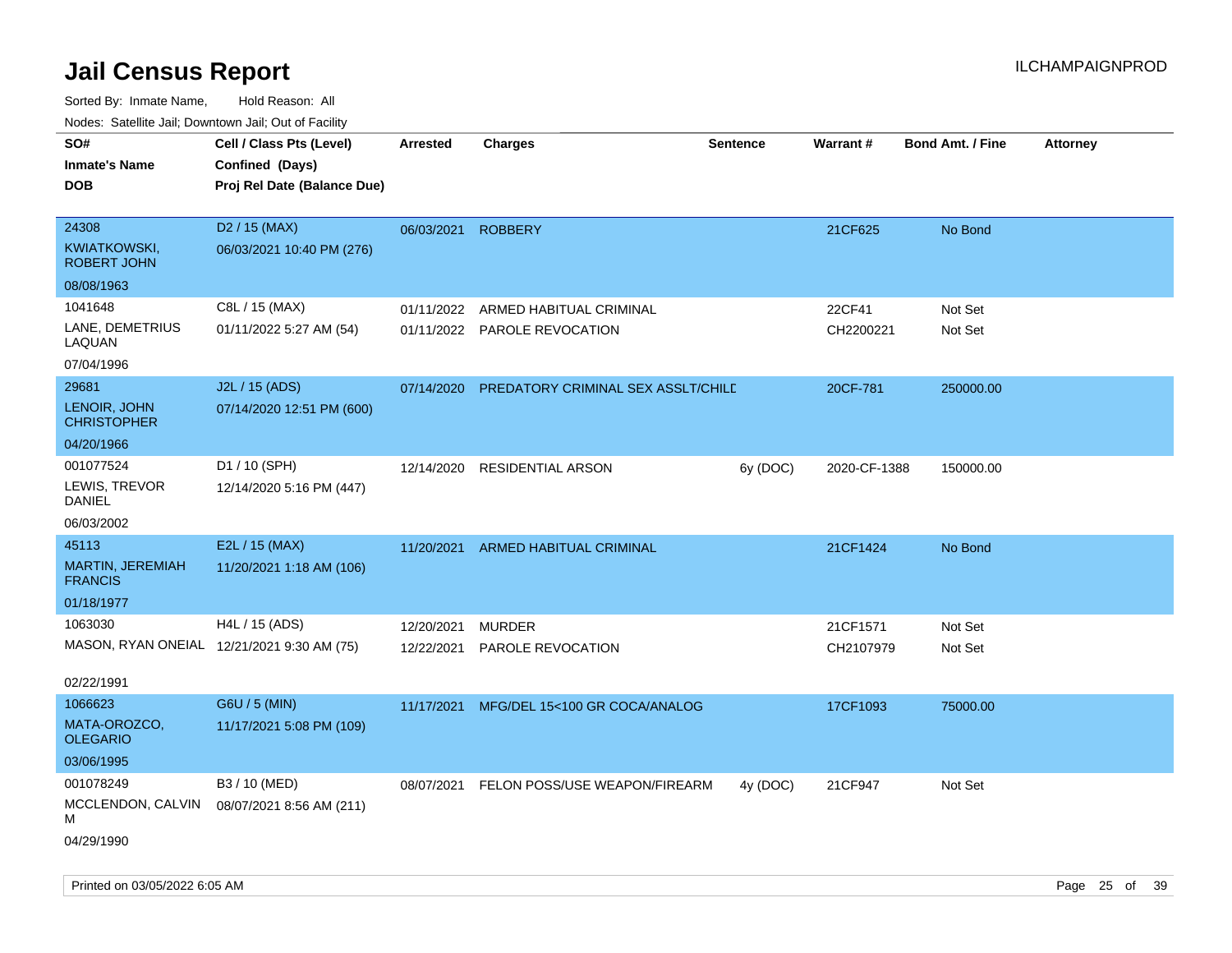Sorted By: Inmate Name, Hold Reason: All

Nodes: Satellite Jail; Downtown Jail; Out of Facility

| SO#                                 | Cell / Class Pts (Level)    | <b>Arrested</b>      | <b>Charges</b>                          | <b>Sentence</b> | <b>Warrant#</b> | <b>Bond Amt. / Fine</b> | <b>Attorney</b> |
|-------------------------------------|-----------------------------|----------------------|-----------------------------------------|-----------------|-----------------|-------------------------|-----------------|
| <b>Inmate's Name</b>                | Confined (Days)             |                      |                                         |                 |                 |                         |                 |
| <b>DOB</b>                          | Proj Rel Date (Balance Due) |                      |                                         |                 |                 |                         |                 |
|                                     |                             |                      |                                         |                 |                 |                         |                 |
| 40235                               | G9L / 5 (MIN)               | 10/04/2021 AGG DUI/4 |                                         |                 | 2021CF1145      | 35000.00                |                 |
| MERRIWEATHER,<br><b>MARCUS TODD</b> | 10/04/2021 4:41 PM (153)    |                      |                                         |                 |                 |                         |                 |
| 11/28/1967                          |                             |                      |                                         |                 |                 |                         |                 |
| 1040273                             | E5U / 15 (ADS)              | 09/30/2021           | <b>PRED CRIM SEX ASLT/VICTIM &lt;13</b> |                 | 21CF329         | 500000.00               |                 |
| METCALFE, LANELL<br><b>JARON</b>    | 09/30/2021 11:32 PM (157)   |                      |                                         |                 |                 |                         |                 |
| 09/22/1988                          |                             |                      |                                         |                 |                 |                         |                 |
| 1075635                             | B2 / 10 (ADS)               | 05/11/2021           | AGG DISCHARGE FIREARM/OCC VEH           |                 | 21CF538         | Not Set                 |                 |
| MILES, DEVLON VON,<br>Junior        | 05/11/2021 10:39 PM (299)   | 05/11/2021           | MFG/DEL CANNABIS/30-500 GRAMS           |                 | 20CF1402        | 100000.00               |                 |
| 11/04/2000                          |                             | 02/23/2022 MURDER    |                                         |                 | 22CF219         | <b>Not Set</b>          |                 |
| 1007239                             | J1L / 10 (ADS)              | 12/29/2021           | <b>DOMESTIC BATTERY</b>                 | 3y (DOC)        | 21CF1607        | Not Set                 |                 |
| MOORE, ANDREW<br><b>VIRGIL</b>      | 12/29/2021 8:40 PM (67)     |                      |                                         |                 |                 |                         |                 |
| 08/20/1972                          |                             |                      |                                         |                 |                 |                         |                 |
| 1069209                             | <b>H1L / 10 (ADS)</b>       | 04/07/2021           | AGG BATTERY/GREAT BODILY HARM           |                 | 21CF376         | <b>Not Set</b>          |                 |
| MOORE, DEVONTE<br><b>JAMAL</b>      | 04/07/2021 6:25 PM (333)    |                      |                                         |                 |                 |                         |                 |
| 09/24/1995                          |                             |                      |                                         |                 |                 |                         |                 |
| 61251                               | E4L / 15 (ADS)              | 12/27/2021           | PRED CRIM SEX ASLT/VICTIM <13           |                 | 21CF651         | No Bond                 |                 |
| PETMECKY, JOHN<br><b>ROBERT</b>     | 12/27/2021 1:52 PM (69)     |                      |                                         |                 |                 |                         |                 |
| 03/09/1983                          |                             |                      |                                         |                 |                 |                         |                 |
| 001078357                           | A2L / 15 (SPH)              | 09/17/2021           | ARMED ROBBERY/ARMED W/FIREARM           |                 | 21CF1128        | <b>Not Set</b>          |                 |
| PETTIGREW, CAREY                    | 09/17/2021 9:56 AM (170)    | 09/17/2021           | ARMED ROBBERY/ARMED W/FIREARM           |                 | 21CF1129        | <b>Not Set</b>          |                 |
| <b>CORNITRIAS DEOBLO</b>            |                             | 09/17/2021           | ARMED ROBBERY/ARMED W/FIREARM           |                 | 21CF1230        | <b>Not Set</b>          |                 |
| 08/31/1986                          |                             |                      |                                         |                 |                 |                         |                 |
| 1022441                             | C3L / 10 (ADS)              | 10/27/2021           | AGG BATTERY/PEACE OFFICER               |                 | 2021 CF 12      | No Bond                 |                 |
| PICKENS, DONTRELL<br><b>DEMAR</b>   | 10/27/2021 1:39 PM (130)    | 10/27/2021           | AGG BATTERY/PEACE OFFICER               |                 | 2020 CF 1488    | No Bond                 |                 |
|                                     |                             |                      |                                         |                 |                 |                         |                 |

12/10/1993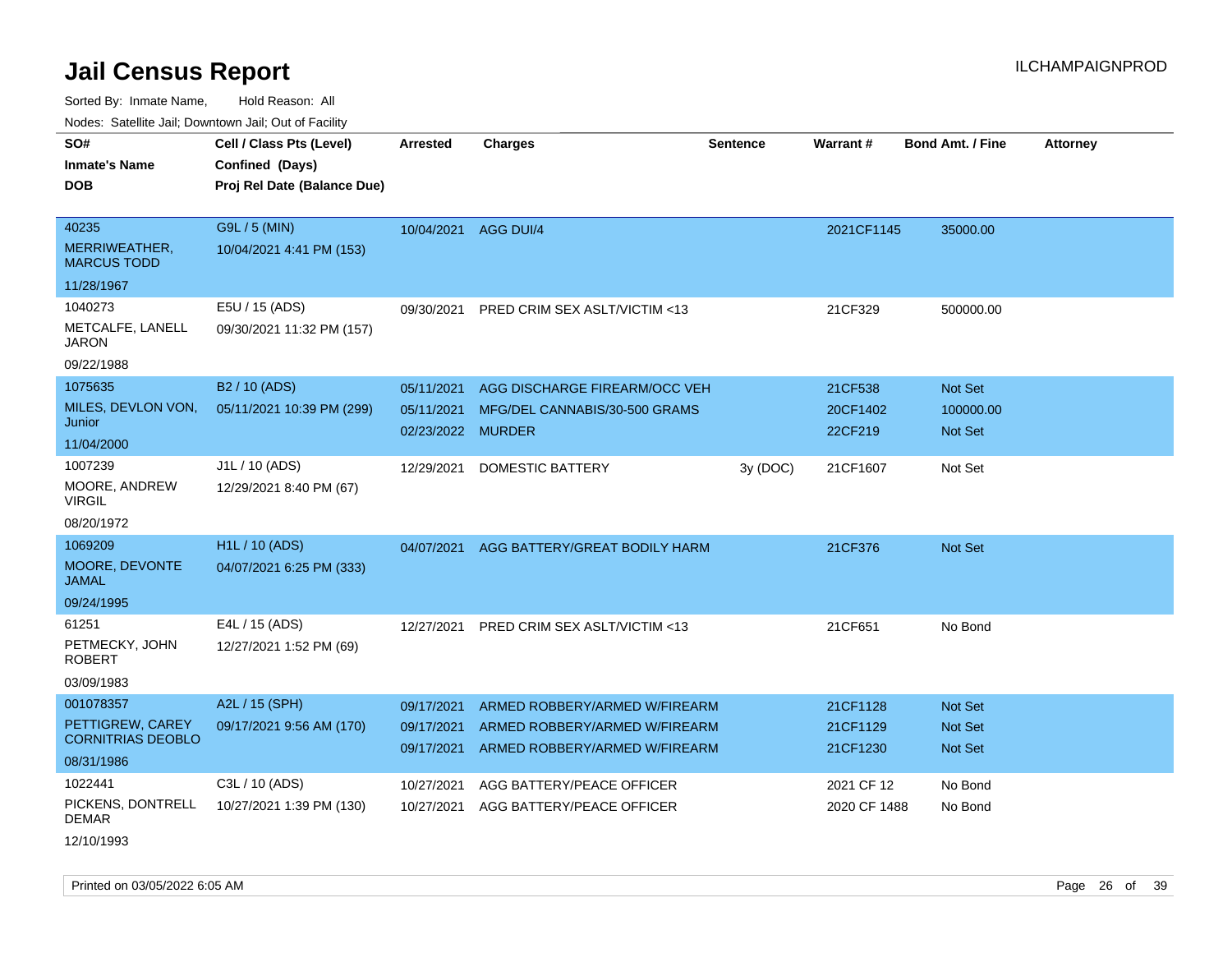| roaco. Calcinio dan, Downtown dan, Cal or Fability |                                            |                 |                                         |                 |                 |                         |                 |
|----------------------------------------------------|--------------------------------------------|-----------------|-----------------------------------------|-----------------|-----------------|-------------------------|-----------------|
| SO#                                                | Cell / Class Pts (Level)                   | <b>Arrested</b> | <b>Charges</b>                          | <b>Sentence</b> | <b>Warrant#</b> | <b>Bond Amt. / Fine</b> | <b>Attorney</b> |
| Inmate's Name                                      | Confined (Days)                            |                 |                                         |                 |                 |                         |                 |
| <b>DOB</b>                                         | Proj Rel Date (Balance Due)                |                 |                                         |                 |                 |                         |                 |
|                                                    |                                            |                 |                                         |                 |                 |                         |                 |
| 001077783                                          | H6L / 10 (ADS)                             |                 | 01/05/2022 AGGRAVATED BATTERY           |                 | 21CF325         | Not Set                 |                 |
| RIVERA, DARYL<br><b>ANTONIO</b>                    | 01/05/2022 4:20 PM (60)                    |                 |                                         |                 |                 |                         |                 |
| 11/14/1981                                         |                                            |                 |                                         |                 |                 |                         |                 |
| 1072114                                            | A1U / 15 (SPH)                             | 01/17/2021      | ATTEMPT (FIRST DEGREE MURDER)           |                 | 2021CF65        | Not Set                 |                 |
|                                                    | ROBINSON, DONNELL 01/17/2021 2:40 PM (413) | 01/17/2021      | ARMED ROBBERY/NO FIREARM                |                 | 2020CF824       | 75000.00                |                 |
| LEVON                                              |                                            | 02/17/2021      | AGGRAVATED BATTERY                      | 4y (DOC)        |                 | 250000.00               |                 |
| 10/23/2000                                         |                                            |                 |                                         |                 |                 |                         |                 |
| 1068592                                            | J7L / 15 (ADS)                             | 11/12/2021      | <b>BURGLARY</b>                         | 2y (DOC)        | 21CF1393        | <b>Not Set</b>          |                 |
| ROSS, TEVONTAE<br>TERRANCE                         | 11/12/2021 8:41 AM (114)                   |                 |                                         |                 |                 |                         |                 |
| 12/15/1998                                         |                                            |                 |                                         |                 |                 |                         |                 |
| 47195                                              | G8L / 5 (MIN)                              | 12/27/2021      | RESIDENTIAL BURGLARY                    |                 | 2020CF1222      | 10000.00                |                 |
| SIMMONS, JAMES<br>ROBERT                           | 12/27/2021 8:42 AM (69)                    | 12/28/2021      | <b>RESIDENTIAL BURGLARY</b>             |                 | 2021CF1596      | Not Set                 |                 |
| 03/13/1975                                         |                                            |                 |                                         |                 |                 |                         |                 |
| 1064798                                            | B1 / 15 (ADS)                              | 01/17/2022      | <b>MURDER</b>                           |                 | 2021CF695       | 1500000.00              |                 |
| <b>STENNIS, BRUCE</b><br><b>DEONTAY</b>            | 01/17/2022 1:29 PM (48)                    |                 | 01/17/2022 MFG/DEL 1<15 GR COCAINE/ANLG |                 | 21CF520         | 50000.00                |                 |
| 08/12/1998                                         |                                            |                 |                                         |                 |                 |                         |                 |
| 1068839                                            | F4L / 15 (MAX)                             | 08/07/2020      | <b>HOMICIDE</b>                         | 28y (DOC)       | 2020-CF851      | 1000000.00              |                 |
| TAYLOR, LONDON<br>JAVON                            | 08/07/2020 10:30 AM (576)                  |                 |                                         |                 |                 |                         |                 |
| 08/16/1999                                         |                                            |                 |                                         |                 |                 |                         |                 |
| 1056971                                            | D4 / 10 (ADS)                              | 08/07/2021      | FELON POSS/USE WEAPON/FIREARM           |                 | 21CF948         | No Bond                 |                 |
| TRAVIS, DENZEL<br><b>DANTRELL</b>                  | 08/07/2021 7:36 AM (211)                   | 08/08/2021      | AGG BATTERY/PUBLIC PLACE                |                 | 2020CF647       | 25000.00                |                 |
| 03/21/1993                                         |                                            |                 |                                         |                 |                 |                         |                 |
| 001078250                                          | F2L / 10 (MED)                             | 08/07/2021      | FELON POSS WEAPON/BODY ARMOR            |                 | 21CF950         | Not Set                 |                 |
| TRAVIS, JORDAN<br>TESHAUN                          | 08/07/2021 10:27 AM (211)                  |                 |                                         |                 |                 |                         |                 |
| 03/03/1996                                         |                                            |                 |                                         |                 |                 |                         |                 |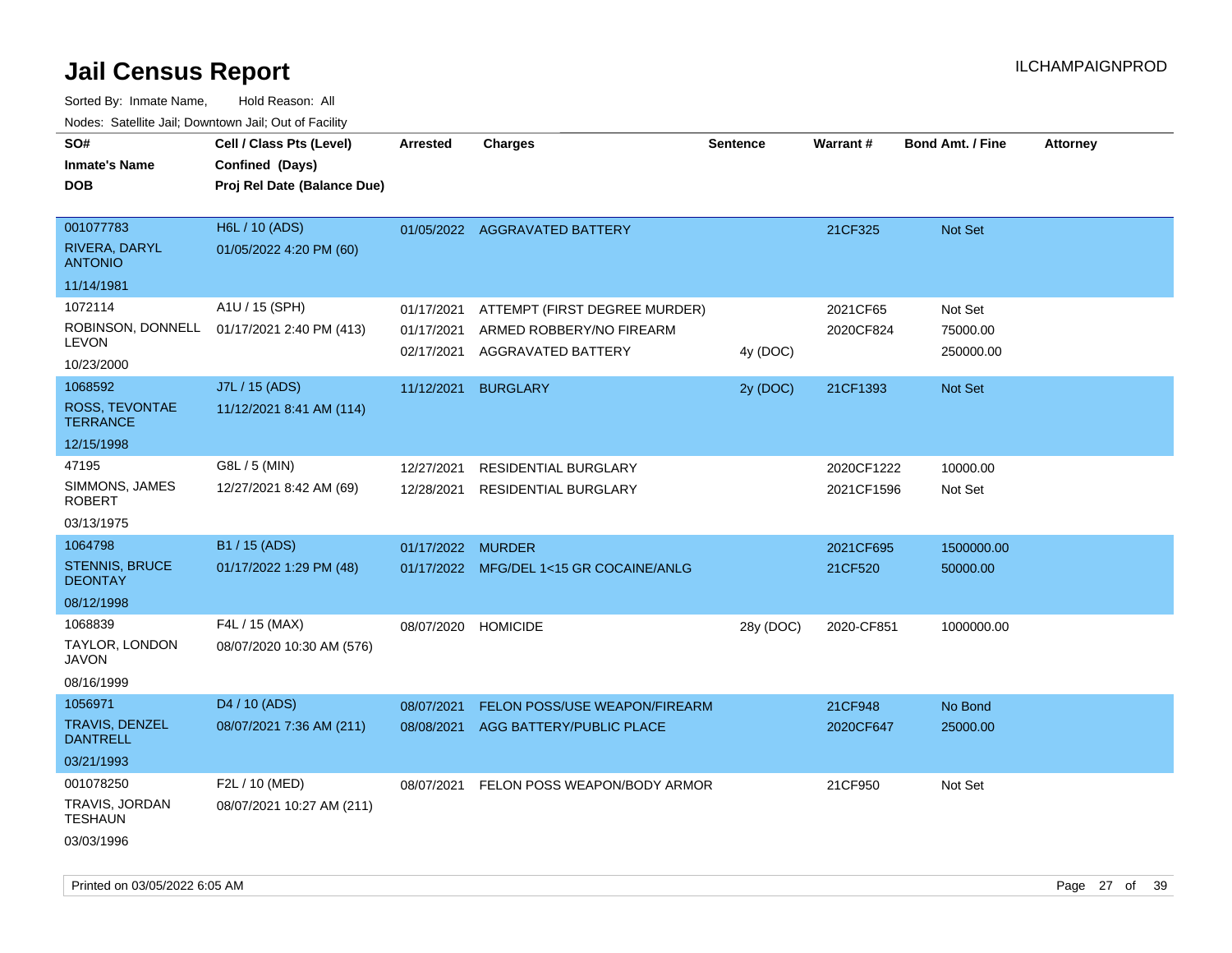| SO#<br><b>Inmate's Name</b><br><b>DOB</b> | Cell / Class Pts (Level)<br>Confined (Days)<br>Proj Rel Date (Balance Due) | Arrested   | <b>Charges</b>                      | <b>Sentence</b> | <b>Warrant#</b> | <b>Bond Amt. / Fine</b> | <b>Attorney</b> |
|-------------------------------------------|----------------------------------------------------------------------------|------------|-------------------------------------|-----------------|-----------------|-------------------------|-----------------|
| 56994                                     | A1L / 15 (SPH)                                                             | 12/09/2021 | STALKING/CAUSE FEAR FOR SAFETY      |                 | 21CF1514        | <b>Not Set</b>          |                 |
| <b>TURNER, ROBERT</b><br>EARL, Senior     | 12/09/2021 9:23 PM (87)                                                    | 12/13/2021 | <b>PAROLE REVOCATION</b>            |                 | CH2107735       | Not Set                 |                 |
| 09/07/1982                                |                                                                            |            |                                     |                 |                 |                         |                 |
| 30108                                     | J4L / 15 (ADS)                                                             | 07/30/2021 | <b>MURDER</b>                       |                 | 21CF902         | 2000000.00              |                 |
| VANDYKE, DARYL<br><b>ANTHONY</b>          | 07/30/2021 8:29 PM (219)                                                   |            |                                     |                 |                 |                         |                 |
| 10/04/1965                                |                                                                            |            |                                     |                 |                 |                         |                 |
| 968681                                    | D5 / 15 (ADS)                                                              | 08/27/2021 | AGG CRIM SX AB/VIC 13<18/TRUST      |                 | 2020CF499       | 250000.00               |                 |
| <b>WADE, DEMETRIUS</b><br><b>DARYL</b>    | 08/27/2021 2:25 AM (191)                                                   | 08/27/2021 | INDIRECT CRIMINAL CONTEMPT          | 3y (DOC)        | 2021CC16        | No Bond                 |                 |
| 01/07/1987                                |                                                                            |            |                                     |                 |                 |                         |                 |
| 1070971                                   | H3L / 5 (ADS)                                                              | 12/07/2021 | IDENTITY THEFT/<\$300               |                 | 20CF922         | Not Set                 |                 |
| <b>WEIR, CLINTON</b><br><b>HOWARD</b>     | 12/08/2021 3:45 AM (88)                                                    | 12/07/2021 | <b>RECKLESS DRIVING</b>             |                 | 19TR2348        | Not Set                 |                 |
| 03/15/1983                                |                                                                            |            |                                     |                 |                 |                         |                 |
| 54212                                     | E3U / 10 (ADS)                                                             | 12/21/2021 | ARMED VIOLENCE/CATEGORY I           |                 | 21CF1576        | <b>Not Set</b>          |                 |
| <b>WHITLOCK, GEORGE</b>                   | 12/21/2021 1:20 PM (75)                                                    | 12/21/2021 | RECEIVE/POSS/SELL STOLEN VEH        |                 | 2021CF669       | 10000.00                |                 |
| <b>ABRAM</b><br>11/10/1978                |                                                                            |            | 12/21/2021 VIOLATE ORDER PROTECTION |                 | 2021CM391       | 1000.00                 |                 |
| 1058072                                   | A2U / 15 (SPH)                                                             | 02/25/2021 | ARMED HABITUAL CRIMINAL             |                 |                 | Not Set                 |                 |
| WILLIAMS, KENNETH<br><b>BERNARD</b>       | 02/25/2021 3:24 PM (374)                                                   |            |                                     |                 |                 |                         |                 |
| 10/04/1985                                |                                                                            |            |                                     |                 |                 |                         |                 |
| 9326                                      | $12/5$ (ADS)                                                               |            | 06/14/2021 BURGLARY                 |                 | 2020-CF-625     | <b>Not Set</b>          |                 |
| YOUNG, ANTHONY<br><b>PAUL</b>             | 06/14/2021 12:07 PM (265)                                                  |            |                                     |                 |                 |                         |                 |
| 03/13/1954                                |                                                                            |            |                                     |                 |                 |                         |                 |
| <b>Total Downtown Jail: 62</b>            |                                                                            | Males: 62  | Females: 0<br>Unknown: 0            |                 |                 |                         |                 |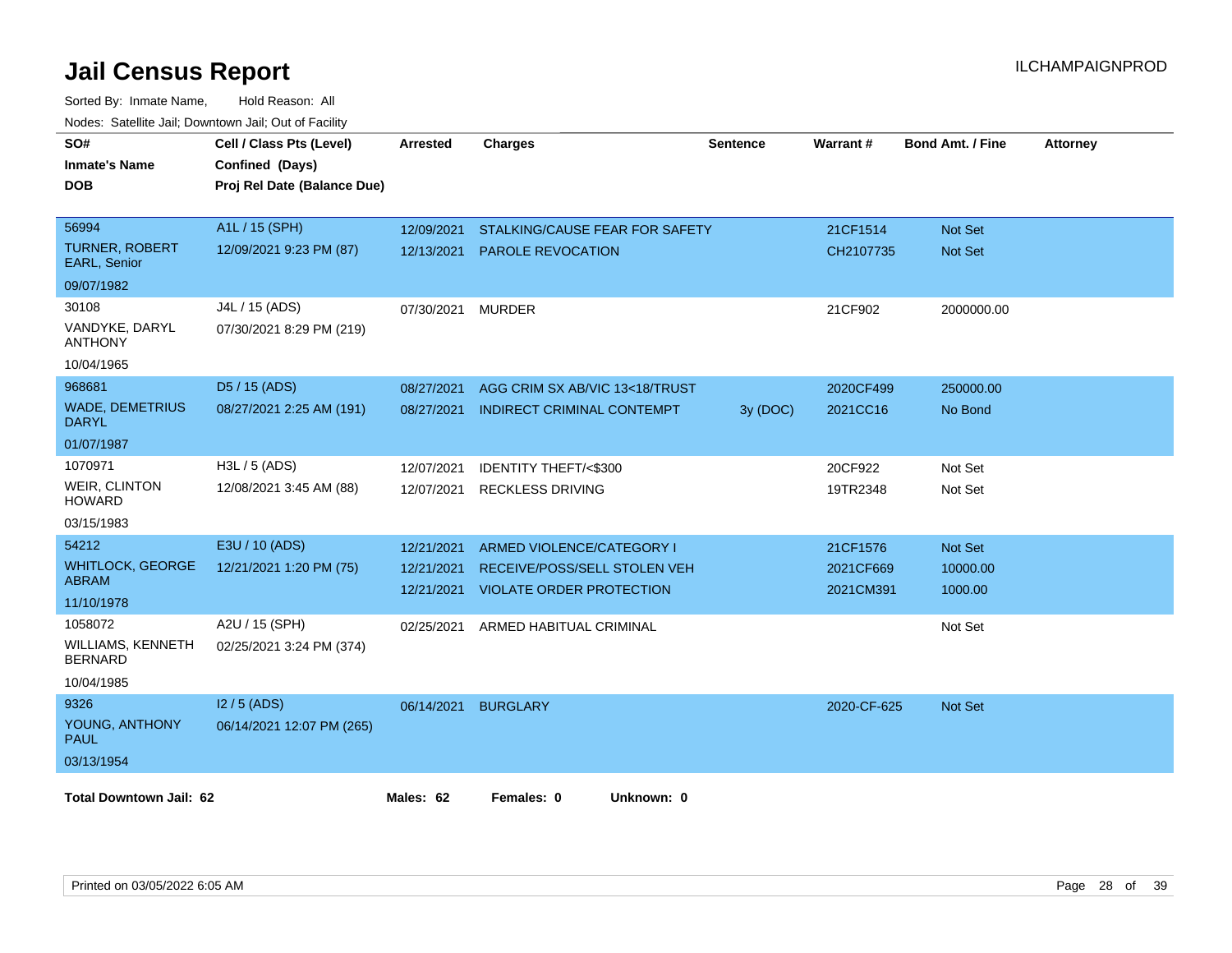Sorted By: Inmate Name, Hold Reason: All Nodes: Satellite Jail; Downtown Jail; Out of Facility

| <b>Out of Facility</b><br>SO#<br><b>Inmate's Name</b><br><b>DOB</b> | Cell / Class Pts (Level)<br>Confined (Days)<br>Proj Rel Date (Balance Due) | <b>Arrested</b>          | <b>Charges</b>                                               | <b>Sentence</b> | Warrant#             | <b>Bond Amt. / Fine</b>   | <b>Attorney</b> |
|---------------------------------------------------------------------|----------------------------------------------------------------------------|--------------------------|--------------------------------------------------------------|-----------------|----------------------|---------------------------|-----------------|
| 61095                                                               | <b>KAN / 10 (ADS)</b>                                                      | 05/02/2021               | HOME INVASION/CAUSE INJURY                                   |                 | 2021CF323            | 100000.00                 |                 |
| AMOS, DERRICK<br><b>JAMES</b>                                       | 05/02/2021 9:02 PM (308)                                                   |                          |                                                              |                 |                      |                           |                 |
| 06/12/1985                                                          |                                                                            |                          |                                                              |                 |                      |                           |                 |
| 001078621                                                           | KAN / 10 (MED)                                                             | 12/23/2021               | <b>RESIDENTIAL BURGLARY</b>                                  |                 | 21CF1582             | Not Set                   |                 |
|                                                                     | BAILEY, DANIEL SCOTT 12/23/2021 9:44 AM (73)                               | 01/14/2022               | PROBATION VIOLATION                                          |                 | 21CF1445             | Not Set                   |                 |
| 05/09/1999                                                          |                                                                            |                          |                                                              |                 |                      |                           |                 |
| 19971                                                               | <b>EHD</b>                                                                 | 11/09/2021               | DRIVING RVK/SUSP DUI/SSS 4-9                                 |                 | 2021CF968            | <b>Not Set</b>            |                 |
| <b>LYNN</b>                                                         | BARNESKE, RAYMOND 11/09/2021 9:32 AM (117)                                 |                          |                                                              |                 |                      |                           |                 |
| 08/17/1961                                                          | 5/6/2022 (0.00)                                                            |                          |                                                              |                 |                      |                           |                 |
| 516062                                                              | KAN / 15 (MAX)                                                             | 02/22/2021               | PHONE HARASSMENT/2+                                          |                 | 20CF194              | 5000.00                   |                 |
| BENNETT, JOHN<br><b>MICHAEL</b>                                     | 02/22/2021 10:47 AM (377)                                                  | 02/22/2021               | AGG DISCH FIR/VEH/PC OFF/FRMAN                               |                 | 21CF210              | No Bond                   |                 |
| 04/30/1986                                                          |                                                                            |                          |                                                              |                 |                      |                           |                 |
| 33993                                                               | <b>KAN / 10 (MED)</b>                                                      | 06/14/2021               | AGGRAVATED DOMESTIC BATTERY                                  |                 | 21CF688              | <b>Not Set</b>            |                 |
| <b>BOOKER, STEPHON</b><br><b>MONTELL</b>                            | 06/14/2021 7:42 PM (265)                                                   | 06/14/2021<br>06/14/2021 | POSSESSING A CONTROLLED SUBSTANC<br><b>PAROLE REVOCATION</b> |                 | 21CF657<br>CH2103612 | <b>Not Set</b><br>No Bond |                 |
| 06/11/1971                                                          |                                                                            |                          |                                                              |                 |                      |                           |                 |
| 38273                                                               | EHD                                                                        | 02/23/2022               | AGG DUI/NO VALID DL                                          |                 | 2020CF1371           | Not Set                   |                 |
| BRADLEY,<br><b>CHRISTOPHER</b>                                      | 02/23/2022 9:14 AM (11)                                                    |                          |                                                              |                 |                      |                           |                 |
|                                                                     |                                                                            |                          |                                                              |                 |                      |                           |                 |

02/24/1974 4/7/2022 (0.00) BRIGGS, PATRICK **MONTAY** 1074315 KAN / 15 (MAX) 08/03/2021 4:56 PM (215) 08/05/2001 07/27/2021 AGG DISCHARGE FIREARM/VEH/SCH 21CF927 Not Set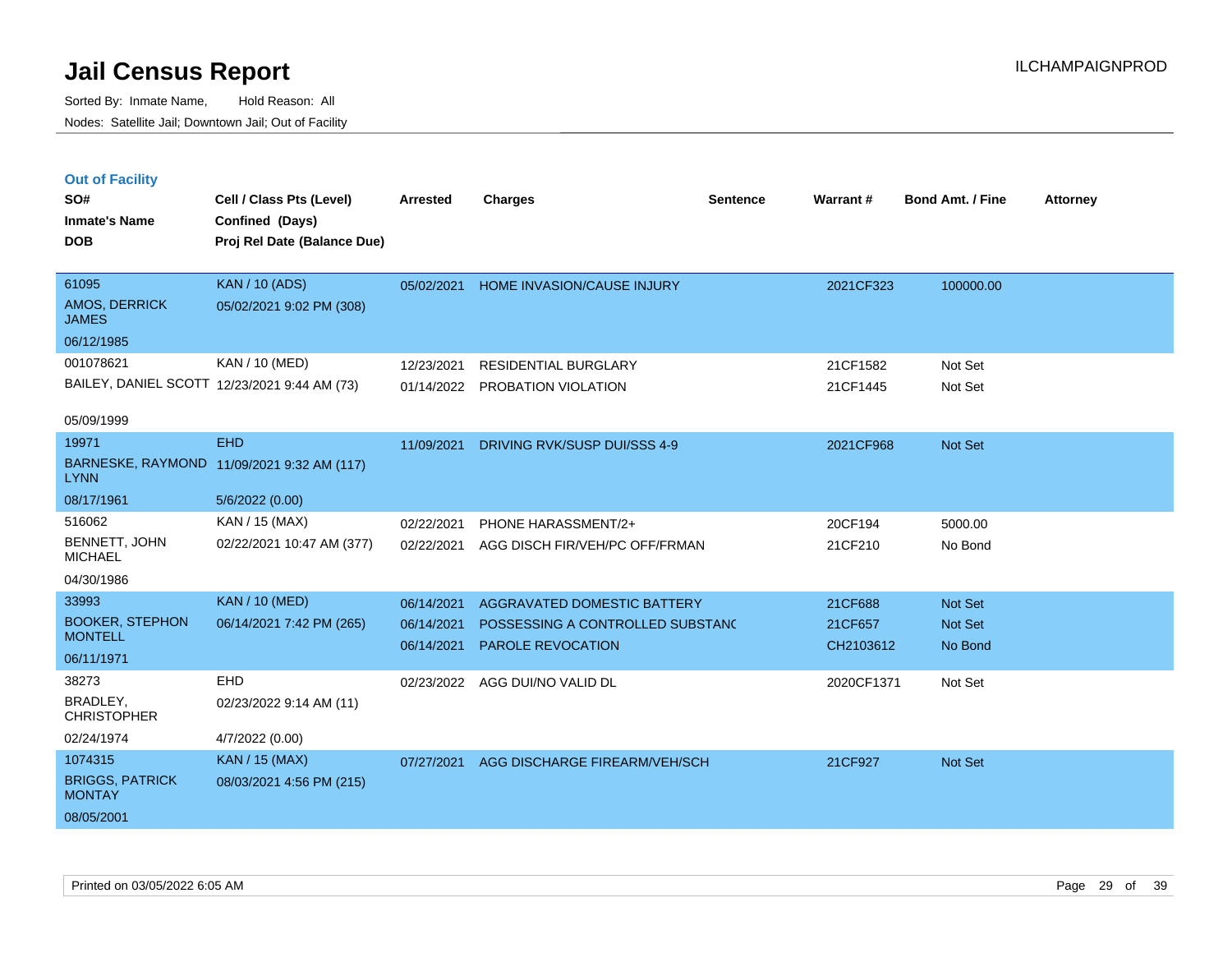| roaco. Calcinio dan, Downtown dan, Cal or Fability |                                                                            |                 |                                          |                 |            |                         |                 |
|----------------------------------------------------|----------------------------------------------------------------------------|-----------------|------------------------------------------|-----------------|------------|-------------------------|-----------------|
| SO#<br>Inmate's Name<br>DOB                        | Cell / Class Pts (Level)<br>Confined (Days)<br>Proj Rel Date (Balance Due) | <b>Arrested</b> | <b>Charges</b>                           | <b>Sentence</b> | Warrant#   | <b>Bond Amt. / Fine</b> | <b>Attorney</b> |
|                                                    |                                                                            |                 |                                          |                 |            |                         |                 |
| 001078065                                          | <b>KAN / 10 (ADS)</b>                                                      |                 | 06/17/2021 AGG BATTERY/DISCHARGE FIREARM |                 | 21CF704    | 1000000.00              |                 |
| <b>BROWN, CHARMAN</b><br>LAKEEF                    | 06/17/2021 12:32 PM (262)                                                  |                 |                                          |                 |            |                         |                 |
| 11/30/2002                                         |                                                                            |                 |                                          |                 |            |                         |                 |
| 1038554                                            | KAN / 15 (MAX)                                                             | 08/18/2021      | DELIVERY OF OR POSSESSION OF W/INT       |                 | 21CF1009   | No Bond                 |                 |
| <b>BROWN, CORRION</b><br><b>DEVONTAE</b>           | 08/18/2021 5:40 PM (200)                                                   | 08/18/2021      | ARMED HABITUAL CRIMINAL                  |                 | 21CF1162   | Not Set                 |                 |
| 04/19/1995                                         |                                                                            |                 |                                          |                 |            |                         |                 |
| 1038579                                            | <b>KAN / 15 (MAX)</b>                                                      | 08/18/2021      | FELON POSS/USE WEAPON/FIREARM            |                 | 21CF1010   | <b>Not Set</b>          |                 |
| <b>BROWN, MARKEL</b><br>rikki                      | 08/18/2021 2:05 PM (200)                                                   |                 |                                          |                 |            |                         |                 |
| 01/06/1995                                         |                                                                            |                 |                                          |                 |            |                         |                 |
| 1003006                                            | KAN / 15 (MAX)                                                             | 08/19/2021      | FELON POSS/USE MACHINE GUN               |                 | 21CF1011   | No Bond                 |                 |
| BROWN, ROCKEITH<br><b>JAVONTE</b>                  | 08/19/2021 12:55 AM (199)                                                  |                 |                                          |                 |            |                         |                 |
| 07/23/1991                                         |                                                                            |                 |                                          |                 |            |                         |                 |
| 1068812                                            | <b>KAN</b> / 15 (MAX)                                                      | 12/21/2021      | FELON POSS/USE FIREARM PRIOR             |                 | 21CF1568   | <b>Not Set</b>          |                 |
| BRYANT, DANNY<br><b>EUGENE</b>                     | 12/21/2021 1:50 PM (75)                                                    | 12/21/2021      | AGG DISCHARGE FIREARM/OCC VEH            |                 | 21CF741    | <b>Not Set</b>          |                 |
| 11/22/1989                                         |                                                                            |                 |                                          |                 |            |                         |                 |
| 995894                                             | KAN / 10 (ADS)                                                             | 12/28/2021      | FELON POSSESS WEAPON/2ND+                | 5y (DOC)        | 2020CF709  | No Bond                 |                 |
|                                                    | BUTLER, JAMES LYNN 12/28/2021 11:05 AM (68)                                |                 |                                          |                 |            |                         |                 |
|                                                    |                                                                            |                 |                                          |                 |            |                         |                 |
| 12/04/1991                                         |                                                                            |                 |                                          |                 |            |                         |                 |
| 987334                                             | <b>KAN / 15 (MAX)</b>                                                      |                 | 03/10/2021 ATTEMPT (FIRST DEGREE MURDER) |                 | 19CF689    | <b>Not Set</b>          |                 |
| CAIN, ISAIAH<br>DEPRIEST                           | 03/10/2021 2:22 PM (361)                                                   |                 |                                          |                 |            |                         |                 |
| 12/23/1990                                         |                                                                            |                 |                                          |                 |            |                         |                 |
| 992962                                             | KAN / 15 (ADS)                                                             | 05/25/2021      | MURDER/INTENT TO KILL/INJURE             |                 | 2018CF1045 | 1000000.00              |                 |
| CAMPBELL, KEITH<br>KNAQEEB                         | 05/25/2021 1:19 PM (285)                                                   |                 |                                          |                 |            |                         |                 |
| 07/22/1991                                         |                                                                            |                 |                                          |                 |            |                         |                 |
|                                                    |                                                                            |                 |                                          |                 |            |                         |                 |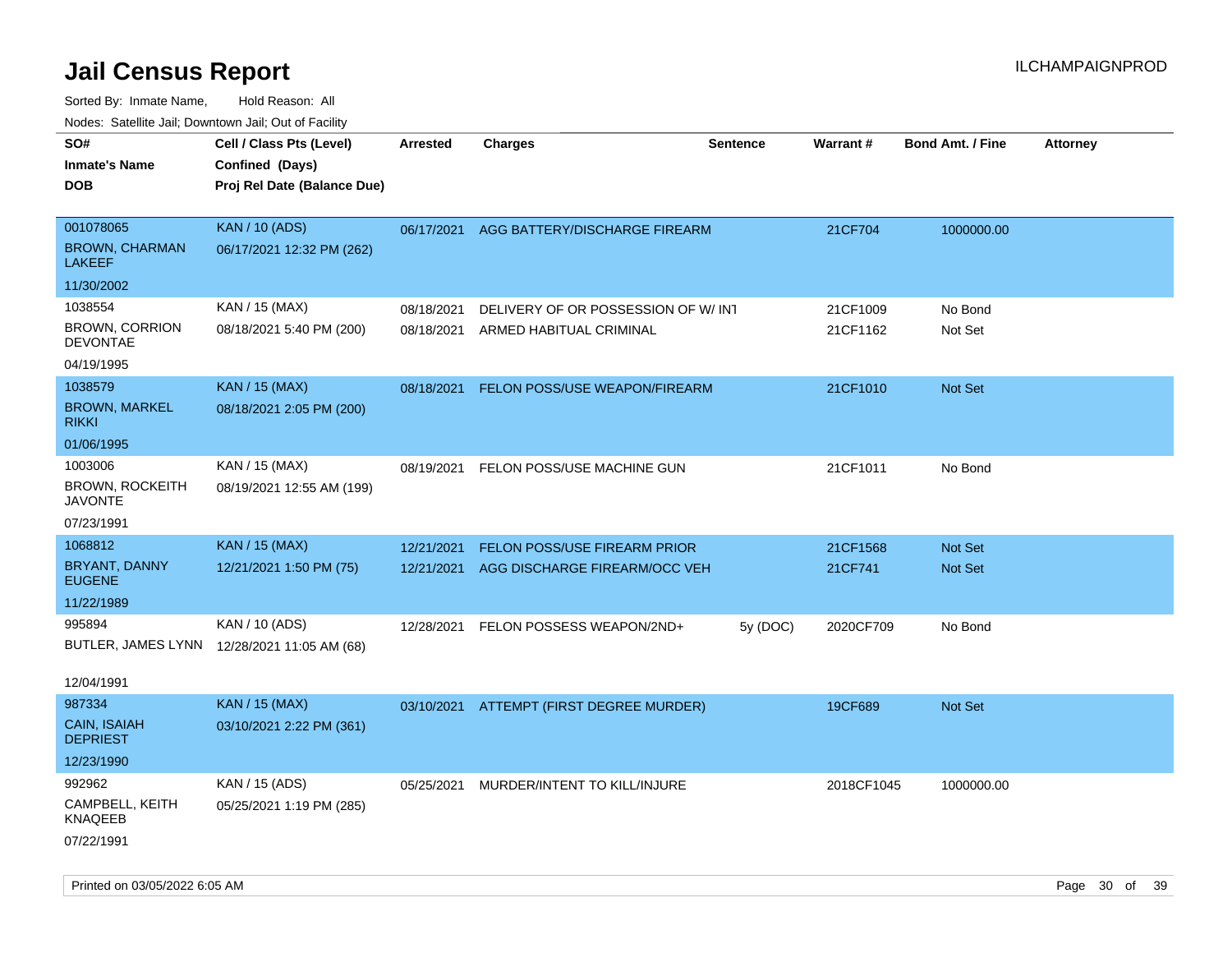Sorted By: Inmate Name, Hold Reason: All

Nodes: Satellite Jail; Downtown Jail; Out of Facility

| SO#                                       | Cell / Class Pts (Level)    | <b>Arrested</b> | <b>Charges</b>                       | <b>Sentence</b> | Warrant#   | <b>Bond Amt. / Fine</b> | <b>Attorney</b> |
|-------------------------------------------|-----------------------------|-----------------|--------------------------------------|-----------------|------------|-------------------------|-----------------|
| <b>Inmate's Name</b>                      | Confined (Days)             |                 |                                      |                 |            |                         |                 |
| <b>DOB</b>                                | Proj Rel Date (Balance Due) |                 |                                      |                 |            |                         |                 |
|                                           |                             |                 |                                      |                 |            |                         |                 |
| 001078576                                 | <b>KAN / 15 (MAX)</b>       | 11/09/2021      | UNLAWFUL USE OF A WEAPON             |                 | 21CF1383   | Not Set                 |                 |
| <b>CARTER, DEMONDRE</b><br><b>DAVON</b>   | 11/09/2021 6:01 PM (117)    |                 |                                      |                 |            |                         |                 |
| 05/27/2001                                |                             |                 |                                      |                 |            |                         |                 |
| 1064992                                   | KAN / 15 (MAX)              | 09/20/2021      | ARMED VIOLENCE/CATEGORY I            |                 | 21CF1137   | Not Set                 |                 |
| CARTER, KEJUAN<br><b>JAVONTE</b>          | 09/20/2021 11:42 PM (167)   |                 |                                      |                 |            |                         |                 |
| 06/27/1998                                |                             |                 |                                      |                 |            |                         |                 |
| 001078729                                 | <b>KAN / 15 (ADS)</b>       | 01/02/2022      | MURDER/INTENT TO KILL/INJURE         |                 | 20CF396    | 1000000.00              |                 |
| <b>CARTER, TROY</b><br><b>DEMON</b>       | 01/02/2022 10:29 AM (63)    |                 |                                      |                 |            |                         |                 |
| 01/02/2004                                |                             |                 |                                      |                 |            |                         |                 |
| 001078461                                 | KAN / 10 (MED)              | 10/07/2021      | AGG UNLAWFUL USE WEAPON/PERSON       |                 | 2021CF1209 | No Bond                 |                 |
| COLE, ERIC JOSE                           | 10/08/2021 12:25 AM (149)   | 10/07/2021      | AGG DOMESTIC BATTERY/STRANGLE        |                 | 2021CF1208 | Not Set                 |                 |
| 01/24/2002                                |                             | 10/08/2021      | <b>HARASS WITNESS/FAMILY MBR/REP</b> |                 | 21CF1218   | Not Set                 |                 |
| 1048488                                   | <b>KAN / 10 (ADS)</b>       | 12/30/2021      | ARMED VIOLENCE/CATEGORY I            |                 | 2022CF4    | <b>Not Set</b>          |                 |
| COLSON, WAYNE<br><b>ARTHUR, Third</b>     | 12/30/2021 8:27 AM (66)     |                 |                                      |                 |            |                         |                 |
| 10/14/1995                                |                             |                 |                                      |                 |            |                         |                 |
| 57733                                     | KAN / 15 (SPH)              | 02/25/2020      | <b>HOMICIDE</b>                      |                 | 2020-CF250 | 2000000.00              |                 |
| CRAIG, ANTOINE<br><b>DARRELL</b>          | 02/25/2020 4:08 PM (740)    | 02/25/2020      | FELON POSS/USE WEAPON/FIREARM        |                 | 19CF-1827  | 80000.00                |                 |
| 10/09/1982                                |                             |                 |                                      |                 |            |                         |                 |
| 001077939                                 | <b>KAN / 10 (MED)</b>       | 05/10/2021      | <b>FIREARM/FOID INVALID/NOT ELIG</b> |                 | 21CF526    | No Bond                 |                 |
| <b>CROSS, PATRICK</b><br><b>DONTRELLE</b> | 05/10/2021 7:31 PM (300)    | 06/02/2021      | POSS STOLEN VEHICLE > \$25,000       |                 | 21CF612    | Not Set                 |                 |
| 11/07/2001                                |                             |                 |                                      |                 |            |                         |                 |
| 25022                                     | EHD / 10 (ADS)              |                 | 02/17/2022 AGG DUI/2/PASS<16         |                 | 2021CF560  | No Bond                 |                 |
| CRUMP, ROBERT<br><b>ANTHONY</b>           | 02/17/2022 11:48 AM (17)    |                 |                                      |                 |            |                         |                 |
| 02/06/1966                                | 5/14/2022 (0.00)            |                 |                                      |                 |            |                         |                 |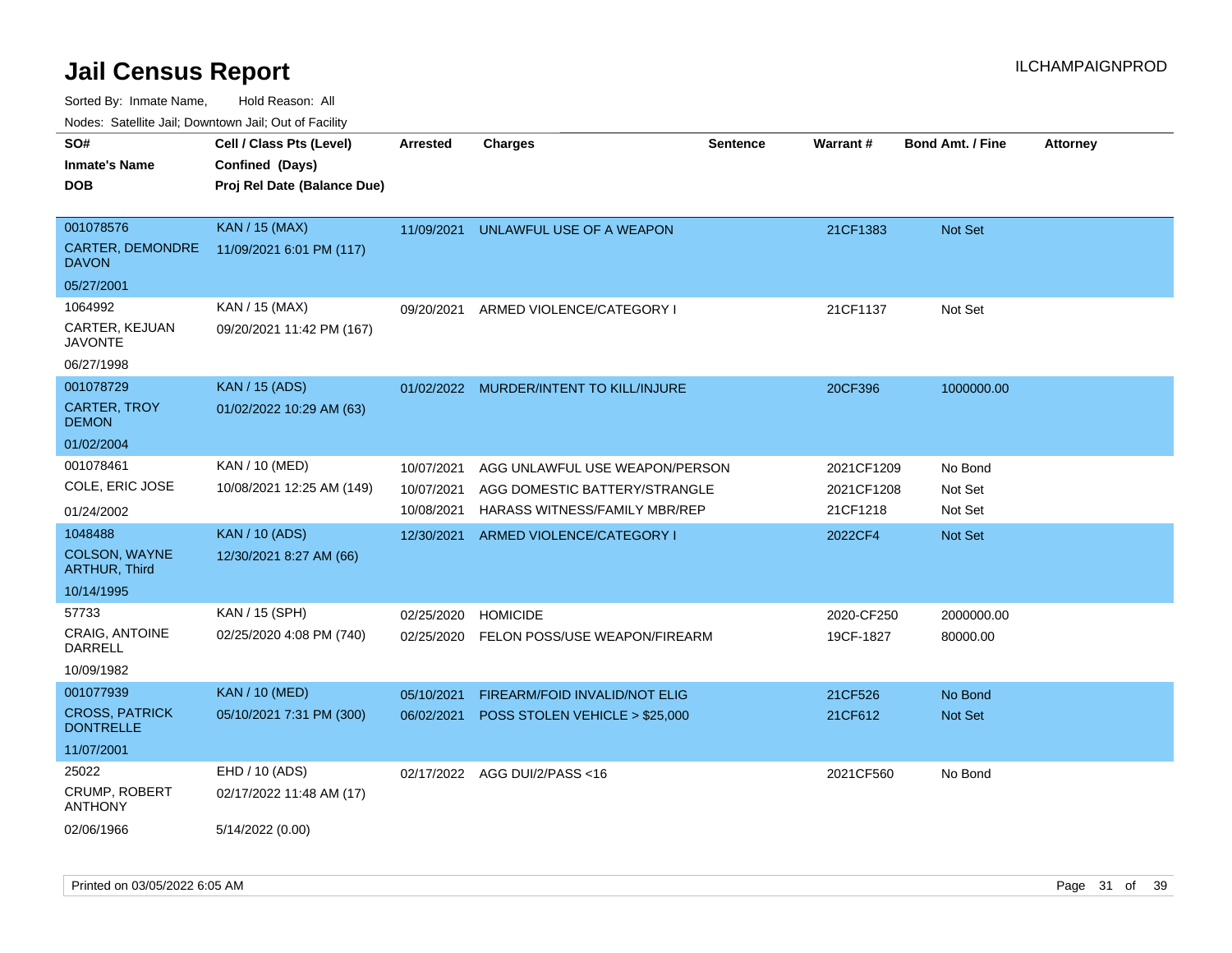Sorted By: Inmate Name, Hold Reason: All Nodes: Satellite Jail; Downtown Jail; Out of Facility

| SO#                                   | Cell / Class Pts (Level)                      | <b>Arrested</b> | <b>Charges</b>                     | <b>Sentence</b> | Warrant#    | <b>Bond Amt. / Fine</b> | <b>Attorney</b> |
|---------------------------------------|-----------------------------------------------|-----------------|------------------------------------|-----------------|-------------|-------------------------|-----------------|
| <b>Inmate's Name</b>                  | Confined (Days)                               |                 |                                    |                 |             |                         |                 |
| <b>DOB</b>                            | Proj Rel Date (Balance Due)                   |                 |                                    |                 |             |                         |                 |
|                                       |                                               |                 |                                    |                 |             |                         |                 |
| 1061304                               | <b>KAN / 15 (MAX)</b>                         | 10/11/2021      | <b>ARMED HABITUAL CRIMINAL</b>     |                 | 21CF1226    | No Bond                 |                 |
| <b>DORRIS, KEMION</b>                 | 10/11/2021 7:30 PM (146)                      | 10/11/2021      | <b>ARMED HABITUAL CRIMINAL</b>     |                 | 21CF1227    | No Bond                 |                 |
| <b>DAETOCE</b>                        |                                               | 10/11/2021      | <b>HOME INVASION/FIREARM</b>       |                 | 21CF1228    | No Bond                 |                 |
| 11/19/1997                            |                                               |                 |                                    |                 |             |                         |                 |
| 1059194                               | <b>EHD</b>                                    | 02/08/2022      | DRIVING ON SUSPENDED LICENSE       |                 | 2019TR10596 | Not Set                 |                 |
| ELAM, NICKOLAS<br>VONTRELL            | 02/08/2022 10:13 AM (26)                      |                 |                                    |                 |             |                         |                 |
| 10/23/1990                            |                                               |                 |                                    |                 |             |                         |                 |
| 001077363                             | <b>KAN / 25 (SPH)</b>                         | 10/30/2020      | HOME INVASION/FIREARM              | 10y (DOC)       | 20CF1202    | 500000.00               |                 |
| <b>GARY, DAKOTA</b><br><b>TREVON</b>  | 10/30/2020 10:41 AM (492)                     |                 |                                    |                 |             |                         |                 |
| 12/31/2001                            |                                               |                 |                                    |                 |             |                         |                 |
| 1013012                               | KAN / 15 (MAX)                                | 07/08/2021      | FELON POSS/USE FIREARM PRIOR       |                 | 21CF798     | Not Set                 |                 |
|                                       | GARY, XAVIER LAMAR  07/08/2021 9:24 AM (241)  | 07/08/2021      | ATTEMPT (FIRST DEGREE MURDER)      |                 | 2021CF790   | 1000000.00              |                 |
|                                       |                                               | 07/08/2021      | FELON POSS/USE FIREARM PRIOR       |                 | 2020CF650   | 25000.00                |                 |
| 12/14/1991                            |                                               |                 |                                    |                 |             |                         |                 |
| 952666                                | <b>EHD</b>                                    | 01/25/2022      | DRIVING ON REVOKED LICENSE         |                 | 2021TR175   | <b>Not Set</b>          |                 |
| Junior                                | GILL, MICHAEL LAMAR, 01/25/2022 10:05 AM (40) |                 |                                    |                 |             |                         |                 |
| 12/07/1986                            | 3/10/2022 (0.00)                              |                 |                                    |                 |             |                         |                 |
| 1065946                               | KAN / 10 (MED)                                | 09/04/2021      | AGG BATTERY/DISCHARGE FIREARM      |                 | 21CF1057    | 750000.00               |                 |
| GODBOLT, DESMOND<br><b>DEVONTAE</b>   | 09/04/2021 1:17 AM (183)                      | 09/04/2021      | RESIST/OBSTRUCTING A PEACE OFFICEF |                 | 21CM407     | Not Set                 |                 |
| 11/15/1997                            |                                               |                 |                                    |                 |             |                         |                 |
| 1070118                               | <b>KAN / 15 (MAX)</b>                         | 08/31/2021      | AGGRAVATED DOMESTIC BATTERY        |                 | 21CF1049    | No Bond                 |                 |
| <b>GRAHAM, CORTEZ</b><br><b>LAMON</b> | 08/31/2021 9:32 PM (187)                      | 09/02/2021      | <b>PROBATION VIOLATION</b>         |                 | 21CF55      | <b>Not Set</b>          |                 |
| 03/31/1976                            |                                               |                 |                                    |                 |             |                         |                 |
| 1076506                               | KAN / 15 (MAX)                                | 09/17/2021      | AGG UUW/PERSON/CM THREAT VIOL      |                 | 21CF1131    | Not Set                 |                 |
|                                       | GRAY, JAMARH EMERE 09/17/2021 10:41 AM (170)  | 09/20/2021      | <b>DOMESTIC BATTERY</b>            |                 | 21CM430     | Not Set                 |                 |

06/21/2003

Printed on 03/05/2022 6:05 AM Page 32 of 39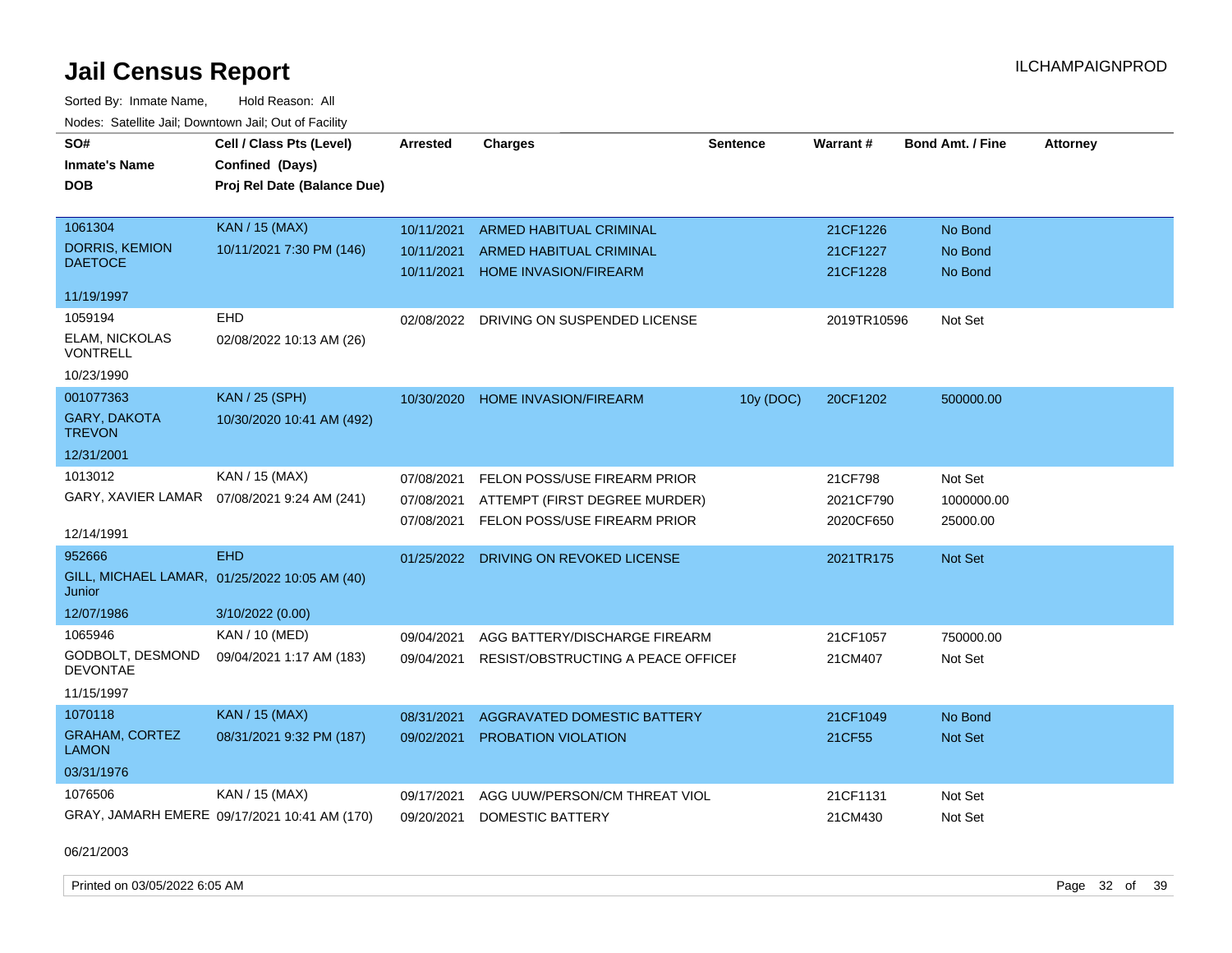| SO#<br><b>Inmate's Name</b><br><b>DOB</b>          | Cell / Class Pts (Level)<br>Confined (Days)<br>Proj Rel Date (Balance Due) | <b>Arrested</b>                        | <b>Charges</b>                                                                               | <b>Sentence</b>      | Warrant#                      | <b>Bond Amt. / Fine</b>                 | <b>Attorney</b> |
|----------------------------------------------------|----------------------------------------------------------------------------|----------------------------------------|----------------------------------------------------------------------------------------------|----------------------|-------------------------------|-----------------------------------------|-----------------|
| 1055117<br><b>GREAM, JOHN</b><br><b>ROBERT LEE</b> | <b>EHD</b><br>02/15/2022 10:44 AM (19)                                     |                                        | 02/15/2022 AGG BATTERY/PUBLIC PLACE                                                          |                      | 2021CM47                      | Not Set                                 |                 |
| 08/23/1996                                         | 6/13/2022 (0.00)                                                           |                                        |                                                                                              |                      |                               |                                         |                 |
| 1037683<br><b>HARRISON, HAROLD</b><br><b>RAY</b>   | <b>EHD</b><br>02/23/2022 10:01 AM (11)                                     | 02/23/2022                             | AGG DUI/LIC SUSP OR REVOKED<br>02/23/2022 AGG DUI/3                                          |                      | 2020CF350<br>2020CF1351       | Not Set<br>Not Set                      |                 |
| 11/30/1963                                         | 5/22/2022 (0.00)                                                           |                                        |                                                                                              |                      |                               |                                         |                 |
| 1045186<br>HOLBROOK, JOHNNIE<br><b>MATHIS</b>      | <b>KAN / 15 (MAX)</b><br>08/16/2021 11:07 AM (202)                         | 08/16/2021<br>08/16/2021<br>08/16/2021 | ARMED VIOLENCE/CATEGORY I<br>FELON POSS/USE WEAPON/FIREARM<br>AGG FLEEING POLICE/21 MPH OVER |                      | 21CF934<br>19CF968<br>21CF988 | 1000000.00<br><b>Not Set</b><br>Not Set |                 |
| 07/19/1996                                         |                                                                            | 08/16/2021                             | FELON POSS/USE WEAPON/FIREARM                                                                |                      | 21CF989                       | Not Set                                 |                 |
| 972300<br>HOLT, MICHAEL<br><b>TERRELL</b>          | KAN / 10 (MED)<br>12/22/2021 8:36 AM (74)                                  | 12/22/2021<br>12/22/2021               | RESIDENTIAL BURGLARY<br>AGG CRIM SEX ABUSE/VICTIM <9                                         |                      | 18CF1691<br>19CF1277          | 25000.00<br>250000.00                   |                 |
| 12/25/1989<br>001078146                            | <b>KAN / 15 (MAX)</b>                                                      |                                        |                                                                                              |                      |                               |                                         |                 |
| HUNT, TEIGAN<br><b>JAZAIREO</b>                    | 07/09/2021 12:41 PM (240)                                                  | 07/09/2021<br>07/09/2021               | AGG BATTERY/DISCHARGE FIREARM<br>ARMED ROBBERY/ARMED W/FIREARM                               |                      | 21CF795<br>21CF806            | 1000000.00<br>Not Set                   |                 |
| 05/14/2003                                         |                                                                            |                                        |                                                                                              |                      |                               |                                         |                 |
| 989743<br>JACKSON, STEVE<br>ALLEN<br>06/04/1991    | KAN / 15 (ADS)<br>04/13/2021 2:45 AM (327)                                 | 04/13/2021                             | AGGRAVATED DOMESTIC BATTERY                                                                  |                      | 21CF399                       | Not Set                                 |                 |
| 001078788<br>08/07/1987                            | <b>KAN / 5 (ADS)</b><br>JOHNSON, BRENTON Z 01/21/2022 8:33 PM (44)         |                                        | 01/21/2022 AGGRAVATED BATTERY                                                                |                      | 22CF93                        | Not Set                                 |                 |
| 001078401<br>KNIGHT, ERIC Junior<br>07/11/1991     | KAN / 10 (ADS)<br>09/19/2021 7:32 PM (168)                                 | 09/19/2021                             | UNLAWFUL VEHICULAR INVASION                                                                  | 3y/6m (DOC) 21CF1134 |                               | Not Set                                 |                 |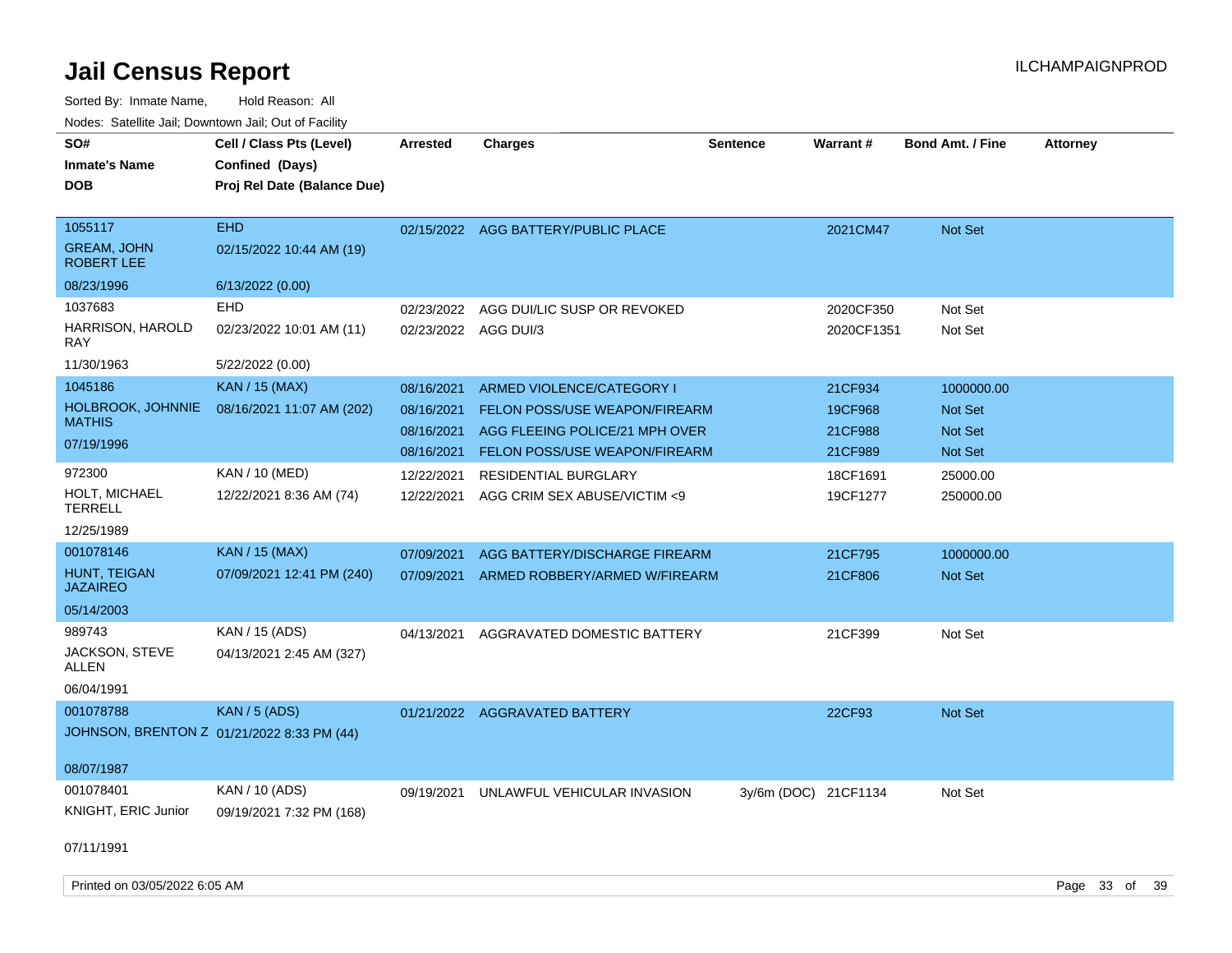| SO#                                      | Cell / Class Pts (Level)    | Arrested                 | <b>Charges</b>                                                | Sentence | Warrant#              | <b>Bond Amt. / Fine</b> | <b>Attorney</b> |
|------------------------------------------|-----------------------------|--------------------------|---------------------------------------------------------------|----------|-----------------------|-------------------------|-----------------|
| <b>Inmate's Name</b>                     | Confined (Days)             |                          |                                                               |          |                       |                         |                 |
| <b>DOB</b>                               | Proj Rel Date (Balance Due) |                          |                                                               |          |                       |                         |                 |
| 1064445                                  | <b>KAN / 15 (MAX)</b>       |                          | FELON POSS/USE FIREARM/PAROLE                                 |          | 21CF899               | Not Set                 |                 |
| <b>LARUE, TERENCE</b>                    | 04/23/2021 11:18 AM (317)   | 04/23/2021               |                                                               |          |                       |                         |                 |
| <b>TRAMEL</b>                            |                             | 04/23/2021<br>04/23/2021 | AGG DISCHARGE FIREARM/OCC VEH<br>POSSESS 15<100 GRAMS COCAINE |          | 2021CF295<br>19CF1052 | 500000.00<br>10000.00   |                 |
| 12/23/1998                               |                             |                          |                                                               |          |                       |                         |                 |
| 001078237                                | KAN / 15 (ADS)              | 08/03/2021               | AGG DISCHARGE FIREARM/OCC VEH                                 |          | 21CF928               | No Bond                 |                 |
| LAWS, TERON<br><b>RAMONTE</b>            | 08/03/2021 6:29 PM (215)    |                          |                                                               |          |                       |                         |                 |
| 04/03/2001                               |                             |                          |                                                               |          |                       |                         |                 |
| 001078470                                | KAN / 15 (MAX)              | 10/10/2021               | MURDER/INTENT TO KILL/INJURE                                  |          | 21CF1221              | <b>Not Set</b>          |                 |
| LEE, AMAHRION<br><b>JA'MERE</b>          | 10/10/2021 1:23 PM (147)    |                          |                                                               |          |                       |                         |                 |
| 11/05/2002                               |                             |                          |                                                               |          |                       |                         |                 |
| 56792                                    | KAN / 10 (MED)              | 02/02/2021               | ARMED HABITUAL CRIMINAL                                       |          | 2021CF141             | 500000.00               |                 |
| LILLARD, LAWRENCE<br><b>TYRONE</b>       | 02/02/2021 2:11 PM (397)    | 02/22/2021               | DRIVING ON REVOKED LICENSE                                    |          | 21TR426               | 5000.00                 |                 |
| 10/20/1982                               |                             |                          |                                                               |          |                       |                         |                 |
| 1031656                                  | <b>EHD</b>                  |                          | 03/01/2022 CRIM DMG/GOVT PROP/<\$500                          |          | 2021CF604             | Not Set                 |                 |
| LOVE, DARANIECE                          | 03/01/2022 9:23 AM (5)      |                          |                                                               |          |                       |                         |                 |
| 04/10/1988                               | 3/13/2022 (0.00)            |                          |                                                               |          |                       |                         |                 |
| 40877                                    | <b>EHD</b>                  | 02/01/2022 AGG DUI/3     |                                                               |          | 2020CF986             | Not Set                 |                 |
| MABRY-HALL,<br><b>REBECCA SUE</b>        | 02/01/2022 9:32 AM (33)     |                          |                                                               |          |                       |                         |                 |
| 03/21/1971                               | 5/1/2022 (0.00)             |                          |                                                               |          |                       |                         |                 |
| 001078575                                | <b>KAN / 10 (MED)</b>       | 11/09/2021               | <b>GUNRUNNING</b>                                             |          | 21CF1330              | 750000.00               |                 |
| MCLAURIN, KEYON A                        | 11/09/2021 12:41 PM (117)   |                          |                                                               |          |                       |                         |                 |
| 11/19/2002                               |                             |                          |                                                               |          |                       |                         |                 |
| 1011046                                  | KAN / 15 (ADS)              | 04/10/2021               | ATTEMPT (FIRST DEGREE MURDER)                                 |          | 21CF392               | Not Set                 |                 |
| MILES, DARRION<br><b>ANTONIO KEVONTA</b> | 04/11/2021 12:46 AM (329)   |                          |                                                               |          |                       |                         |                 |
| 03/18/1990                               |                             |                          |                                                               |          |                       |                         |                 |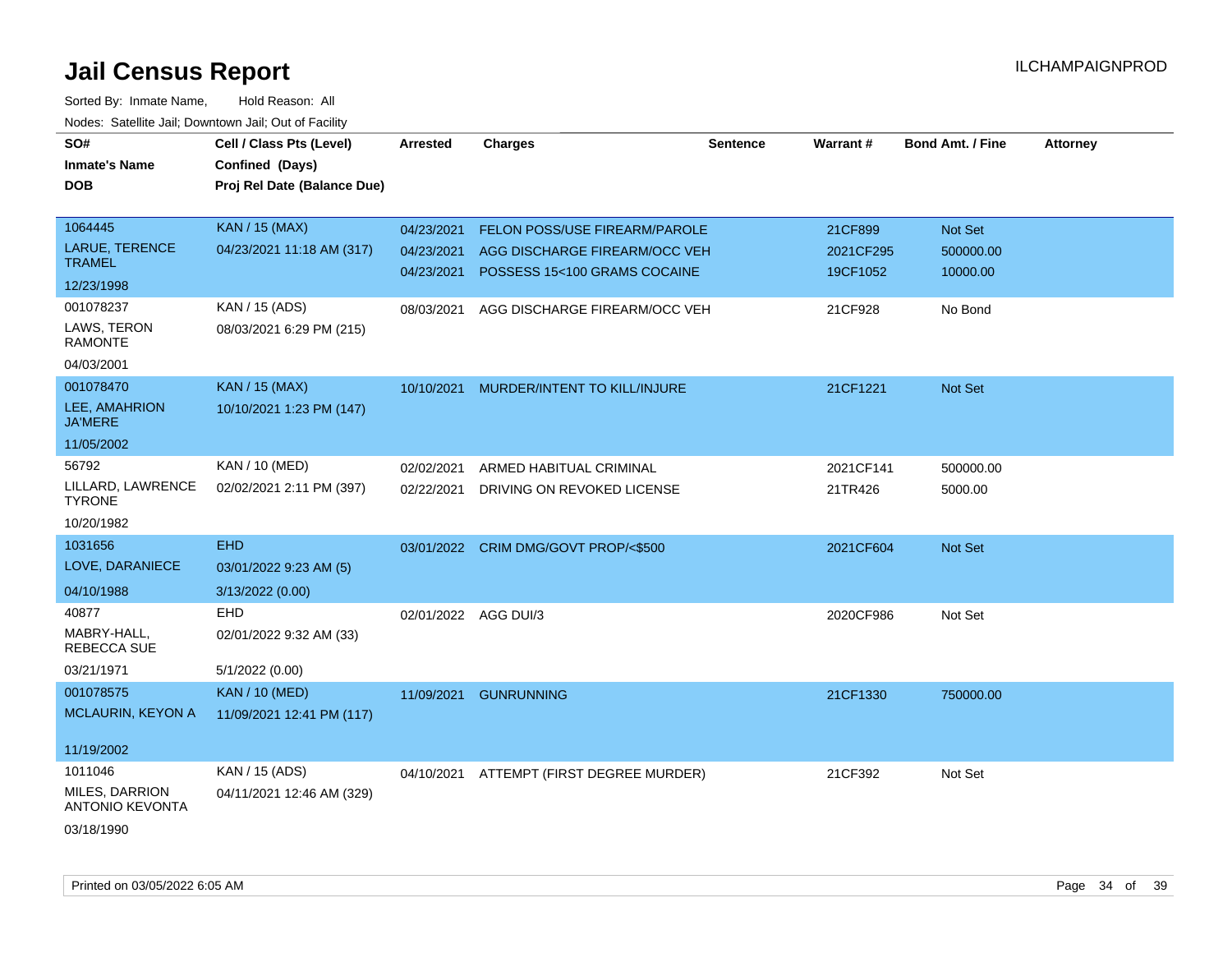| SO#<br><b>Inmate's Name</b><br><b>DOB</b>                    | Cell / Class Pts (Level)<br>Confined (Days)<br>Proj Rel Date (Balance Due) | Arrested                 | <b>Charges</b>                                                 | <b>Sentence</b> | Warrant#                 | <b>Bond Amt. / Fine</b> | <b>Attorney</b> |
|--------------------------------------------------------------|----------------------------------------------------------------------------|--------------------------|----------------------------------------------------------------|-----------------|--------------------------|-------------------------|-----------------|
| 001078712<br>MONTGOMERY,<br><b>RASHARD MYKI</b>              | <b>KAN / 10 (MED)</b><br>12/23/2021 4:27 PM (73)                           | 12/23/2021               | AGG DISCH FIREARM/1ST AID PERS                                 |                 | 21CF1581                 | Not Set                 |                 |
| 11/05/2001                                                   |                                                                            |                          |                                                                |                 |                          |                         |                 |
| 1026477<br>NEWBILL, DEVONTRE<br>LAMONT<br>11/22/1993         | KAN / 15 (ADS)<br>09/21/2021 2:27 AM (166)                                 | 09/21/2021<br>09/22/2021 | AGG DISCHARGE FIREARM/OCC VEH<br>PROBATION VIOLATION           |                 | 21CF1138<br>20CF577      | Not Set<br>Not Set      |                 |
| 1072907                                                      | <b>KAN</b><br>NIKOLAEV, YEVGENIY 07/14/2021 10:10 PM (235)                 | 07/14/2021<br>07/14/2021 | CRIMINAL DAMAGE <\$500/SCHOOL<br>ATTEMPT (FIRST DEGREE MURDER) |                 | 2021CF840<br>2021-CF-832 | 5000.00<br>2000000.00   |                 |
| 10/06/1983                                                   |                                                                            |                          |                                                                |                 |                          |                         |                 |
| 001078558<br>PARRISH, DOMINIC<br>WALTER                      | KAN / 10 (MED)<br>11/03/2021 1:25 PM (123)                                 | 11/03/2021               | UNLAWFUL USE OF A WEAPON                                       |                 | 21CF1352                 | Not Set                 |                 |
| 08/23/2001                                                   |                                                                            |                          |                                                                |                 |                          |                         |                 |
| 001078063                                                    | <b>KAN / 15 (MAX)</b><br>PERRY, ROBERT Junior 06/15/2021 4:37 PM (264)     | 06/15/2021<br>06/15/2021 | AGG CRIM SEX ASSAULT/WEAPON<br><b>ROBBERY</b>                  |                 | 2021CF678<br>2021CF159   | 1000000.00<br>25000.00  |                 |
| 12/21/1990                                                   |                                                                            |                          |                                                                |                 |                          |                         |                 |
| 37559<br>PICKENS, DAVID<br>EUGENE<br>02/01/1973              | <b>EHD</b><br>01/12/2022 10:16 AM (53)<br>3/12/2022 (0.00)                 |                          | 01/12/2022 DRIVING ON REVOKED LICENSE                          |                 | 2021TR2685               | Not Set                 |                 |
| 001078799<br>PURNELL, MARKISE<br><b>MONROE</b><br>07/13/2002 | <b>KAN / 10 (MED)</b><br>01/27/2022 9:50 AM (38)                           | 01/27/2022               | <b>FIREARM/FOID INVALID/NOT ELIG</b>                           |                 | 22CF116                  | <b>Not Set</b>          |                 |
| 001077614<br><b>DEVON</b><br>09/22/2002                      | KAN / 15 (MAX)<br>ROBINSON, DONTRELL 01/17/2021 3:08 PM (413)              |                          | 01/17/2021 ATTEMPT (FIRST DEGREE MURDER)                       |                 | 21CF66                   | Not Set                 |                 |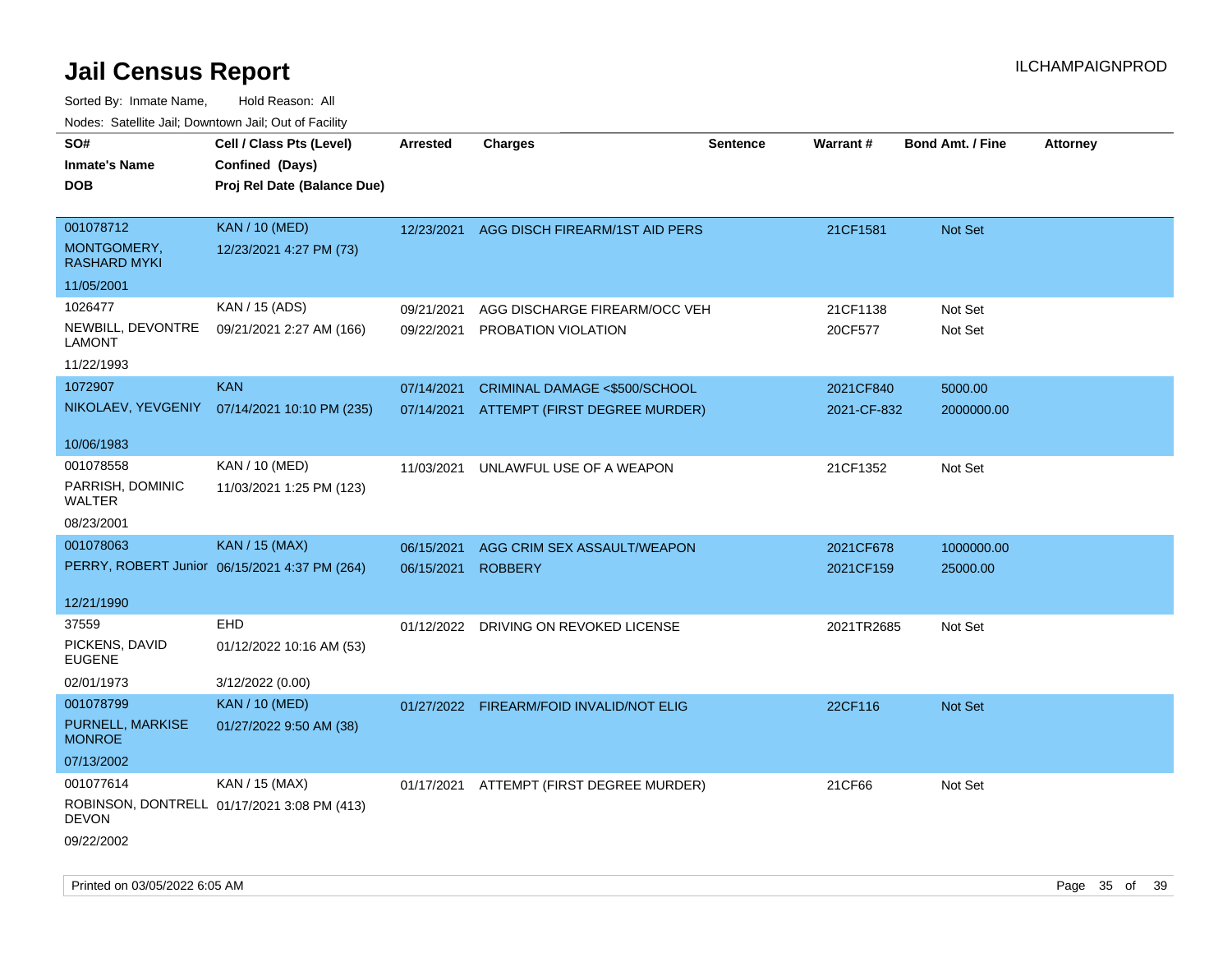| SO#<br><b>Inmate's Name</b><br><b>DOB</b>                              | Cell / Class Pts (Level)<br>Confined (Days)<br>Proj Rel Date (Balance Due) | Arrested                                                           | <b>Charges</b>                                                                                                                              | <b>Sentence</b> | Warrant#                                                            | Bond Amt. / Fine                                             | <b>Attorney</b> |
|------------------------------------------------------------------------|----------------------------------------------------------------------------|--------------------------------------------------------------------|---------------------------------------------------------------------------------------------------------------------------------------------|-----------------|---------------------------------------------------------------------|--------------------------------------------------------------|-----------------|
| 1061216<br><b>RUNGE, ANDRE</b><br><b>MARSEAN</b>                       | <b>KAN / 10 (MED)</b><br>06/22/2021 4:42 PM (257)                          | 06/22/2021                                                         | <b>HOME INVASION/FIREARM</b>                                                                                                                |                 | 21CF727                                                             | Not Set                                                      |                 |
| 12/05/1997<br>650295<br>SANDAGE, JERALD<br><b>EUGENE</b><br>06/07/1971 | PIA / 50 (MAX)<br>04/22/2020 6:30 AM (683)                                 | 04/22/2020<br>04/22/2020<br>04/22/2020<br>04/22/2020<br>04/22/2020 | CRIMINAL SEXUAL ASSAULT<br><b>CRIMINAL SEXUAL ASSAULT</b><br><b>CRIMINAL SEXUAL ABUSE</b><br>CRIMINAL SEXUAL ASSAULT<br>OFFICIAL MISCONDUCT |                 | 2020-CF407<br>2020-CF408<br>2020-CF409<br>2020-CF410<br>2019-CF1811 | 750000.00<br>750000.00<br>750000.00<br>750000.00<br>25000.00 |                 |
| 59178<br><b>SANDERS, MICHAEL</b><br>JEAN<br>12/22/1967                 | <b>KAN / 15 (MAX)</b><br>12/13/2021 4:17 PM (83)                           | 12/13/2021                                                         | AGG DISCHARGE FIREARM/OCC VEH                                                                                                               |                 | 21CF1274                                                            | 1500000.00                                                   |                 |
| 001078704<br>SHORTER, JAQUAN<br><b>MAURICE</b><br>10/08/1998           | KAN / 15 (MAX)<br>12/23/2021 1:23 AM (73)                                  | 12/21/2021                                                         | MURDER/INTENT TO KILL/INJURE                                                                                                                |                 | 21CF1575                                                            | Not Set                                                      |                 |
| 1062194<br>SIMMONS, MICHAEL<br><b>JAMAL</b><br>11/03/1997              | <b>KAN / 15 (MAX)</b><br>02/27/2020 1:11 PM (738)                          | 02/27/2020<br>09/23/2020                                           | MURDER/OTHER FORCIBLE FELONY<br>AGG BATTERY/DISCHARGE FIREARM                                                                               |                 | 20CF-247<br>20CF1061                                                | 1000000.00<br>Not Set                                        |                 |
| 001078115<br>SMITH, JAMES<br>NASHAUN, Junior<br>09/18/2000             | KAN / 15 (MAX)<br>07/01/2021 2:44 PM (248)                                 | 07/01/2021                                                         | ARMED VIOLENCE/CATEGORY I                                                                                                                   | 5y (DOC)        | 21CF772                                                             | Not Set                                                      |                 |
| 1038158<br><b>SMITH, RASHAD</b><br><b>JARECE</b><br>09/16/1995         | <b>KAN / 10 (MED)</b><br>02/04/2022 11:42 PM (30)                          | 02/04/2022                                                         | <b>CRIMINAL SEX ASSAULT/CONSENT</b>                                                                                                         |                 | 22CF146                                                             | Not Set                                                      |                 |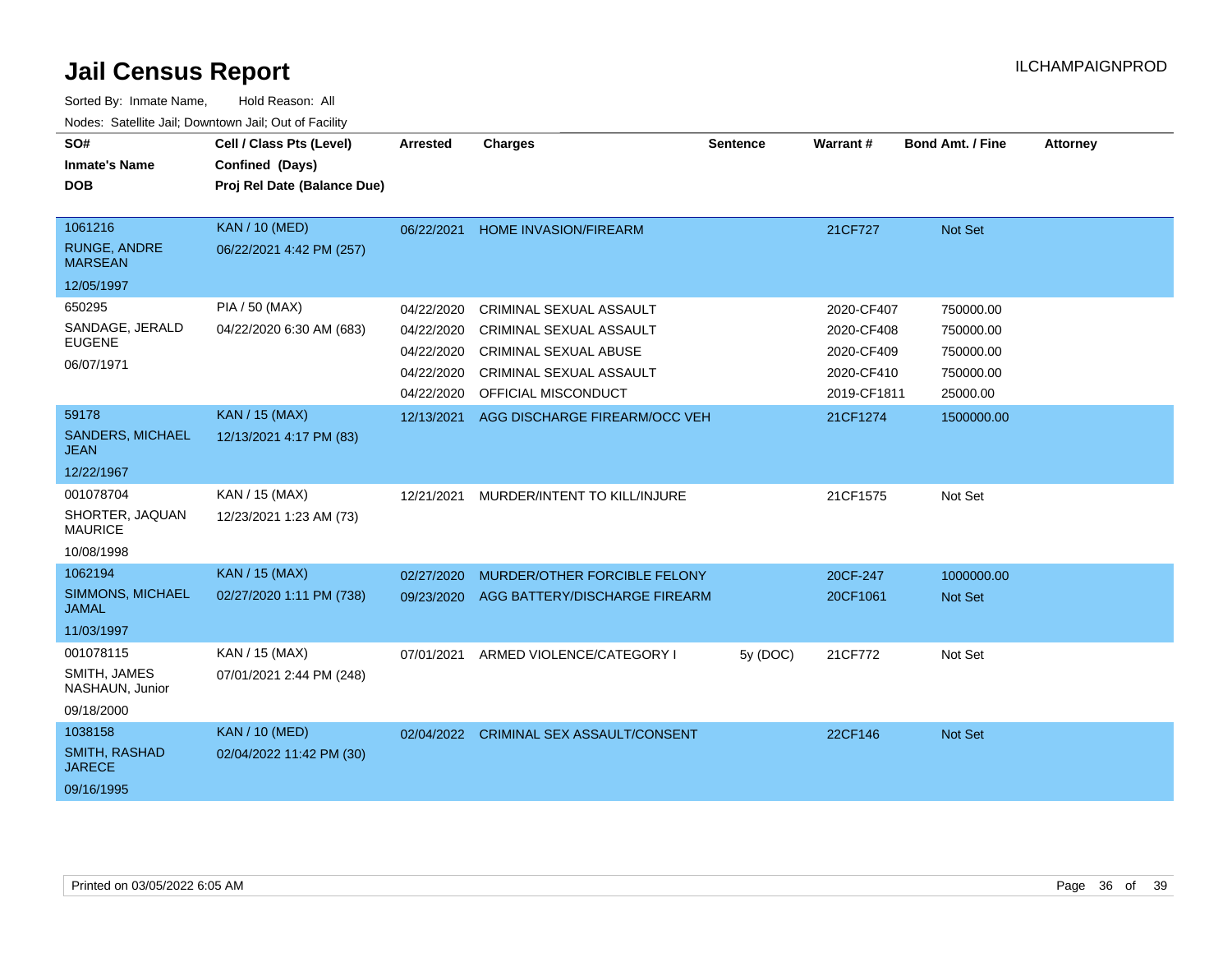Sorted By: Inmate Name, Hold Reason: All Nodes: Satellite Jail; Downtown Jail; Out of Facility

| SO#                               | Cell / Class Pts (Level)                      | Arrested   | <b>Charges</b>                            | <b>Sentence</b> | Warrant#   | <b>Bond Amt. / Fine</b> | <b>Attorney</b> |
|-----------------------------------|-----------------------------------------------|------------|-------------------------------------------|-----------------|------------|-------------------------|-----------------|
| <b>Inmate's Name</b>              | Confined (Days)                               |            |                                           |                 |            |                         |                 |
| <b>DOB</b>                        | Proj Rel Date (Balance Due)                   |            |                                           |                 |            |                         |                 |
|                                   |                                               |            |                                           |                 |            |                         |                 |
| 001077868                         | <b>KAN / 15 (MAX)</b>                         | 04/21/2021 | ARMED ROBBERY/ARMED W/FIREARM             |                 | 21CF445    | Not Set                 |                 |
| SPEARMENT,<br><b>KENTRELL</b>     | 04/21/2021 9:48 PM (319)                      | 08/19/2021 | FLEEING/ATTEMPT ELUDE OFFICER             |                 | 2021TR1053 | 1000.00                 |                 |
| 01/21/2002                        |                                               |            |                                           |                 |            |                         |                 |
| 11979                             | <b>EHD</b>                                    |            | 01/11/2022 AGG FLEEING POLICE/21 MPH OVER |                 | 2021CF629  | Not Set                 |                 |
| STARK, JACK LYNN                  | 01/11/2022 10:13 AM (54)                      |            |                                           |                 |            |                         |                 |
| 12/31/1955                        | 4/9/2022 (0.00)                               |            |                                           |                 |            |                         |                 |
| 001077854                         | <b>EHD</b>                                    | 09/15/2021 | DRIVING RVK/SUSP DUI/SSS 4-9              |                 | 2021CF306  | Not Set                 |                 |
| STUKINS, DANNY RAY                | 09/15/2021 10:17 AM (172)                     |            |                                           |                 |            |                         |                 |
| 07/05/1985                        | 3/13/2022 (0.00)                              |            |                                           |                 |            |                         |                 |
| 1043842                           | <b>EHD</b>                                    |            | 03/02/2022 AGG DUI/NO VALID DL            |                 | 2021CF285  | Not Set                 |                 |
| STURKEY, ROBERT<br><b>LASHAWN</b> | 03/02/2022 10:56 AM (4)                       |            |                                           |                 |            |                         |                 |
| 11/21/1995                        | 3/9/2022 (0.00)                               |            |                                           |                 |            |                         |                 |
| 65920                             | <b>KAN / 15 (MAX)</b>                         | 12/21/2021 | ARMED ROBBERY/ARMED W/FIREARM             |                 | 21CF1543   | 100000.00               |                 |
| TAPSCOTT,<br><b>CORNELIUS</b>     | 12/21/2021 10:57 PM (75)                      |            |                                           |                 |            |                         |                 |
| 07/14/1985                        |                                               |            |                                           |                 |            |                         |                 |
| 1046632                           | KAN / 15 (MAX)                                | 09/14/2021 | ARMED VIOLENCE/CATEGORY II                |                 | 21CF912    | 750000.00               |                 |
|                                   | TATE, JAVON MARQUIS 09/14/2021 12:10 PM (173) |            |                                           |                 |            |                         |                 |
| 08/10/1996                        |                                               |            |                                           |                 |            |                         |                 |
| 1033031                           | <b>KAN / 15 (MAX)</b>                         |            | 08/19/2020 *AGG BATTERY W/FIREARM/PERSON  |                 | 2020-CF923 | 500000.00               |                 |
| TOMS, ANDREW<br><b>CHUCKY</b>     | 08/19/2020 5:59 PM (564)                      |            |                                           |                 |            |                         |                 |
| 09/28/1978                        |                                               |            |                                           |                 |            |                         |                 |
| 1004142                           | KAN / 15 (MAX)                                | 10/27/2021 | POSSESSION OF METH/15<100GRAMS            |                 | 2021CF1298 | 1500000.00              |                 |
| TOY, KAYON LARENZ                 | 10/22/2021 1:01 PM (135)                      |            |                                           |                 |            |                         |                 |
|                                   |                                               |            |                                           |                 |            |                         |                 |

09/12/1991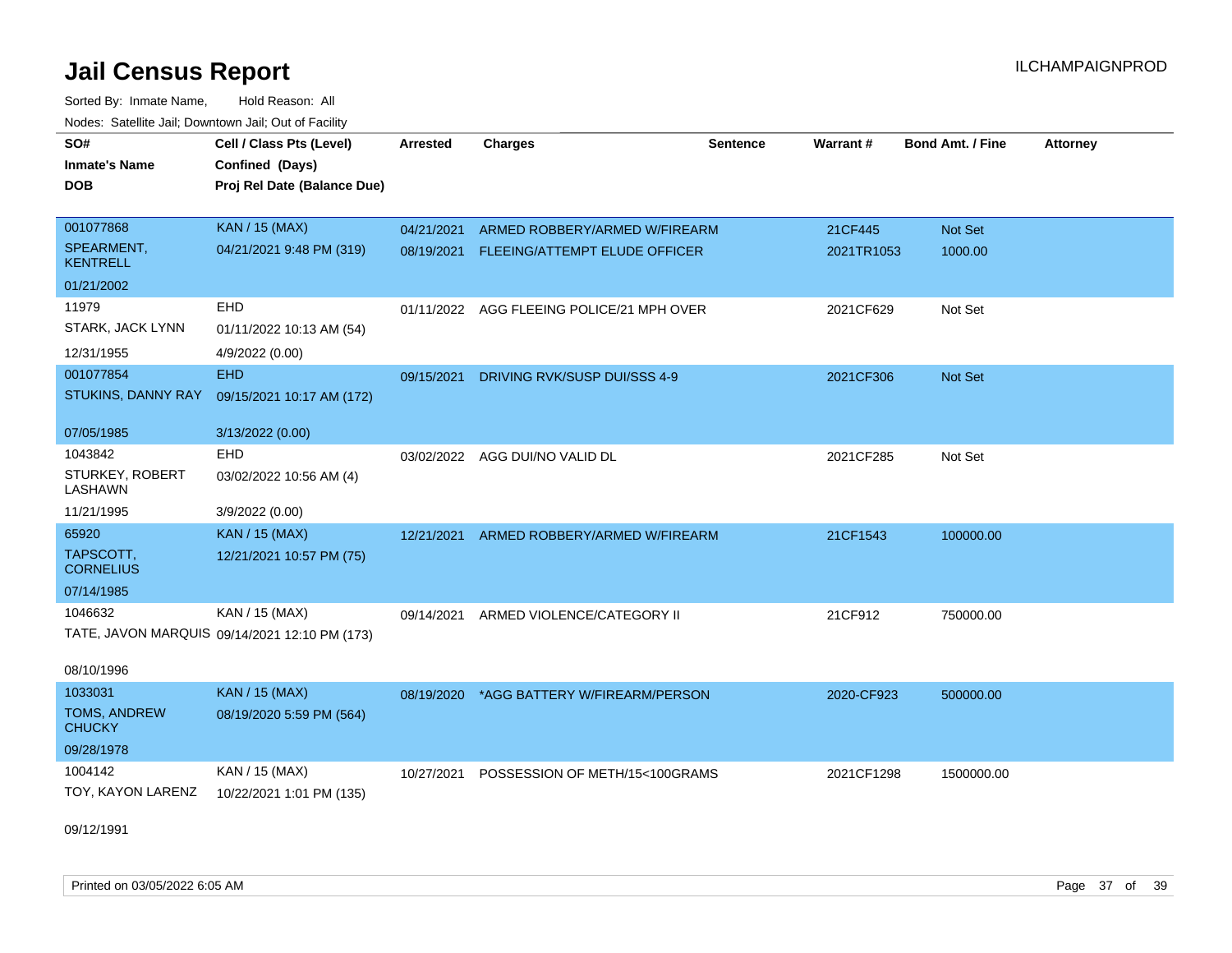| SO#<br><b>Inmate's Name</b><br><b>DOB</b>                    | Cell / Class Pts (Level)<br>Confined (Days)<br>Proj Rel Date (Balance Due) | <b>Arrested</b>                                      | <b>Charges</b>                                                                                                                     | <b>Sentence</b> | Warrant#                                                     | <b>Bond Amt. / Fine</b>                                         | <b>Attorney</b> |
|--------------------------------------------------------------|----------------------------------------------------------------------------|------------------------------------------------------|------------------------------------------------------------------------------------------------------------------------------------|-----------------|--------------------------------------------------------------|-----------------------------------------------------------------|-----------------|
| 001078386<br><b>TURNER, AMARIO</b>                           | <b>KAN / 10 (MED)</b><br>09/14/2021 11:42 PM (173)                         | 09/14/2021                                           | POSSESSION OF STOLEN FIREARM                                                                                                       |                 | 2021CF1099                                                   | 250000.00                                                       |                 |
| 09/23/2002                                                   |                                                                            |                                                      |                                                                                                                                    |                 |                                                              |                                                                 |                 |
| 1011886<br>TURNER, SHAWNTAY<br><b>EUGENE</b>                 | EHD<br>01/12/2022 9:25 AM (53)                                             |                                                      | 01/12/2022 AGG FLEEING/2+ CON DEVICES                                                                                              |                 | 2021CF378                                                    | Not Set                                                         |                 |
| 01/09/1992                                                   | 3/11/2022 (0.00)                                                           |                                                      |                                                                                                                                    |                 |                                                              |                                                                 |                 |
| 961786<br><b>WARREN, DESIE</b><br><b>ARNEZ</b><br>04/28/1988 | <b>KAN / 15 (ADS)</b><br>01/24/2022 7:23 AM (41)                           |                                                      | 01/24/2022 ARMED HABITUAL CRIMINAL                                                                                                 |                 | 22CF104                                                      | Not Set                                                         |                 |
| 1062558<br><b>WELLS, JIAMANTE</b><br>AMORE<br>09/02/1995     | KAN / 10 (MED)<br>10/02/2021 8:29 PM (155)                                 | 10/02/2021                                           | FELON POSS/USE WEAPON/FIREARM                                                                                                      |                 | 21CF1185                                                     | Not Set                                                         |                 |
| 1002033                                                      | KAN / 15 (MAX)                                                             | 09/08/2021                                           | DRIVING ON SUSPENDED LICENSE                                                                                                       |                 | 2019-TR-11944                                                | 5000.00                                                         |                 |
| <b>WEST, ANTONIO</b><br><b>DEONTA</b><br>04/15/1992          | 09/08/2021 11:01 PM (179)                                                  | 09/08/2021<br>09/08/2021<br>09/08/2021<br>09/08/2021 | ARMED ROBBERY/ARMED W/FIREARM<br>AGG UNLAWFUL USE OF WEAPON/VEH<br><b>OBSTRCT JUSTICE/LEAVE STATE</b><br>ARMED VIOLENCE/CATEGORY I |                 | 2020-CF-1406<br>2021-CF-AWOW<br>2021-CF-AWOW<br>2021-CF-AWOW | 500000.00<br><b>Not Set</b><br><b>Not Set</b><br><b>Not Set</b> |                 |
| 1022068<br><b>WILKINS, MICHAEL</b><br>CARL<br>07/10/1992     | KAN / 15 (ADS)<br>10/10/2021 5:07 AM (147)                                 | 10/10/2021                                           | FELON POSS/USE WEAPON/FIREARM                                                                                                      |                 | 21CF1212                                                     | Not Set                                                         |                 |
| 001078709<br>WILLIAMS, DAVID LEE<br>12/18/1989               | <b>KAN / 15 (MAX)</b><br>12/22/2021 11:00 AM (74)                          |                                                      | 12/22/2021 ARMED VIOLENCE/CATEGORY I                                                                                               |                 | 21CF1586                                                     | Not Set                                                         |                 |